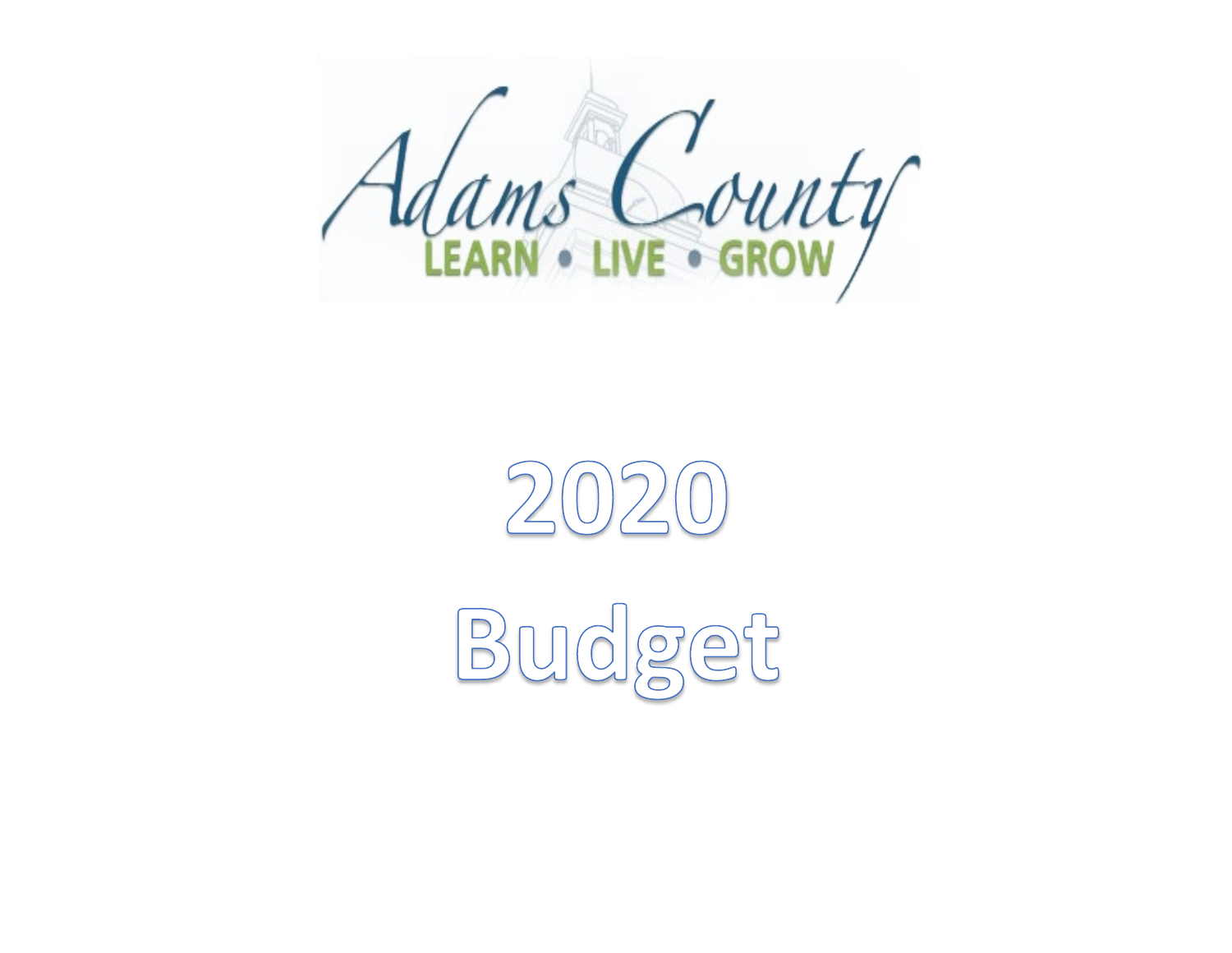| Acct         |                           | <b>Acct Description</b>             | 2017    | 2018    | 2019    | 2019    | 2020       | 2020       | 2020    | 2020         |
|--------------|---------------------------|-------------------------------------|---------|---------|---------|---------|------------|------------|---------|--------------|
|              |                           |                                     | Expend  | Expend  | Adopted | Expend  | Req Budget | Pub Budget | Adopted | <b>Notes</b> |
|              |                           |                                     |         |         | Rudget  |         |            |            | Rudnet  |              |
| - Fund: 1000 |                           |                                     |         |         |         |         |            |            |         |              |
|              | $-$ Loc : 0001            | - Fund Description : County General |         |         |         |         |            |            |         |              |
|              |                           |                                     |         |         |         |         |            |            |         |              |
|              |                           | - Loc Description : Clerk           |         |         |         |         |            |            |         |              |
|              | 11100                     | <b>Elected Offical</b>              | 47,431  | 48,390  | 49,879  | 38,313  | 52,373     | 52,373     | 49,879  |              |
|              | 11200                     | Deputy/s                            | 222,596 | 227,549 | 236,846 | 181,533 | 248,688    | 248,688    | 263,080 |              |
|              | 21100                     | Office Supplies                     | 6,047   | 5,589   | 6,000   | 3,106   | 6,000      | 6,000      | 6,000   |              |
|              | 21700                     | Support & Trust Checks              | 278     | 797     | 800     | 640     | 800        | 800        | 800     |              |
|              | 31200                     | Training                            |         |         | 100     | 100     | 100        | 100        | 100     |              |
|              | 31700                     | Travel                              | 1,388   | 1,720   | 1,650   | 2,266   | 1,650      | 1,650      | 1,800   |              |
|              | 32200                     | Printing                            | 1,183   | 713     | 1,200   | 732     | 1,200      | 1,200      | 1,200   |              |
|              | 35100                     | Dues & Subscriptions                | 947     | 610     | 950     | 610     | 950        | 950        | 950     |              |
|              | 35200                     | Conference Registration             | 660     | 660     | 915     | 700     | 915        | 915        | 915     |              |
|              |                           |                                     | 280,530 | 286,028 | 298,340 | 228,000 | 312,676    | 312,676    | 324,724 |              |
|              |                           |                                     | 280,530 | 286,028 | 298,340 | 228,000 | 312,676    | 312,676    | 324,724 |              |
|              | $\overline{z}$ Loc : 0002 |                                     |         |         |         |         |            |            |         |              |
|              |                           | - Loc Description : Auditor         |         |         |         |         |            |            |         |              |
|              | 11100                     | <b>Elected Offical</b>              | 47,431  | 49,903  | 51,500  | 39,558  | 54,075     | 54,075     | 51,500  |              |
|              | 11200                     | Deputy/s                            | 148,525 | 156,804 | 161,258 | 123,272 | 169,321    | 169,321    | 167,233 |              |
|              | 21100                     | Office Supplies                     | 1,274   | 2,191   | 1,500   | 624     | 1,200      | 1,200      | 1,200   |              |
|              | 31200                     | Training                            | 1,282   | 220     | 1,000   | 220     | 400        | 400        | 400     |              |
|              | 31700                     | Travel                              | 2,182   | 4,804   | 3,500   | 4,637   | 3,500      | 3,500      | 3,500   |              |
|              | 32200                     | Printing                            | 506     | 1,372   | 1,500   | 425     | 400        | 400        | 400     |              |
|              | 35100                     | Dues & Subscriptions                | 712     | 750     | 1,500   | 772     | 900        | 900        | 900     |              |
|              |                           |                                     | 201,912 | 216,044 | 221,758 | 169,508 | 229,796    | 229,796    | 225,133 |              |
|              |                           |                                     | 201,912 | 216,044 | 221,758 | 169,508 | 229,796    | 229,796    | 225,133 |              |
|              | $-$ Loc: 0003             |                                     |         |         |         |         |            |            |         |              |
|              |                           | - Loc Description : Treasurer       |         |         |         |         |            |            |         |              |
|              | 11100                     | <b>Elected Offical</b>              | 47,431  | 48,390  | 49,879  | 38,313  | 52,373     | 52,373     | 49,879  |              |
|              | 11200                     | Deputy/s                            | 65,955  | 74,409  | 95,845  | 73,650  | 100,637    | 100,637    | 83,871  |              |
|              | 21100                     | Office Supplies                     | 390     | 420     | 1,450   | 517     | 1,450      | 1,450      | 1,000   |              |
|              | 31200                     | Training                            | 500     | 437     | 600     | 625     | 600        | 600        | 600     |              |
|              | 31700                     | Travel                              | 1,311   | 1,460   | 1,400   | 984     | 1,400      | 1,400      | 1,400   |              |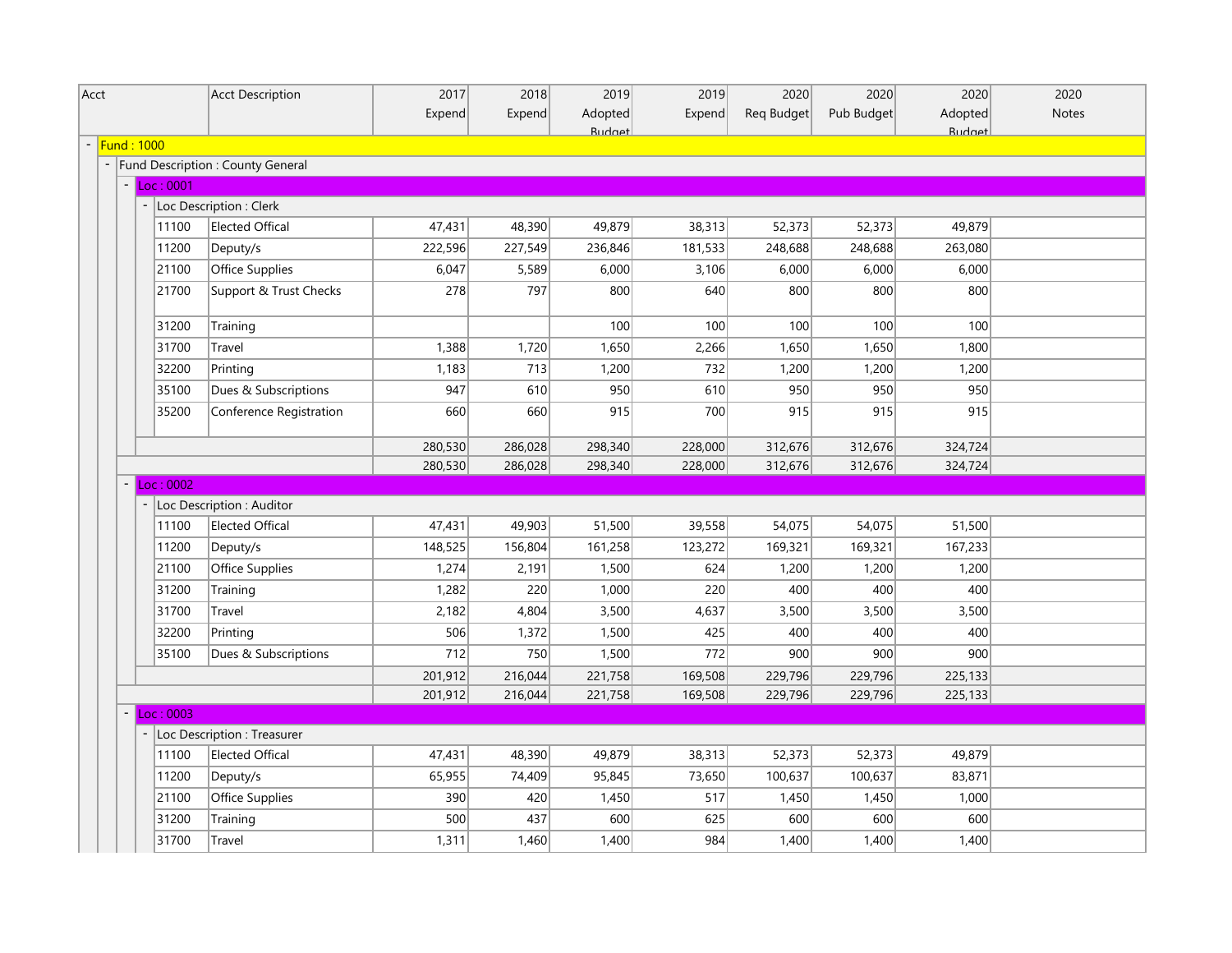| Acct |                | <b>Acct Description</b>           | 2017    | 2018    | 2019    | 2019           | 2020       | 2020       | 2020    | 2020  |
|------|----------------|-----------------------------------|---------|---------|---------|----------------|------------|------------|---------|-------|
|      |                |                                   | Expend  | Expend  | Adopted | Expend         | Req Budget | Pub Budget | Adopted | Notes |
|      |                |                                   |         |         | Rudget  |                |            |            | Rudnet  |       |
|      | 33700          | Equipment Repair                  |         |         | 500     | 511            | 500        | 500        | 500     |       |
|      | 35100          | Dues & Subscriptions              | 262     | 279     | 325     | 0              | 325        | 325        | 325     |       |
|      | 35200          | Conference Registration           | 810     | 425     | 850     | 460            | 850        | 850        | 850     |       |
|      |                |                                   | 116,659 | 125,820 | 150,849 | 115,060        | 158,135    | 158,135    | 138,425 |       |
|      |                |                                   | 116,659 | 125,820 | 150,849 | 115,060        | 158,135    | 158,135    | 138,425 |       |
|      | $-$ Loc : 0004 |                                   |         |         |         |                |            |            |         |       |
|      |                | Loc Description : Recorder        |         |         |         |                |            |            |         |       |
|      | 11100          | <b>Elected Offical</b>            | 47,431  | 48,390  | 49,879  | 38,313         | 52,373     | 52,373     | 49,879  |       |
|      | 11200          | Deputy/s                          | 35,396  | 36,105  | 37,216  | 28,586         | 39,077     | 39,077     | 39,437  |       |
|      | 21100          | Office Supplies                   | 245     | 593     | 700     | 297            | 595        | 595        | 595     |       |
|      | 31700          | Travel                            | 146     | 141     | 150     | 145            | 150        | 150        | 150     |       |
|      | 35100          | Dues & Subscriptions              | 475     | 29      | 475     | 475            | 475        | 475        | 475     |       |
|      |                |                                   | 83,693  | 85,258  | 88,420  | 67,816         | 92,670     | 92,670     | 90,536  |       |
|      |                |                                   | 83,693  | 85,258  | 88,420  | 67,816         | 92,670     | 92,670     | 90,536  |       |
|      | $-$ Loc: 0006  |                                   |         |         |         |                |            |            |         |       |
|      | $\blacksquare$ | Loc Description : Surveyor        |         |         |         |                |            |            |         |       |
|      | 11100          | <b>Elected Offical</b>            | 47,431  | 48,390  | 49,879  | 38,313         | 52,373     | 52,373     | 49,879  |       |
|      | 11200          | Deputy/s                          | 29,927  | 30,526  | 31,465  | 24,169         | 33,038     | 33,038     | 35,485  |       |
|      | 11500          | Overtime                          |         |         | 100     | $\overline{0}$ | 100        | 100        | 100     |       |
|      | 12500          | CDL/Physical                      |         | 150     | 300     | $\Omega$       | 300        | 300        | 300     |       |
|      | 12800          | Labor Rod&Chain/Full-Part<br>Time | 13,897  | 14,947  | 20,600  | 15,647         | 21,630     | 21,630     | 20,600  |       |
|      | 21100          | Office Supplies                   | 384     | 467     | 350     | 508            | 350        | 350        | 350     |       |
|      | 22000          | Gas, Oil and Lube                 | 8,723   | 8,651   | 10,000  | 5,115          | 10,000     | 10,000     | 10,000  |       |
|      | 22200          | Tires                             | 454     | 1,246   | 2,200   | 1,272          | 2,200      | 2,200      | 2,200   |       |
|      | 22301          | Stakes, Flags & Small Tools       | 1,288   | 1,487   | 1,500   | 1,226          | 1,500      | 1,500      | 1,500   |       |
|      |                |                                   |         |         |         |                |            |            |         |       |
|      | 23302          | Labor, Garage & Motor Suppl       | 4,253   | 1,298   | 4,230   | 976            | 4,230      | 4,230      | 4,230   |       |
|      | 32200          | Printing                          | 122     |         | 230     | 126            | 200        | 200        | 200     |       |
|      | 32300          | Rebind Book/Records               |         |         | 100     | 0              | 100        | 100        | 100     |       |
|      | 33601          | Service Laser/Equip               | 1,074   | 1,691   | 900     | 338            | 900        | 900        | 900     |       |
|      | 35100          | Dues & Subscriptions              | 434     | 243     | 800     | 450            | 500        | 500        | 500     |       |
|      |                |                                   | 107,987 | 109,096 | 122,654 | 88,140         | 127,421    | 127,421    | 126,344 |       |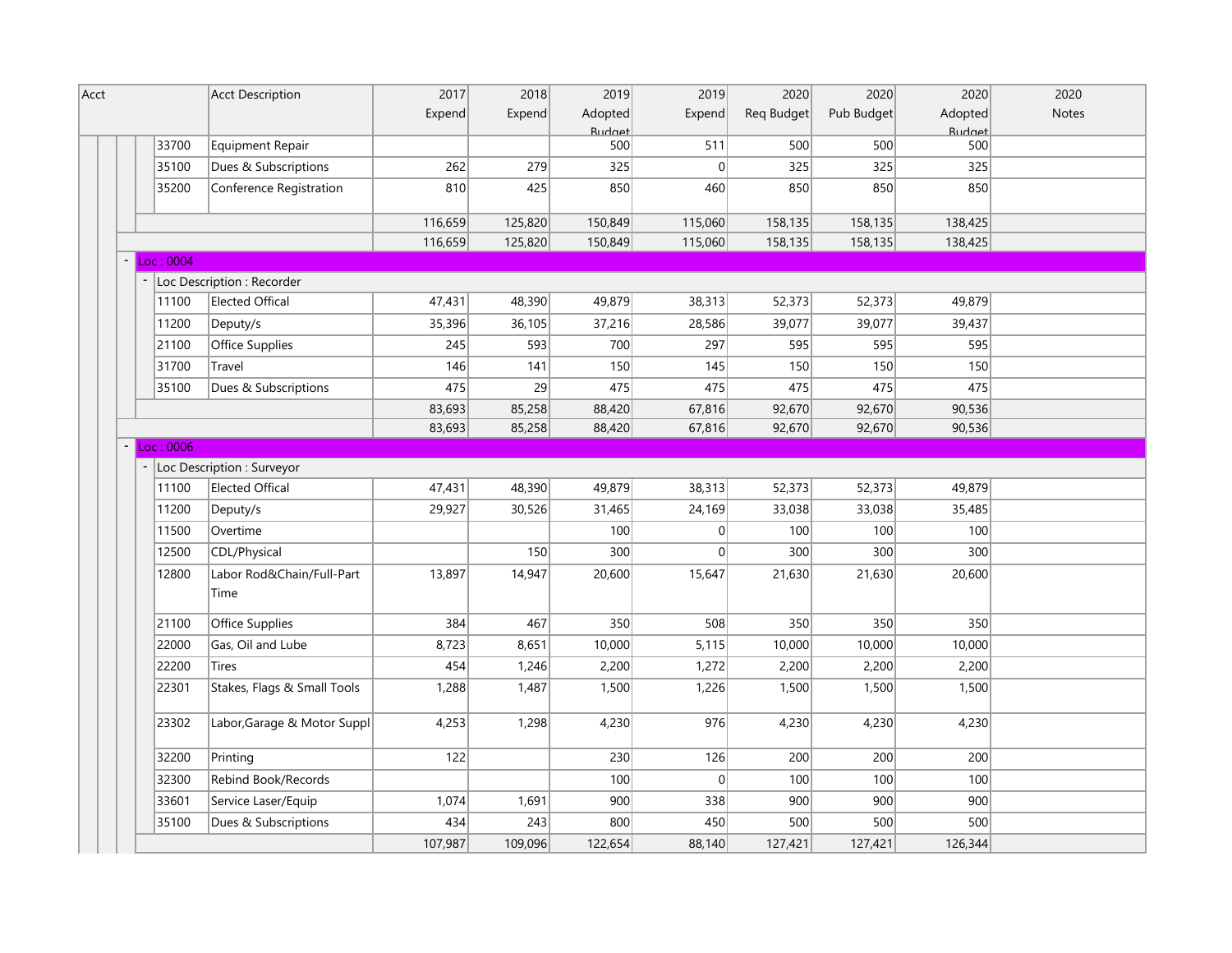|                           | <b>Acct Description</b>                  | 2017    | 2018    | 2019    | 2019           | 2020       | 2020       | 2020     | 2020         |
|---------------------------|------------------------------------------|---------|---------|---------|----------------|------------|------------|----------|--------------|
|                           |                                          | Expend  | Expend  | Adopted | Expend         | Req Budget | Pub Budget | Adopted  | <b>Notes</b> |
|                           |                                          |         |         | Rudget  |                |            |            | Rudnet   |              |
| $-$ Loc : 0007            |                                          | 107,987 | 109,096 | 122,654 | 88,140         | 127,421    | 127,421    | 126,344  |              |
|                           | - Loc Description : Coroner              |         |         |         |                |            |            |          |              |
|                           | <b>Elected Offical</b>                   |         |         |         |                |            | 15,426     |          |              |
| 11100                     |                                          | 14,672  | 14,965  | 15,426  | 11,849         | 15,426     |            | 15,426   |              |
| 11200                     | Deputy/s                                 | 2,070   | 2,111   | 2,174   | 1,087          | 2,174      | 2,174      | 2,174    |              |
| 11201                     | Chief Deputy                             | 3,304   | 3,370   | 3,471   | 1,736          | 3,471      | 3,471      | 3,471    |              |
| 21100                     | Office Supplies                          |         |         | 300     | 0              | 300        | 300        | 300      |              |
| 21601                     | Radio Battery & Other<br>Supplies        | 140     |         | 215     | 0              | 215        | 215        | 215      |              |
| 21701                     | Film, Syringes, Etc.                     | 205     | 240     | 425     | 0              | 425        | 425        | 425      |              |
| 31100                     | Legal Fees/Services                      |         |         | 50      | 0              | 0          | $\Omega$   | 0        |              |
| 31203                     | <b>Autopsy Fees</b>                      | 35,592  | 20,689  | 20,000  | 18,706         | 20,000     | 20,000     | 20,000   |              |
| 31600                     | Postage                                  |         |         | 60      | $\overline{0}$ | 60         | 60         | 60       |              |
| 31700                     | Travel                                   | 362     | 198     | 500     | 240            | 500        | 500        | 500      |              |
| 32004                     | Transportation                           |         |         | 100     | $\Omega$       | 100        | 100        | 100      |              |
| 35100                     | Dues & Subscriptions                     | 450     | 450     | 450     | 450            | 450        | 450        | 450      |              |
| 42601                     | Equipment                                |         |         | 1,900   | $\Omega$       | $\Omega$   | $\Omega$   | $\Omega$ |              |
|                           |                                          | 56,795  | 42,023  | 45,071  | 34,068         | 43,121     | 43,121     | 43,121   |              |
|                           |                                          | 56,795  | 42,023  | 45,071  | 34,068         | 43,121     | 43,121     | 43,121   |              |
| $-$ Loc: 0008             |                                          |         |         |         |                |            |            |          |              |
|                           | Loc Description : Assessor               |         |         |         |                |            |            |          |              |
| 11100                     | <b>Elected Offical</b>                   | 48,431  | 49,409  | 50,929  | 39,119         | 53,475     | 53,475     | 50,929   |              |
| 11200                     | Deputy/s                                 | 62,765  | 65,461  | 67,368  | 51,746         | 70,736     | 70,736     | 70,116   |              |
| 11300                     | Part Time                                |         |         | 7,500   | $\Omega$       | 7,500      | 7,500      | 7,500    |              |
| 11402                     | Assessor Level III                       | 1,500   | 1,500   | 1,500   | $\Omega$       | 1,500      | 1,500      | 1,500    |              |
| 21100                     | Office Supplies                          | 351     | 791     | 1,200   | 672            | 1,200      | 1,200      | 1,200    |              |
| 31200                     | Training                                 | 3,690   | 1,968   | 4,000   | 4,267          | 4,000      | 4,000      | 4,000    |              |
| 31700                     | Travel                                   | 93      | 220     | 3,000   | 215            | 3,000      | 3,000      | 3,000    |              |
| 33700                     | Equipment Repair                         |         |         | 200     | $\overline{0}$ | 200        | 200        | 200      |              |
| 35100                     | Dues & Subscriptions                     | 1,160   | 600     | 1,500   | 975            | 1,500      | 1,500      | 1,500    |              |
|                           |                                          | 117,990 | 119,949 | 137,197 | 96,994         | 143,111    | 143,111    | 139,945  |              |
|                           |                                          | 117,990 | 119,949 | 137,197 | 96,994         | 143,111    | 143,111    | 139,945  |              |
| $\blacksquare$ Loc : 0009 |                                          |         |         |         |                |            |            |          |              |
|                           | - Loc Description : Prosecuting Attorney |         |         |         |                |            |            |          |              |
| 11300                     | Part Time                                | 14,420  | 14,561  | 16,932  | 11,736         | 17,779     | 17,779     | 17,779   |              |
|                           |                                          |         |         |         |                |            |            |          |              |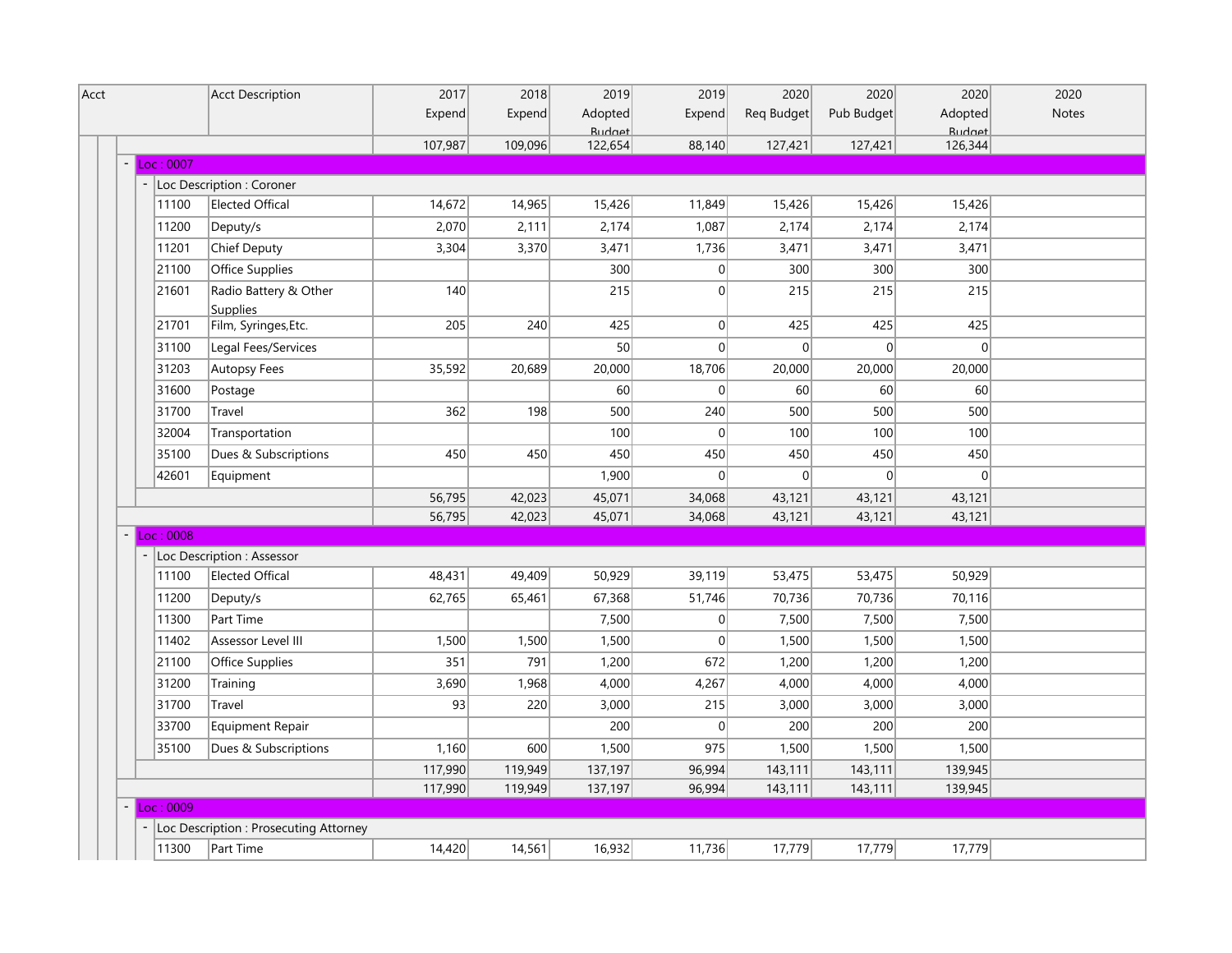| Acct                      | Acct Description                                | 2017    | 2018    | 2019    | 2019    | 2020           | 2020       | 2020             | 2020         |
|---------------------------|-------------------------------------------------|---------|---------|---------|---------|----------------|------------|------------------|--------------|
|                           |                                                 | Expend  | Expend  | Adopted | Expend  | Req Budget     | Pub Budget | Adopted          | <b>Notes</b> |
|                           |                                                 |         |         | Rudnet  |         |                |            | Rudnet<br>38,873 |              |
| 11302                     | Administrator/Secretary                         | 31,148  | 37,712  | 38,873  | 29,859  | 40,817         | 40,817     |                  |              |
| 11403                     | Secretary                                       | 28,049  | 26,572  | 30,306  | 23,278  | 31,821         | 31,821     | 31,949           |              |
| 11601                     | Secretary/Receptionist                          | 29,811  | 30,408  | 31,344  | 23,835  | 32,911         | 32,911     | 31,344           |              |
| 11700                     | Deputy Prosecutor                               | 39,000  | 39,780  | 41,004  | 31,496  | 43,054         | 43,054     | 41,004           |              |
| 11801                     | Victim Advocate                                 | 23,371  | 23,839  | 24,573  | 17,957  | 25,802         | 25,802     | 24,573           |              |
| 12100                     | Prosecutor's Investigator                       | 22,356  | 28,773  | 30,000  | 21,861  | 31,500         | 31,500     | 30,000           |              |
| 21100                     | Office Supplies                                 | 576     |         | 3,600   | 1,186   | 3,600          | 3,600      | 1,400            |              |
| 21200                     | Victim Advocate Supplies                        | 201     |         | 200     | 150     | 200            | 200        | 200              |              |
| 21303                     | <b>Books/Research Materials</b>                 |         |         | 1,000   | 1,632   | 1,000          | 1,000      | 1,000            |              |
| 22000                     | Gas, Oil and Lube                               |         | 257     | 3,000   | 1,050   | 3,000          | 3,000      | 3,000            |              |
| 33700                     | Equipment Repair                                |         |         | 108     | 0       | 108            | 108        | $\Omega$         |              |
| 34101                     | <b>Equipment Rental/Lease</b>                   | 88      |         | 1,010   | 310     | 1,010          | 1,010      | $\Omega$         |              |
| 35100                     | Dues & Subscriptions                            | 600     | 600     | 643     | 600     | 600            | 600        | 650              |              |
| 35202                     | Criminal Investigation                          | 63      |         | 1,000   | 28      | 1,000          | 1,000      | $\Omega$         |              |
| 35301                     | Witness/Deposition Fees                         |         |         | 2,140   | 1,574   | 2,140          | 2,140      | 2,140            |              |
|                           |                                                 | 189,683 | 202,502 | 225,733 | 166,552 | 236,342        | 236,342    | 223,912          |              |
|                           |                                                 | 189,683 | 202,502 | 225,733 | 166,552 | 236,342        | 236,342    | 223,912          |              |
| $\overline{C}$ Loc : 0010 |                                                 |         |         |         |         |                |            |                  |              |
|                           | Loc Description : Registration Of Voters        |         |         |         |         |                |            |                  |              |
| 12200                     | Per Diem-Voter Registration                     | 1,800   | 1,800   | 1,800   | 1,350   | 1,800          | 1,800      | 1,800            |              |
|                           |                                                 | 1,800   | 1,800   | 1,800   | 1,350   | 1,800          | 1,800      | 1,800            |              |
|                           |                                                 | 1,800   | 1,800   | 1,800   | 1,350   | 1,800          | 1,800      | 1,800            |              |
| $\blacksquare$ Loc : 0011 |                                                 |         |         |         |         |                |            |                  |              |
|                           | - Loc Description : County Coop Ext Svc (Agent) |         |         |         |         |                |            |                  |              |
| 11202                     | Office Manager                                  | 31,311  | 31,908  | 32,889  | 28,750  | $\overline{0}$ | 0          | $\overline{0}$   |              |
| 11303                     | Program Assistant                               | 8,069   | 6,853   | 10,717  | 8,018   | 9,000          | 9,000      | 9,000            |              |
| 11500                     | Overtime                                        | 201     | 329     | 500     | 349     | 500            | 500        | 500              |              |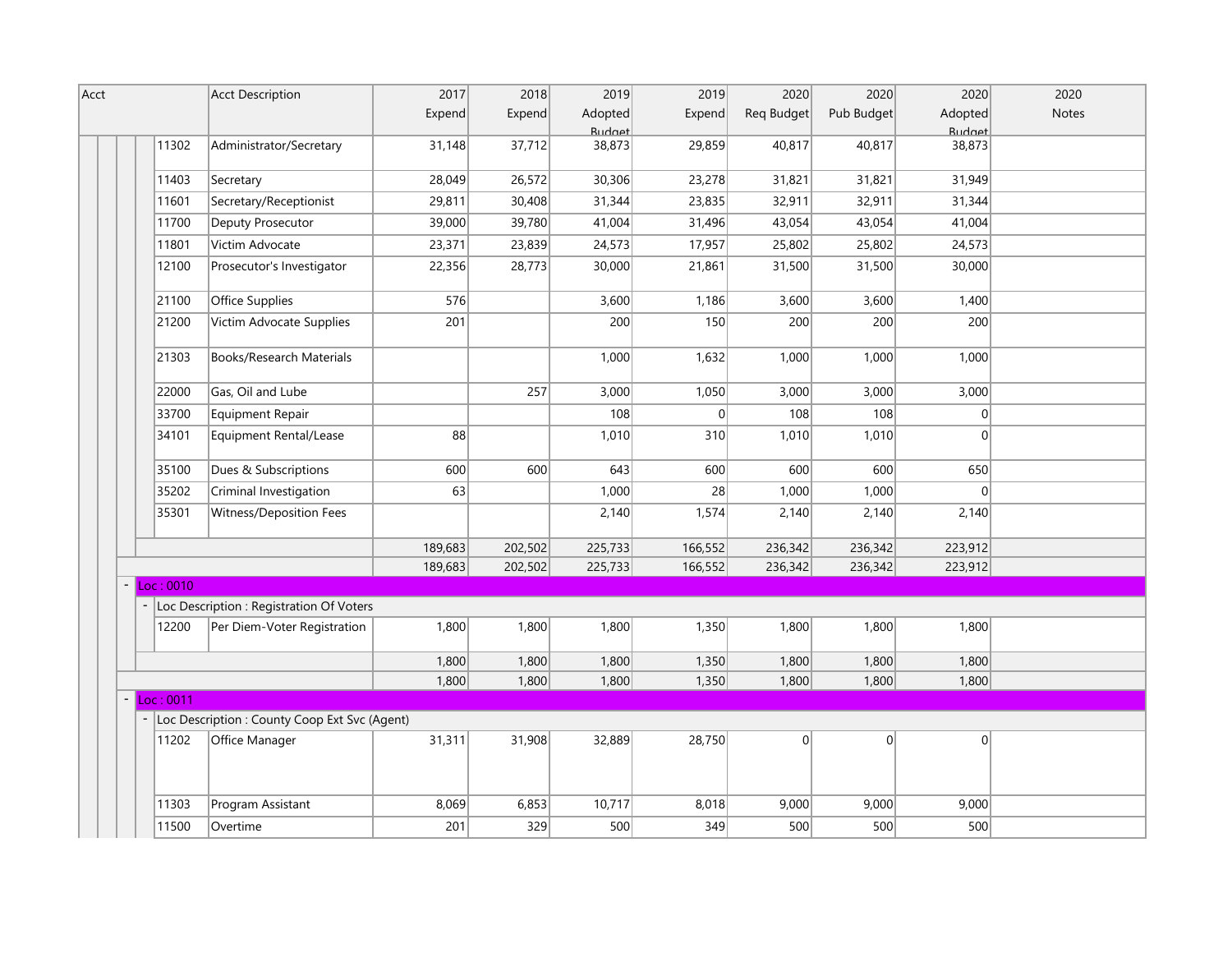|                           | Acct Description                             | 2017    | 2018    | 2019    | 2019           | 2020       | 2020       | 2020    | 2020  |
|---------------------------|----------------------------------------------|---------|---------|---------|----------------|------------|------------|---------|-------|
|                           |                                              | Expend  | Expend  | Adopted | Expend         | Req Budget | Pub Budget | Adopted | Notes |
|                           |                                              |         |         | Rudnet  |                |            |            | Rudnet  |       |
|                           | 11701<br>Admin Assistant                     | 28,346  | 28,940  | 29,832  | 22,914         | 65,858     | 65,858     | 59,664  |       |
|                           | 21100<br>Office Supplies                     | 2,396   | 2,409   | 2,400   | 1,251          | 2,400      | 2,400      | 2,400   |       |
|                           | Educational Lesson Supplies<br>21602         | 471     | 330     | 500     | 165            | 500        | 500        | 500     |       |
|                           | 30100<br>Contractural Services               | 107,340 | 108,960 | 111,695 | 111,695        | 114,500    | 114,500    | 114,500 |       |
|                           | 31600<br>Postage                             | 5,200   | 4,705   | 5,200   | 895            | 5,200      | 5,200      | 5,200   |       |
|                           | 31700<br>Travel                              | 4,625   | 7,820   | 5,000   | 3,262          | 5,000      | 5,000      | 5,000   |       |
|                           | 31903<br><b>Educator Training</b>            | 628     | 343     | 600     | 10             | 600        | 600        | 600     |       |
|                           | 32200<br>Printing                            | 472     | 500     | 500     | $\overline{0}$ | 500        | 500        | 500     |       |
|                           | 34101<br>Equipment Rental/Lease              | 2,070   | 2,260   | 4,744   | 1,580          | 4,000      | 4,000      | 4,000   |       |
|                           |                                              | 191,129 | 195,357 | 204,577 | 178,889        | 208,058    | 208,058    | 201,864 |       |
|                           |                                              | 191,129 | 195,357 | 204,577 | 178,889        | 208,058    | 208,058    | 201,864 |       |
| $\blacksquare$ Loc : 0012 |                                              |         |         |         |                |            |            |         |       |
|                           | - Loc Description : Veterans Service Officer |         |         |         |                |            |            |         |       |
|                           | Service Officer<br>11101                     | 16,789  | 17,125  | 17,652  | 13,559         | 22,061     | 22,061     | 24,648  |       |
|                           | 21100<br>Office Supplies                     | 130     | 32      | 200     | 182            | 200        | 200        | 200     |       |
|                           | 31700<br>Travel                              | 580     | 709     | 1,200   | 641            | 1,000      | 1,000      | 1,000   |       |
|                           | 32004<br>Transportation                      |         |         | 200     | 0              | $\Omega$   | $\Omega$   | 0       |       |
|                           | 35100<br>Dues & Subscriptions                | 50      | 20      | 100     | 20             | 100        | 100        | 100     |       |
|                           | 35203<br>VetraSpec                           | 399     | 449     | 449     | 0              | 449        | 449        | 449     |       |
|                           |                                              | 17,948  | 18,335  | 19,801  | 14,402         | 23,810     | 23,810     | 26,397  |       |
|                           |                                              | 17,948  | 18,335  | 19,801  | 14,402         | 23,810     | 23,810     | 26,397  |       |
| $-$ Loc: 0061             |                                              |         |         |         |                |            |            |         |       |
|                           | - Loc Description : County Council           |         |         |         |                |            |            |         |       |
|                           | Elected Offical<br>11100                     | 69,249  | 69,654  | 71,758  | 55,117         | 75,346     | 75,346     | 72,758  |       |
|                           | 11600<br>Attorney                            | 4,937   | 5,036   | 5,192   | 3,987          | 5,452      | 5,452      | 5,192   |       |
|                           | 21100<br>Office Supplies                     | 27      |         | 50      | 278            | 50         | 50         | 50      |       |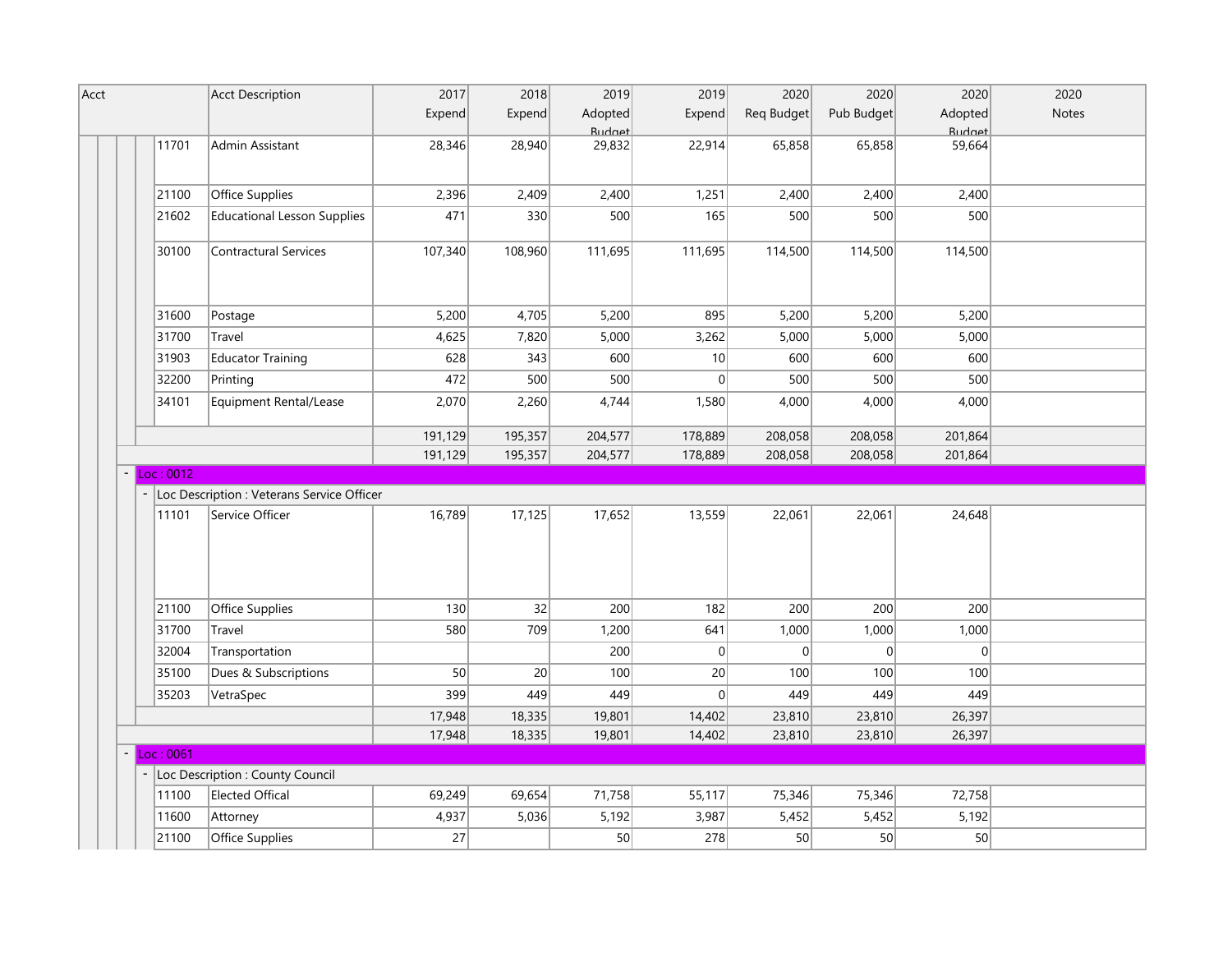|                          | <b>Acct Description</b>            | 2017   | 2018   | 2019    | 2019     | 2020       | 2020       | 2020    | 2020  |
|--------------------------|------------------------------------|--------|--------|---------|----------|------------|------------|---------|-------|
|                          |                                    | Expend | Expend | Adopted | Expend   | Req Budget | Pub Budget | Adopted | Notes |
|                          |                                    |        |        | Rudnet  |          |            |            | Rudnet  |       |
| 31100                    | Legal Fees/Services                | 16,517 | 8,619  | 20,000  | 13,006   | 30,000     | 30,000     | 20,000  |       |
| 31700                    | Travel                             | 358    | 667    | 600     | 1,685    | 1,000      | 1,000      | 2,000   |       |
| 35100                    | Dues & Subscriptions               | 240    | 185    | 300     | 35       | 300        | 300        | 300     |       |
|                          |                                    | 91,328 | 84,161 | 97,900  | 74,108   | 112,148    | 112,148    | 100,300 |       |
|                          |                                    | 91,328 | 84,161 | 97,900  | 74,108   | 112,148    | 112,148    | 100,300 |       |
| $-$ Loc : 0062           |                                    |        |        |         |          |            |            |         |       |
|                          | - Loc Description : Election Board |        |        |         |          |            |            |         |       |
| 11501                    | Members (3)                        | 9,225  | 9,225  | 9,225   | 6,919    | 9,225      | 9,225      | 9,225   |       |
| 11603                    | Absentee/Travel Board              |        | 8,738  | 9,200   | 0        | 9,200      | 9,200      | 9,200   |       |
| 11703                    | Inspectors                         |        | 1,800  | 1,800   | 0        | 1,800      | 1,800      | 1,800   |       |
| 11803                    | Judges                             |        | 5,760  | 6,000   | 0        | 6,000      | 6,000      | 6,000   |       |
| 11902                    | Clerks                             |        | 3,360  | 3,120   | 0        | 3,360      | 3,360      | 3,360   |       |
| 12300                    | Meals                              |        | 1,305  | 1,320   | 0        | 1,320      | 1,320      | 1,320   |       |
| 12400                    | Alternates                         |        | 225    | 375     | 0        | 375        | 375        | 375     |       |
| 12600                    | Counting<br>Center/Prep/Co.Empl    |        | 4,344  | 4,400   | 0        | 4,400      | 4,400      | 4,400   |       |
| 21100                    | Office Supplies                    |        | 109    | 1,500   | 459      | 1,500      | 1,500      | 1,500   |       |
| 31302                    | On-Site Operator                   |        | 5,900  | 5,900   | 0        | 6,000      | 6,000      | 6,000   |       |
| 31601                    | Travel-Poles & Absentee            |        | 15     | 100     | 0        | 100        | 100        | 100     |       |
| 31700                    | Travel                             | 261    | 1,659  | 2,200   | 1,886    | 2,200      | 2,200      | 2,200   |       |
| 31801                    | Delivery                           |        | 300    | 300     | 0        | 300        | 300        | 300     |       |
| 32200                    | Printing                           |        | 413    | 1,000   | 640      | 1,000      | 1,000      | 500     |       |
| 32800                    | Computer Maintenance               | 14,750 | 13,750 | 14,750  | 13,750   | 14,750     | 14,750     | 14,750  |       |
| 34102                    | Poll Rental                        |        | 880    | 880     | $\Omega$ | 880        | 880        | 880     |       |
| 35200                    | Conference Registration            | 600    | 700    | 800     | 900      | 800        | 800        | 900     |       |
|                          |                                    | 24,836 | 58,483 | 62,870  | 24,554   | 63,210     | 63,210     | 62,810  |       |
|                          |                                    | 24,836 | 58,483 | 62,870  | 24,554   | 63,210     | 63,210     | 62,810  |       |
| $\overline{C}$ Loc: 0063 |                                    |        |        |         |          |            |            |         |       |
|                          | Loc Description : Drainage Board   |        |        |         |          |            |            |         |       |
| 11200                    | Deputy/s                           | 28,111 | 28,674 | 29,557  | 22,703   | 31,035     | 31,035     | 31,949  |       |
| 11500                    | Overtime                           |        |        | 100     | 0        | 0          | 0          | 0       |       |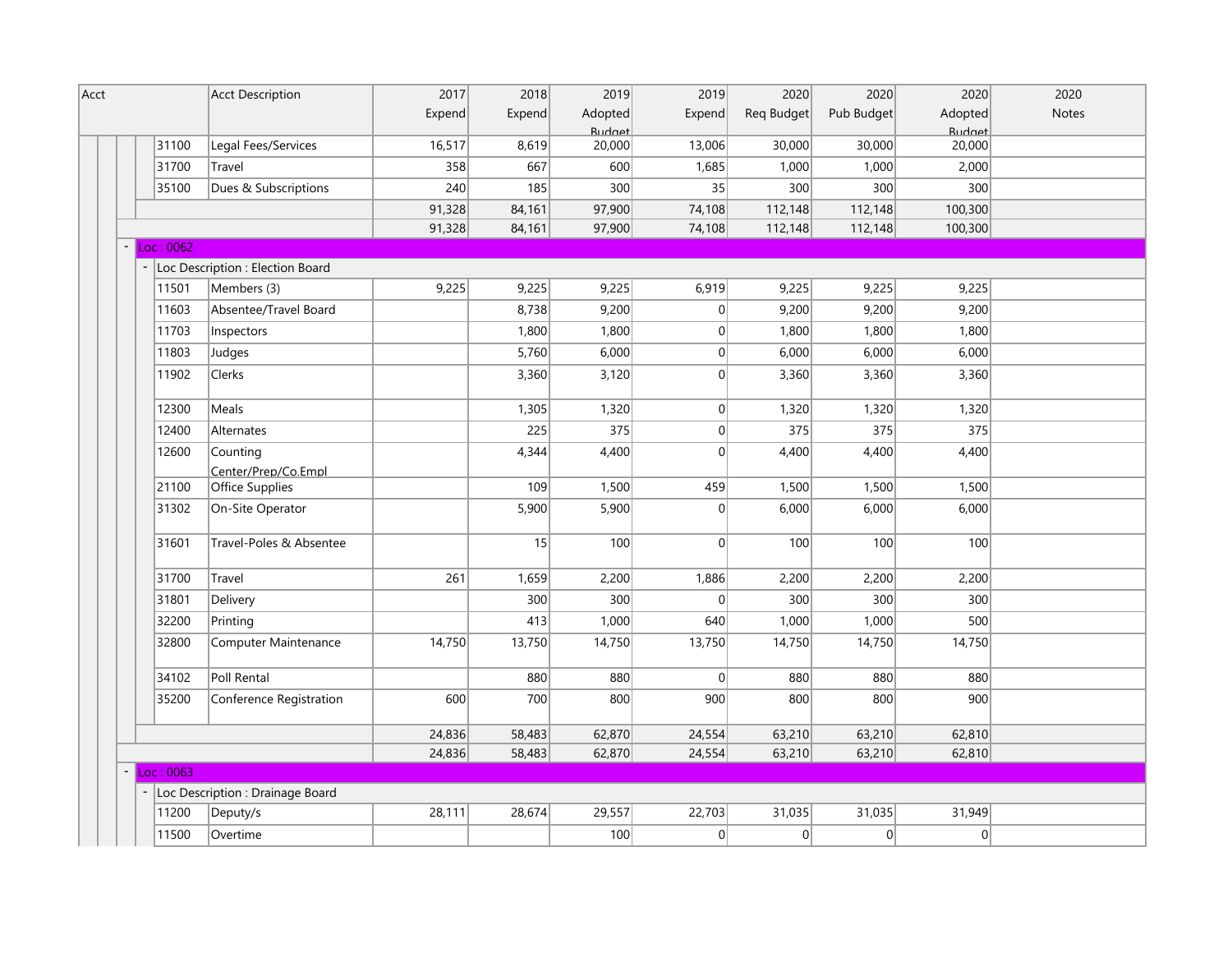|                           | <b>Acct Description</b>         | 2017           | 2018           | 2019      | 2019      | 2020       | 2020       | 2020        | 2020         |
|---------------------------|---------------------------------|----------------|----------------|-----------|-----------|------------|------------|-------------|--------------|
|                           |                                 | Expend         | Expend         | Adopted   | Expend    | Req Budget | Pub Budget | Adopted     | <b>Notes</b> |
|                           |                                 |                |                | Rudnet    |           |            |            | Rudget      |              |
| 11600                     | Attorney                        | 7,671          | 7,824          | 8,066     | 6,191     | 8,469      | 8,469      | 8,066       |              |
| 11804                     | <b>Board Member</b>             | 1,700          | 1,800          | 2,600     | 1,275     | 2,200      | 2,200      | 2,200       |              |
| 12801                     | Per Diem                        |                |                | 200       | 0         | 200        | 200        | 200         |              |
| 13100                     | Drain Brd Asst/Full-Part Time   | 9,216          | 10,576         | 11,646    | 7,651     | 12,228     | 12,228     | 11,646      |              |
| 13200                     | Mauwee/Wab.Riv Basin<br>Comm    | 935            | 1,595          | 1,700     | 880       | 1,700      | 1,700      | 1,700       |              |
| 21100                     | <b>Office Supplies</b>          | 830            | 342            | 1,480     | 226       | 830        | 830        | 830         |              |
| 24400                     | Uniforms                        | 303            |                | 350       | 260       | 350        | 350        | 350         |              |
| 31100                     | Legal Fees/Services             | 586            | 341            | 1,500     | 1,400     | 1,575      | 1,575      | 1,575       |              |
| 31207                     | <b>Application Fees</b>         |                |                | 100       | 0         | 100        | 100        | 100         |              |
| 31303                     | <b>Engineering Fees</b>         | 600            | 1,425          | 2,634     | 1,388     | 2,765      | 2,765      | 2,765       |              |
| 31700                     | Travel                          | 50             |                | 100       | 75        | 100        | 100        | 100         |              |
| 32100                     | Publication of Legal Notices    | 327            | 136            | 500       | 83        | 500        | 500        | 500         |              |
| 32200                     | Printing                        | $\overline{0}$ |                | 100       | 0         | 100        | 100        | 100         |              |
| 33700                     | Equipment Repair                | 100            | 40             | 300       | 31        | 300        | 300        | 300         |              |
|                           |                                 | 50,429         | 52,753         | 60,933    | 42,163    | 62,452     | 62,452     | 62,381      |              |
|                           |                                 | 50,429         | 52,753         | 60,933    | 42,163    | 62,452     | 62,452     | 62,381      |              |
| $-$ Loc : 0066            |                                 |                |                |           |           |            |            |             |              |
|                           | Loc Description: PTABOA Board   |                |                |           |           |            |            |             |              |
| 11804                     | <b>Board Member</b>             | 113            | 100            | 1,000     | 150       | 1,000      | 1,000      | 1,000       |              |
| 31700                     | Travel                          |                |                | 200       | 0         | 200        | 200        | 200         |              |
| 32201                     | Advertising                     |                | 5 <sup>1</sup> | 100       | 0         | 100        | 100        | 100         |              |
|                           |                                 | 113            | 105            | 1,300     | 150       | 1,300      | 1,300      | 1,300       |              |
|                           |                                 | 113            | 105            | 1,300     | 150       | 1,300      | 1,300      | 1,300       |              |
| $\blacksquare$ Loc : 0068 |                                 |                |                |           |           |            |            |             |              |
|                           | Loc Description : Commissioners |                |                |           |           |            |            |             |              |
| 11100                     | Elected Offical                 | 72,131         | 72,592         | 74,787    | 57,445    | 78,525     | 78,525     | 75,787      |              |
| 11600                     | Attorney                        | 27,807         | 28,363         | 29,237    | 22,457    | 30,698     | 30,698     | 29,237      |              |
| 11805                     | Highway Engineer                | 67,398         | 75,671         | 78,281    | 60,128    | 92,000     | 92,000     | 82,000      |              |
| 12301                     | Social Security                 | 369,584        | 403,230        | 426,544   | 331,826   | 447,870    | 447,870    | 447,870     |              |
| 12402                     | PERF                            | 485,231        | 508,099        | 493,700   | 424,687   | 518,385    | 518,385    | 518,385     |              |
| 12502                     | <b>Sheriff Retirement</b>       | 120,000        | 163,000        | 163,000   | 163,000   | 163,000    | 163,000    | $\mathbf 0$ |              |
| 12601                     | Health Insurance                | 1,300,000      | 2,000,000      | 2,000,000 | 1,333,333 | 2,000,000  | 2,000,000  | 1,500,000   |              |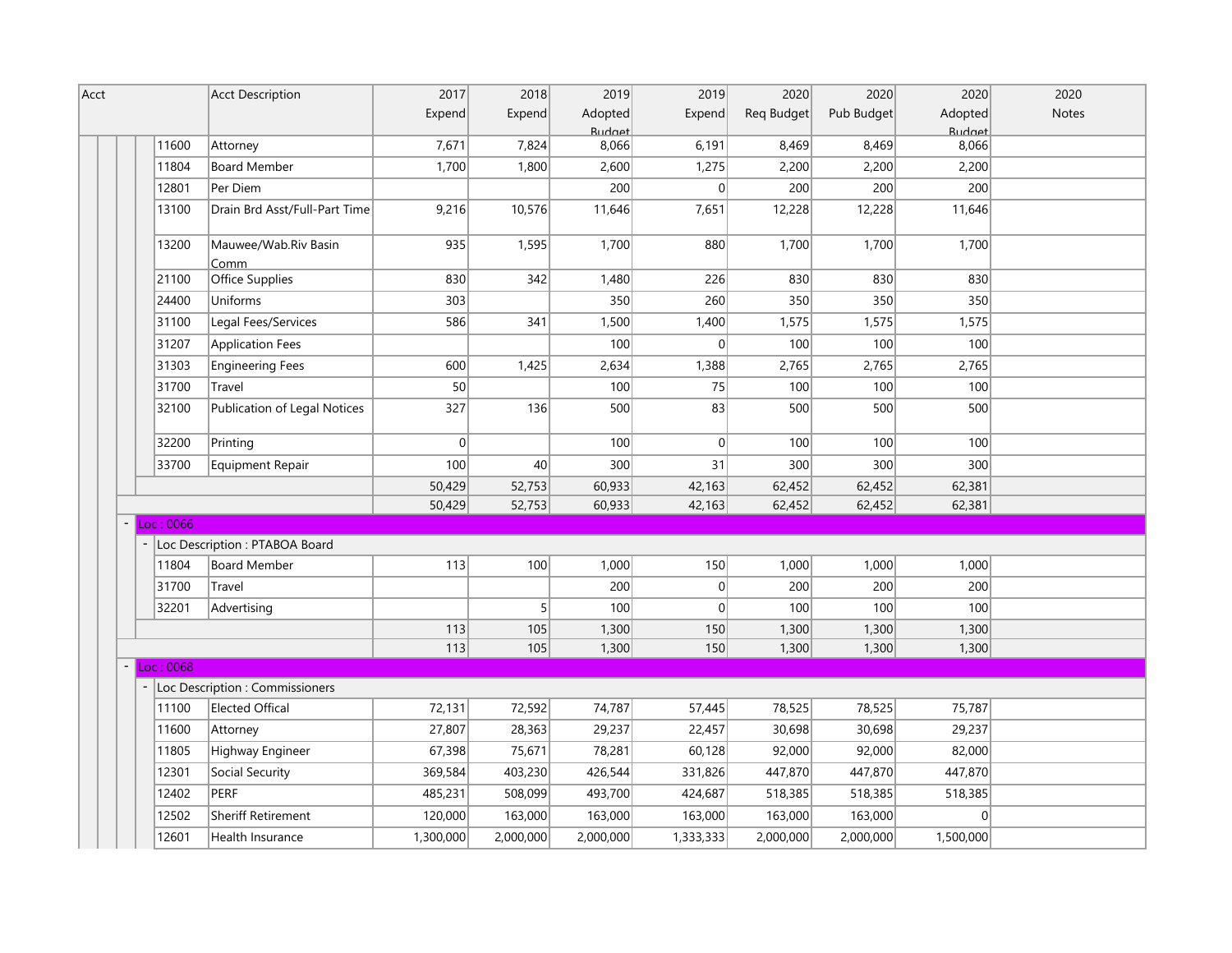| Acct |       | <b>Acct Description</b>             | 2017    | 2018    | 2019              | 2019     | 2020       | 2020       | 2020              | 2020         |
|------|-------|-------------------------------------|---------|---------|-------------------|----------|------------|------------|-------------------|--------------|
|      |       |                                     | Expend  | Expend  | Adopted           | Expend   | Req Budget | Pub Budget | Adopted           | <b>Notes</b> |
|      | 12700 | Workman's Comp                      | 80,000  | 150,000 | Rudnet<br>100,000 | 100,000  | 150,000    | 150,000    | Rudget<br>150,000 |              |
|      |       |                                     |         |         |                   |          |            |            |                   |              |
|      | 12803 | Other Employee Insurances           | 13,629  | 31,033  | 35,000            | 17,677   | 35,000     | 35,000     | 35,000            |              |
|      | 12900 | <b>Employee Suppl Retirement</b>    | 32,085  | 45,427  | 45,000            | 36,720   | 45,000     | 45,000     | 35,000            |              |
|      | 13001 | Office & Miscellaneous              | 17,500  | 20,000  | 20,000            | 15,000   | 20,000     | 20,000     | 20,000            |              |
|      | 13201 | <b>EMA Life Insurance</b>           | 525     |         | 580               | 525      | 525        | 525        | 525               |              |
|      | 21100 | Office Supplies                     | 179     | 227     | 250               | 110      | 250        | 250        | 250               |              |
|      | 31000 | <b>Sheriff Tax Warrants</b>         | 5,927   | 8,341   | 7,200             | 4,973    | 7,200      | 7,200      | 8,000             |              |
|      | 31100 | Legal Fees/Services                 | 139,083 | 126,764 | 80,000            | 70,138   | 100,000    | 100,000    | 100,000           |              |
|      | 31400 | Preservation of Cty Records         | 1,200   | 1,200   | 1,200             | $\Omega$ | 1,200      | 1,200      | 1,200             |              |
|      | 31600 | Postage                             | 46,185  | 54,389  | 60,000            | 36,488   | 60,000     | 60,000     | 60,000            |              |
|      | 31700 | Travel                              | 1,660   | 2,986   | 2,500             | 1,771    | 3,000      | 3,000      | 3,000             |              |
|      | 31904 | PostMeter                           | 3,886   | 4,779   | 13,000            | 3,334    | 12,000     | 12,000     | 6,000             |              |
|      |       | Rent/Repair/CpyPaper                |         |         |                   |          |            |            |                   |              |
|      | 32001 | Employee Training                   | 178     | 2,226   | 1,000             | 0        | 1,000      | 1,000      | 1,000             |              |
|      | 32100 | <b>Publication of Legal Notices</b> | 6,369   | 4,651   | 6,000             | 4,380    | 6,000      | 6,000      | 6,000             |              |
|      | 32600 | Unemployment                        | 2,416   | 5,014   | 5,000             | $\Omega$ | 5,000      | 5,000      | 5,000             |              |
|      | 32700 | Offical Bonds                       | 2,212   | 2,412   | 2,500             | 300      | 2,500      | 2,500      | 2,500             |              |
|      | 32801 | Insurance Bldg & Structure          | 361,154 | 370,122 | 423,500           | 420,917  | 420,000    | 420,000    | 455,000           |              |
|      | 33000 | <b>Bond Principal</b>               | 735,000 | 745,000 | 755,000           | 0        | 775,000    | 775,000    | 775,000           |              |
|      | 33101 | <b>Bond Interest</b>                | 577,986 | 563,286 | 555,837           | 0        | 538,787    | 538,787    | 538,787           |              |
|      | 33200 | <b>Bond Custodial Fees</b>          | 5,014   | 5,699   | 3,163             | $\Omega$ | 4,214      | 4,214      | 4,214             |              |
|      | 35100 | Dues & Subscriptions                | 5,632   | 4,292   | 6,000             | 3,572    | 6,000      | 6,000      | 6,000             |              |
|      | 35205 | Mental Health                       | 214,156 | 222,723 | 218,000           | 114,614  | 238,119    | 238,119    | 238,119           |              |
|      | 35302 | <b>EMS</b>                          | 375,855 | 375,855 | 375,855           | 281,891  | 375,855    | 375,855    | 375,855           |              |
|      | 35400 | <b>Bi-County Services</b>           | 39,312  | 39,312  | 39,312            | 29,484   | 39,312     | 39,312     | 39,312            |              |
|      | 35600 | Private Inst/Secure Detent.         | 90,240  | 73,630  | 75,000            | 75,480   | 75,000     | 75,000     | 75,000            |              |
|      | 35801 | 4-H Bldg Maintenance                | 13,500  | 13,500  | 13,500            | 13,500   | 13,500     | 13,500     | 13,500            |              |
|      | 35901 | 4-H Council Budget                  | 16,200  | 16,200  | 16,200            | 16,200   | 16,200     | 16,200     | 16,200            |              |
|      | 36000 | Soil & Water District               | 13,300  | 13,300  | 13,300            | 0        | 13,300     | 13,300     | 13,300            |              |
|      | 36100 | Solider Burial                      | 19,100  | 26,300  | 35,000            | 17,500   | 38,000     | 38,000     | 38,000            |              |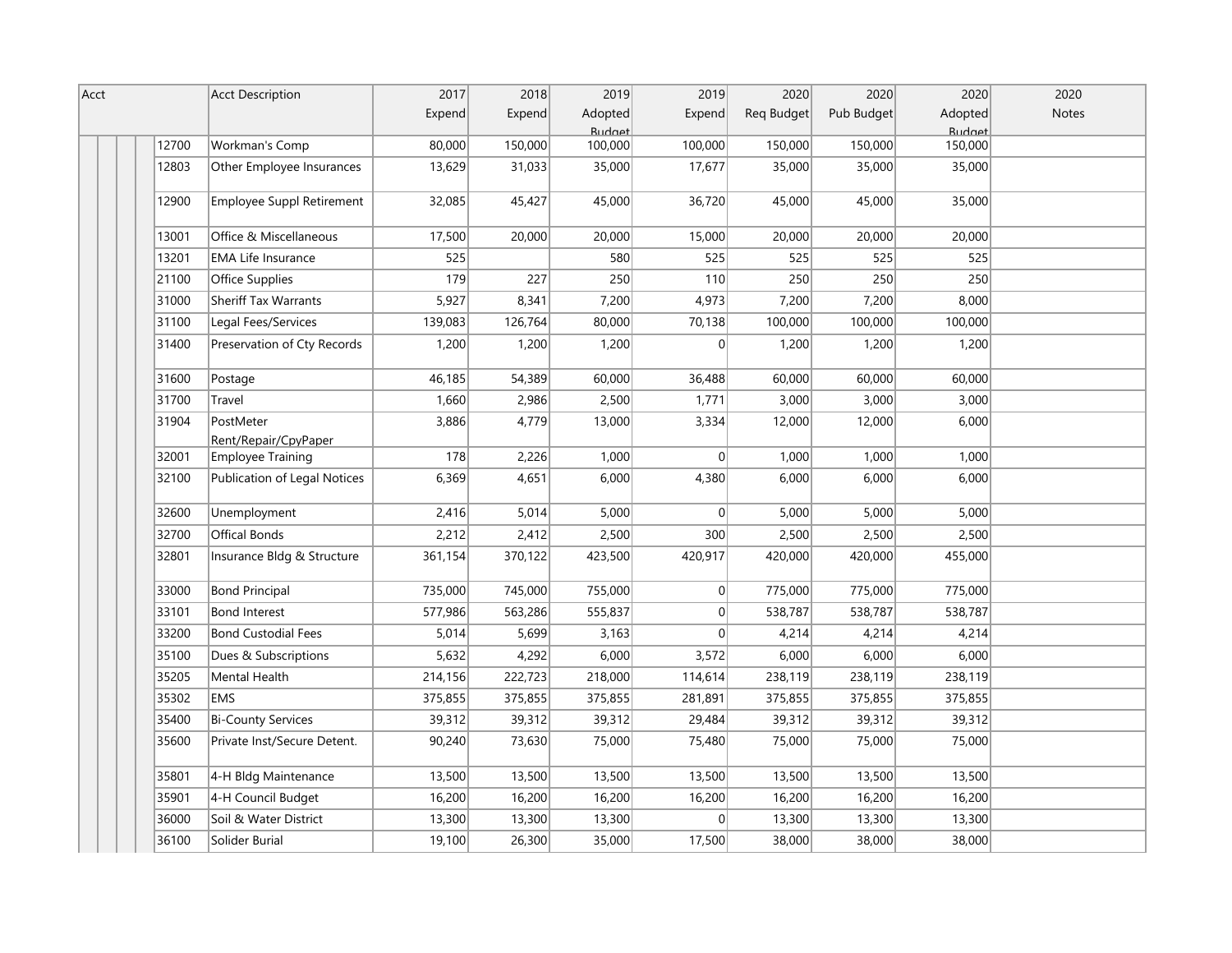| Acct |                           | <b>Acct Description</b>            | 2017      | 2018      | 2019      | 2019      | 2020       | 2020       | 2020           | 2020         |
|------|---------------------------|------------------------------------|-----------|-----------|-----------|-----------|------------|------------|----------------|--------------|
|      |                           |                                    | Expend    | Expend    | Adopted   | Expend    | Req Budget | Pub Budget | Adopted        | <b>Notes</b> |
|      |                           |                                    |           |           | Rudnet    |           |            |            | Rudget         |              |
|      | 36201                     | Memorial Day Expenses              | 3,047     | 3,160     | 3,100     | 3,116     | 3,500      | 3,500      | 3,500          |              |
|      | 36300                     | St, Mary Wabsh River<br>Cleanup    | 11,575    | 359       | 20,000    | 0         | 20,000     | 20,000     | 20,000         |              |
|      | 36400                     | <b>Tax Refunds</b>                 | 14,509    | 2,923     | 25,000    | 14,661    | 20,000     | 20,000     | 20,000         |              |
|      | 36600                     | Exam of Records                    | 33,744    | 52,576    | 40,000    | 36,833    | 40,000     | 40,000     | 40,000         |              |
|      | 36800                     | Upper Wabash RB Comm-<br>Office Ex | 1,000     | 1,000     | 1,000     | 1,000     | 1,000      | 1,000      | 1,000          |              |
|      | 36900                     | St. Mary's River Gauge             |           | 5,560     | 3,000     | 2,780     | 3,000      | 3,000      | 3,000          |              |
|      | 37000                     | Council on Aging                   | 27,250    | 29,750    | 30,000    | 22,800    | 30,000     | 30,000     | 30,000         |              |
|      | 37100                     | <b>County Promotions</b>           | 105       | 105       | 1,000     | $\Omega$  | 1,000      | 1,000      | 1,000          |              |
|      | 37200                     | Fees & Penalties                   | 913       | 2,356     | 4,000     | 612       | 3,000      | 3,000      | 3,000          |              |
|      | 37300                     | <b>Cost Allocation Plan</b>        | 5,000     | 5,000     | 9,000     | 5,000     | 5,000      | 5,000      | 5,000          |              |
|      | 37400                     | Radio Communication Equip          | 46,529    | 59,515    |           | $\Omega$  | $\Omega$   | $\Omega$   | $\Omega$       |              |
|      | 37501                     | Maintenance Property               |           |           | 5,000     | 1,598     | 5,000      | 5,000      | 5,000          |              |
|      | 37901                     | Dog Pound                          | 39,909    | 40,492    | 45,000    | 31,463    | 45,000     | 45,000     | 45,000         |              |
|      | 38101                     | Maumee River Basin                 | 22,544    | 22,544    | 24,750    | 22,544    | 24,750     | 24,750     | 24,750         |              |
|      | 38201                     | <b>Historical Society</b>          | 3,600     | 3,600     | 3,600     | 3,600     | 7,200      | 7,200      | 7,200          |              |
|      | 38300                     | <b>Consulting Fees</b>             | 26,250    | 22,450    | 55,000    | 19,150    | 50,000     | 50,000     | 25,000         |              |
|      | 39300                     | Comm Corr Indigent<br>Funding      | 15,427    | 5,513     | 20,000    | 0         | 20,000     | 20,000     | 10,000         |              |
|      | 39600                     | Inv Tile Connections               |           |           | 6,000     | 0         | 6,000      | 6,000      | $\mathbf 0$    |              |
|      | 39700                     | Storm Damage Repairs               |           |           | 5,000     | 0         | 5,000      | 5,000      | 5,000          |              |
|      | 42100                     | Unicorp Comm<br>Infrastructure     |           | 890       | 8,000     | 2,200     | 8,000      | 8,000      | 5,000          |              |
|      | 42601                     | Equipment                          | 30,015    | 35,090    | 50,000    | 24,579    | 50,000     | 50,000     | 50,000         |              |
|      | 42701                     | <b>Hospital Ambulance</b>          | 55,000    | 55,000    | 55,000    | 55,000    | 55,000     | 55,000     | 55,000         |              |
|      |                           |                                    | 5,598,051 | 6,527,506 | 6,587,896 | 3,904,386 | 6,734,890  | 6,734,890  | 6,033,491      |              |
|      |                           |                                    | 5,598,051 | 6,527,506 | 6,587,896 | 3,904,386 | 6,734,890  | 6,734,890  | 6,033,491      |              |
|      | $\blacksquare$ Loc : 0079 |                                    |           |           |           |           |            |            |                |              |
|      |                           | Loc Description : Plan Commission  |           |           |           |           |            |            |                |              |
|      | 11103                     | Director                           | 2,800     | 2,800     | 2,884     | 2,215     | 3,029      | 3,029      | $\overline{0}$ |              |
|      | 11203                     | 1st Deputy & Asst Director         | 33,274    | 31,030    | 31,961    | 24,549    | 33,560     | 33,560     | 31,961         |              |
|      | 11600                     | Attorney                           | 4,754     | 4,849     | 4,999     | 3,839     | 5,249      | 5,249      | 4,999          |              |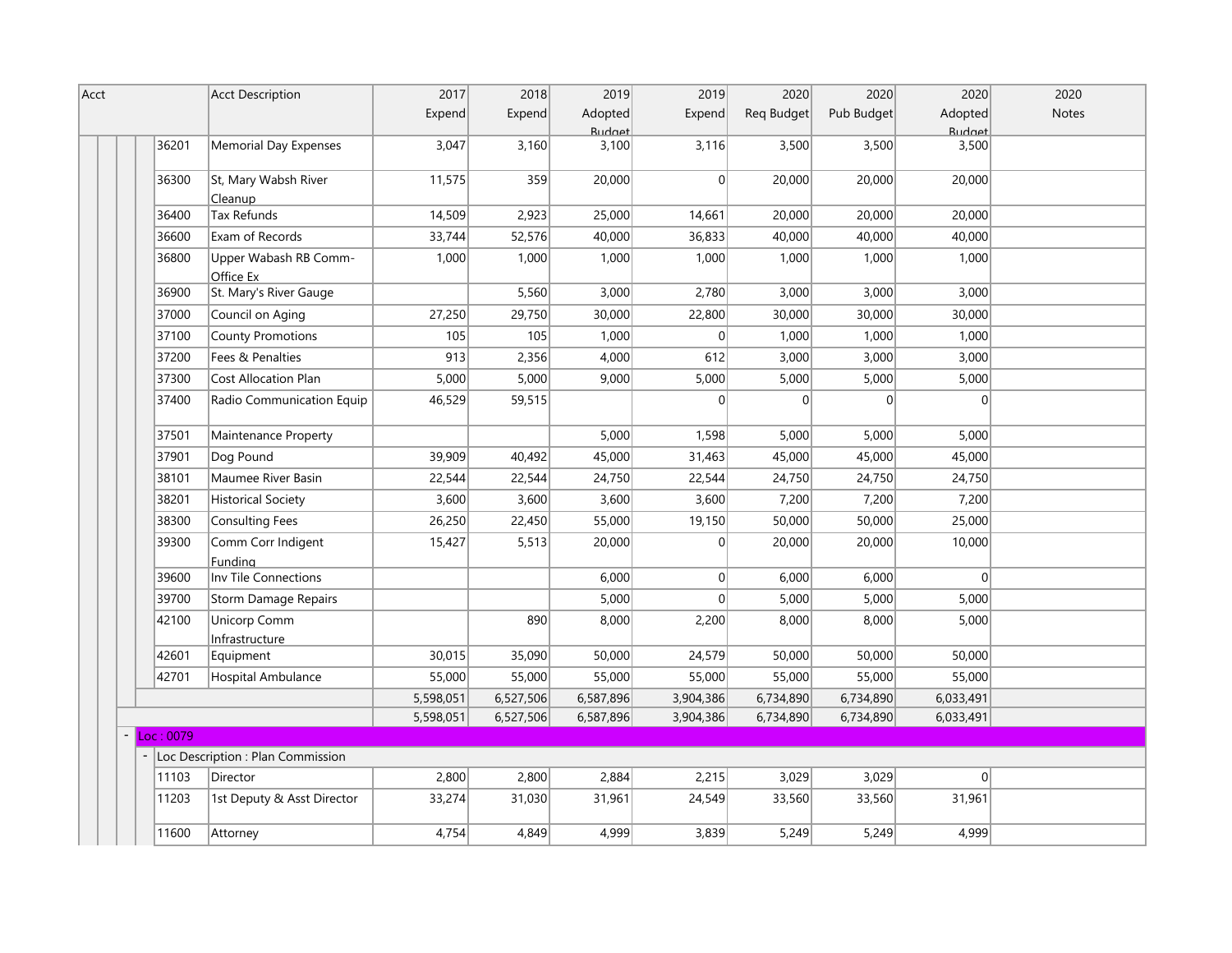|                           |       | Acct Description                      | 2017   | 2018   | 2019    | 2019   | 2020       | 2020       | 2020    | 2020  |
|---------------------------|-------|---------------------------------------|--------|--------|---------|--------|------------|------------|---------|-------|
|                           |       |                                       | Expend | Expend | Adopted | Expend | Req Budget | Pub Budget | Adopted | Notes |
|                           |       |                                       |        |        | Rudnet  |        |            |            | Rudnet  |       |
|                           | 12801 | Per Diem                              | 3,000  | 3,550  | 4,800   | 4,050  | 5,000      | 5,000      | 5,000   |       |
|                           | 21100 | Office Supplies                       | 146    | 379    | 550     | 424    | 1,250      | 1,250      | 1,250   |       |
|                           | 21202 | <b>Official Records</b>               | 318    | 236    | 350     | 282    | 400        | 400        | 400     |       |
|                           | 22000 | Gas, Oil and Lube                     |        | 177    | 440     | 460    | 550        | 550        | 550     |       |
|                           | 31100 | Legal Fees/Services                   |        | 22,134 | 20,000  | 12,037 | 20,000     | 20,000     | 20,000  |       |
|                           | 31700 | Travel                                |        |        | 250     | 0      | 250        | 250        | 250     |       |
|                           | 32100 | <b>Publication of Legal Notices</b>   | 696    | 1,155  | 2,000   | 1,239  | 2,000      | 2,000      | 2,000   |       |
|                           | 35100 | Dues & Subscriptions                  | 75     |        | 150     | 0      | 150        | 150        | 150     |       |
|                           |       |                                       | 45,063 | 66,310 | 68,384  | 49,095 | 71,438     | 71,438     | 66,560  |       |
|                           |       |                                       | 45,063 | 66,310 | 68,384  | 49,095 | 71,438     | 71,438     | 66,560  |       |
| $\blacksquare$ Loc : 0101 |       |                                       |        |        |         |        |            |            |         |       |
|                           |       | - Loc Description : Planning & Zoning |        |        |         |        |            |            |         |       |
|                           | 11103 | Director                              | 2,800  | 2,800  | 2,884   | 2,215  | 3,029      | 3,029      | 0       |       |
|                           | 11600 | Attorney                              | 1,920  | 1,958  | 2,019   | 1,551  | 2,120      | 2,120      | 2,019   |       |
|                           | 12801 | Per Diem                              | 2,250  | 1,900  | 3,000   | 2,100  | 3,000      | 3,000      | 3,000   |       |
|                           | 21100 | Office Supplies                       | 11     | 137    | 190     | 96     | 190        | 190        | 190     |       |
|                           | 21202 | Official Records                      | 110    |        | 110     | 0      | 110        | 110        | 110     |       |
|                           | 31100 | Legal Fees/Services                   |        | 2,605  | 20,000  | 0      | 20,000     | 20,000     | 5,000   |       |
|                           | 31700 | Travel                                |        |        | 200     | 0      | 200        | 200        | 200     |       |
|                           | 32100 | Publication of Legal Notices          | 312    | 399    | 800     | 499    | 800        | 800        | 800     |       |
|                           |       |                                       | 7,403  | 9,799  | 29,203  | 6,461  | 29,449     | 29,449     | 11,319  |       |
|                           |       |                                       | 7,403  | 9,799  | 29,203  | 6,461  | 29,449     | 29,449     | 11,319  |       |
| $-$ Loc : 0201            |       |                                       |        |        |         |        |            |            |         |       |
|                           |       | Loc Description : Superior Court      |        |        |         |        |            |            |         |       |
|                           | 11204 | Court Admin/Court Reporter            | 37,879 | 38,637 | 39,826  | 30,591 | 41,817     | 41,817     | 39,826  |       |
|                           | 11304 | Court Reporter/Research<br>Asst       | 30,479 | 28,576 | 31,930  | 24,526 | 33,527     | 33,527     | 31,949  |       |
|                           | 11408 | Court Reporter/Computer<br>Admin      | 29,363 | 26,083 | 26,780  | 20,570 | 28,199     | 28,199     | 31,949  |       |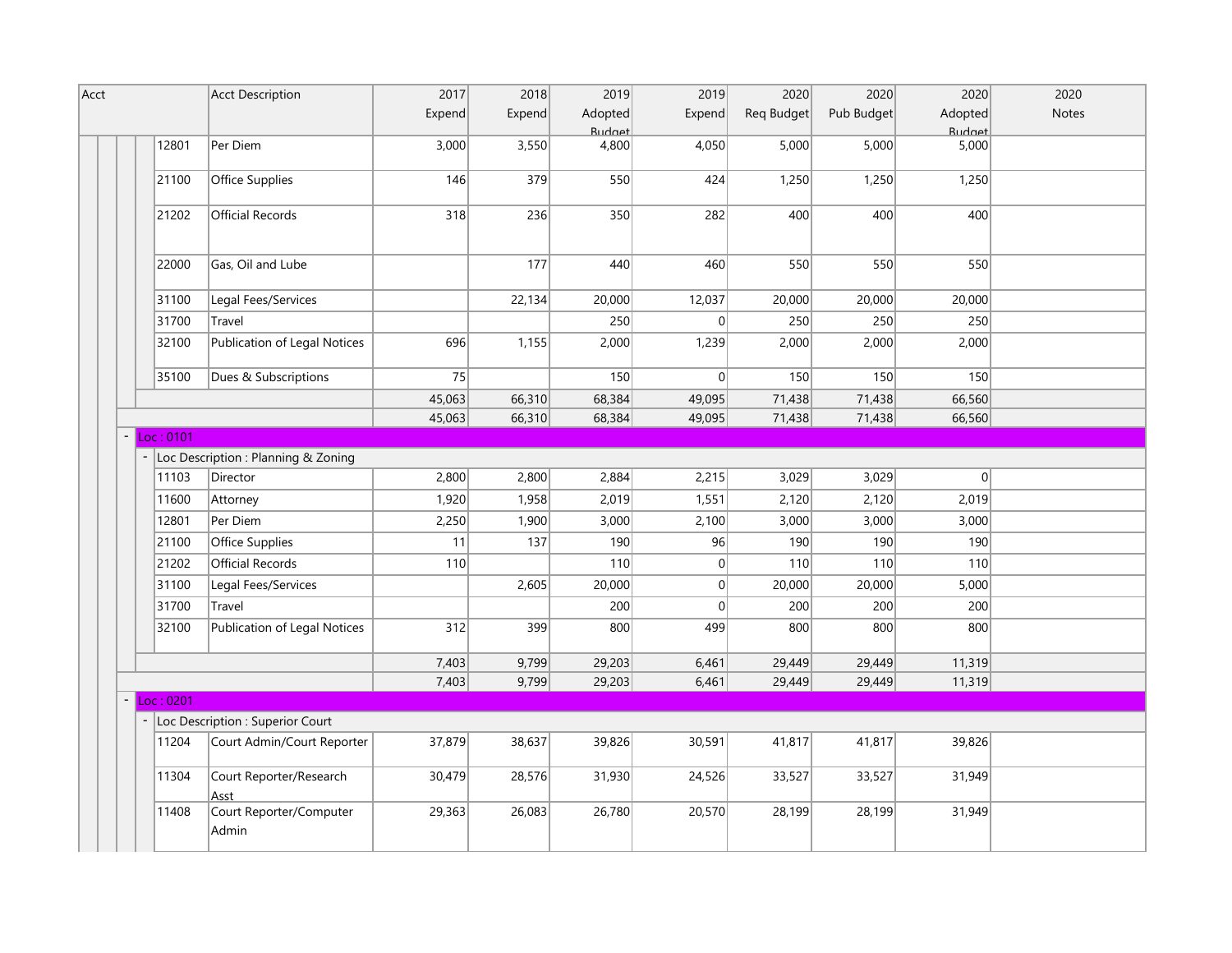| Acct |               | Acct Description                  | 2017    | 2018    | 2019    | 2019           | 2020       | 2020       | 2020    | 2020  |
|------|---------------|-----------------------------------|---------|---------|---------|----------------|------------|------------|---------|-------|
|      |               |                                   | Expend  | Expend  | Adopted | Expend         | Req Budget | Pub Budget | Adopted | Notes |
|      |               |                                   |         |         | Rudget  |                |            |            | Rudnet  |       |
|      | 11807         | Translator                        | 2,347   | 4,234   | 2,500   | 1,842          | 2,500      | 2,500      | 2,500   |       |
|      | 11904         | Bailiff/Clerk                     | 26,500  | 26,841  | 26,780  | 20,570         | 28,119     | 28,119     | 31,949  |       |
|      | 12003         | Transcripts                       | 896     | 230     | 3,000   | $\overline{0}$ | 2,500      | 2,500      | 2,500   |       |
|      | 12300         | Meals                             | 466     | 300     | 1,100   | 569            | 750        | 750        | 750     |       |
|      | 12804         | Compensation-Pauper<br>Counsel    | 3,219   |         | 6,000   | 0              | 5,000      | 5,000      | 5,000   |       |
|      | 12901         | Per Diem-Petit Jurors             |         | 0       | 1,000   | 0              | 1,000      | 1,000      | 1,000   |       |
|      | 13400         | Misc. Indigent                    | 6,500   | 8,950   | 7,000   | 1,650          | 7,000      | 7,000      | 7,000   |       |
|      | 14000         | Judge Pro Tem                     | 75      | 50      | 300     | 50             | 300        | 300        | 300     |       |
|      | 21100         | Office Supplies                   | 3,630   | 2,229   | 2,600   | 1,986          | 3,000      | 3,000      | 3,000   |       |
|      | 31600         | Postage                           | 39      |         | 200     | $\Omega$       | 150        | 150        | 150     |       |
|      | 31700         | Travel                            | 101     | 130     | 800     | 890            | 800        | 800        | 800     |       |
|      | 32200         | Printing                          | 189     |         | 200     | 0              | 100        | 100        | 100     |       |
|      | 35100         | Dues & Subscriptions              | 855     | 784     | 1,000   | 308            | 1,000      | 1,000      | 1,000   |       |
|      | 35200         | Conference Registration           |         |         | 800     | 0              | 800        | 800        | 800     |       |
|      | 35700         | Software Maintenance              |         |         |         |                | 2,350      | 2,350      | 2,350   |       |
|      |               |                                   | 142,538 | 137,044 | 151,816 | 103,552        | 158,912    | 158,912    | 162,923 |       |
|      |               |                                   | 142,538 | 137,044 | 151,816 | 103,552        | 158,912    | 158,912    | 162,923 |       |
|      | $-$ Loc: 0232 |                                   |         |         |         |                |            |            |         |       |
|      |               | Loc Description : Circuit Court   |         |         |         |                |            |            |         |       |
|      | 11206         | Crt Admin/Sec/Asst Reporter       | 37,763  | 38,666  | 39,826  | 30,591         | 41,817     | 41,817     | 39,826  |       |
|      | 11305         | Chief Reporter                    | 33,174  | 33,838  | 34,878  | 26,790         | 36,622     | 36,622     | 35,485  |       |
|      | 11409         | Assistant Reporter                | 29,881  | 30,479  | 31,417  | 24,132         | 32,988     | 32,988     | 31,949  |       |
|      | 11707         | Translator                        | 283     | 434     | 300     | 982            | 800        | 800        | 800     |       |
|      | 11808         | Bailiff/Asst Admin/Asst<br>Report | 25,736  | 26,250  | 27,058  | 20,784         | 28,411     | 28,411     | 28,746  |       |
|      | 11905         | Temp Asst Court Reporter          |         |         | 850     | 0              | 850        | 850        | 850     |       |
|      | 12003         | Transcripts                       |         | 1,540   | 1,000   | 0              | 1,000      | 1,000      | 1,000   |       |
|      | 12804         | Compensation-Pauper<br>Counsel    | 6,547   | 5,978   | 30,000  | 9,705          | 27,500     | 27,500     | 27,500  |       |
|      | 12901         | Per Diem-Petit Jurors             | 57      | 292     | 6,500   | $\overline{0}$ | 6,500      | 6,500      | 6,500   |       |
|      | 13101         | Per Diem-Ct Reporter Venue        |         |         | 300     | $\overline{0}$ | 300        | 300        | 300     |       |
|      | 13202         | Per Diem-Bailiff Venue            |         |         | 200     | 0              | 200        | 200        | 200     |       |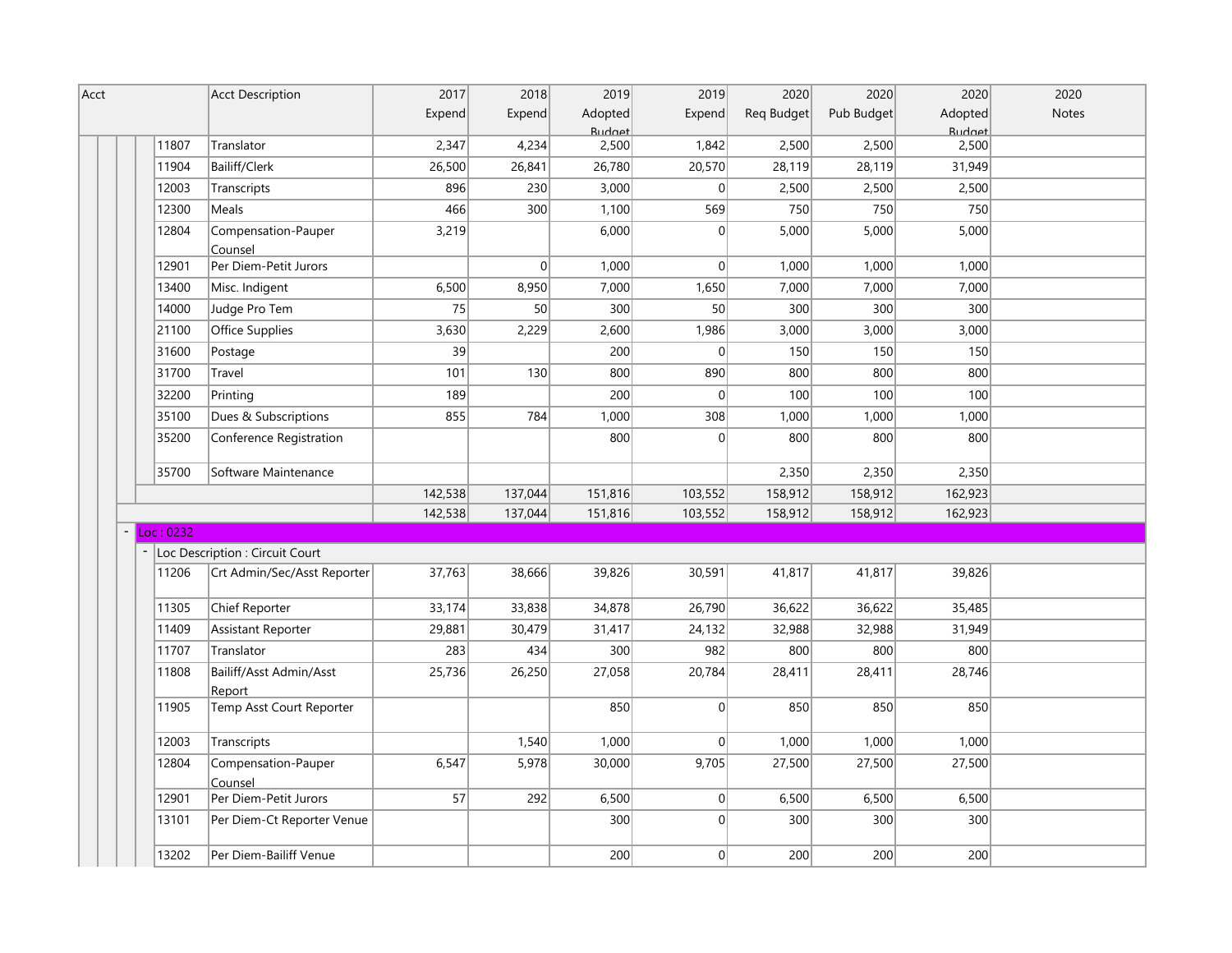| Acct |                                     | Acct Description                     | 2017    | 2018    | 2019    | 2019           | 2020       | 2020       | 2020    | 2020  |
|------|-------------------------------------|--------------------------------------|---------|---------|---------|----------------|------------|------------|---------|-------|
|      |                                     |                                      | Expend  | Expend  | Adopted | Expend         | Req Budget | Pub Budget | Adopted | Notes |
|      |                                     |                                      |         |         | Rudget  |                |            |            | Rudnet  |       |
|      | 13300                               | Per Diem-Grand Jury                  |         |         | 500     | $\overline{0}$ | 500        | 500        | 500     |       |
|      | 13400                               | Misc. Indigent                       |         |         | 1,500   | 0              | 1,500      | 1,500      | 1,500   |       |
|      | 13600                               | <b>Witness Fees</b>                  |         |         | 200     | 0              | 200        | 200        | 200     |       |
|      | 13800                               | GAL/Facilitator                      | 25,993  | 33,367  | 30,000  | 19,056         | 30,000     | 30,000     | 30,000  |       |
|      | 14000                               | Judge Pro Tem                        | 375     | 50      | 500     | 75             | 500        | 500        | 500     |       |
|      | 31206                               | Psychiatric & Medical                | 1,100   | 10,400  | 1,000   | 2,900          | 2,500      | 2,500      | 2,500   |       |
|      |                                     | Service                              |         |         |         |                |            |            |         |       |
|      | 32200                               | Printing                             | 1,171   | 1,178   | 2,100   | $\overline{0}$ | 2,100      | 2,100      | 2,100   |       |
|      | 33600                               | Maintenance Contracts                | 490     | 1,000   | 1,000   | 188            | 1,000      | 1,000      | 1,000   |       |
|      | 34000                               | Dry Cleaning                         |         | 17      | 50      | 0              | 50         | 50         | 50      |       |
|      | 35100                               | Dues & Subscriptions                 | 645     | 1,074   | 1,121   | 513            | 1,121      | 1,121      | 1,121   |       |
|      | 35200                               | Conference Registration              | 398     | 406     | 800     | 202            | 800        | 800        | 800     |       |
|      | 39201                               | Lodging & Meals of Juror             | 296     |         | 915     | 0              | 915        | 915        | 915     |       |
|      |                                     |                                      | 163,909 | 184,969 | 212,015 | 135,918        | 218,174    | 218,174    | 214,342 |       |
|      |                                     |                                      | 163,909 | 184,969 | 212,015 | 135,918        | 218,174    | 218,174    | 214,342 |       |
|      | $\blacksquare$ Loc: 0271            |                                      |         |         |         |                |            |            |         |       |
|      |                                     | - Loc Description : Public Defender  |         |         |         |                |            |            |         |       |
|      | 11104                               | Public Defenders                     | 59,000  | 172,625 | 226,800 | 174,230        | 238,140    | 238,140    | 238,140 |       |
|      | 11300                               | Part Time                            |         |         |         | 10,111         | 15,750     | 15,750     | 14,000  |       |
|      | 11403                               | Secretary                            | 28,810  | 29,387  | 30,291  | 23,267         | 34,200     | 34,200     | 30,291  |       |
|      | 21100                               | Office Supplies                      | 1,787   | 1,563   | 2,300   | 939            | 2,000      | 2,000      | 2,000   |       |
|      | 21203                               | Office Allowance                     | 1,100   | 796     | 2,200   | 0              | 2,200      | 2,200      | 2,200   |       |
|      | 31200                               | Training                             | 590     | 635     | 1,000   | $\Omega$       | 1,000      | 1,000      | 1,000   |       |
|      | 32005                               | Miscellaneous Expenses               | 2,926   | 2,571   | 3,800   | 2,946          | 3,800      | 3,800      | 3,800   |       |
|      |                                     |                                      | 94,213  | 207,577 | 266,391 | 211,493        | 297,090    | 297,090    | 291,431 |       |
|      |                                     |                                      | 94,213  | 207,577 | 266,391 | 211,493        | 297,090    | 297,090    | 291,431 |       |
|      | $\overline{\phantom{0}}$ Loc : 0273 |                                      |         |         |         |                |            |            |         |       |
|      |                                     | Loc Description : Juvenile Probation |         |         |         |                |            |            |         |       |
|      | 11105                               | <b>Chief Probation Officer</b>       | 68,552  | 69,642  | 70,989  | 45,145         | 56,250     | 56,250     | 56,250  |       |
|      | 11114                               | Asst. Chief Probation Officer        |         |         |         | 37,849         | 64,886     | 64,886     | 64,886  |       |
|      | 11207                               | Probation Officer                    | 65,072  | 65,289  | 66,664  | 51,227         | 68,131     | 68,131     | 68,131  |       |
|      | 11306                               | Secretary (1)                        | 27,940  | 28,538  | 29,417  | 22,595         | 30,888     | 30,888     | 31,949  |       |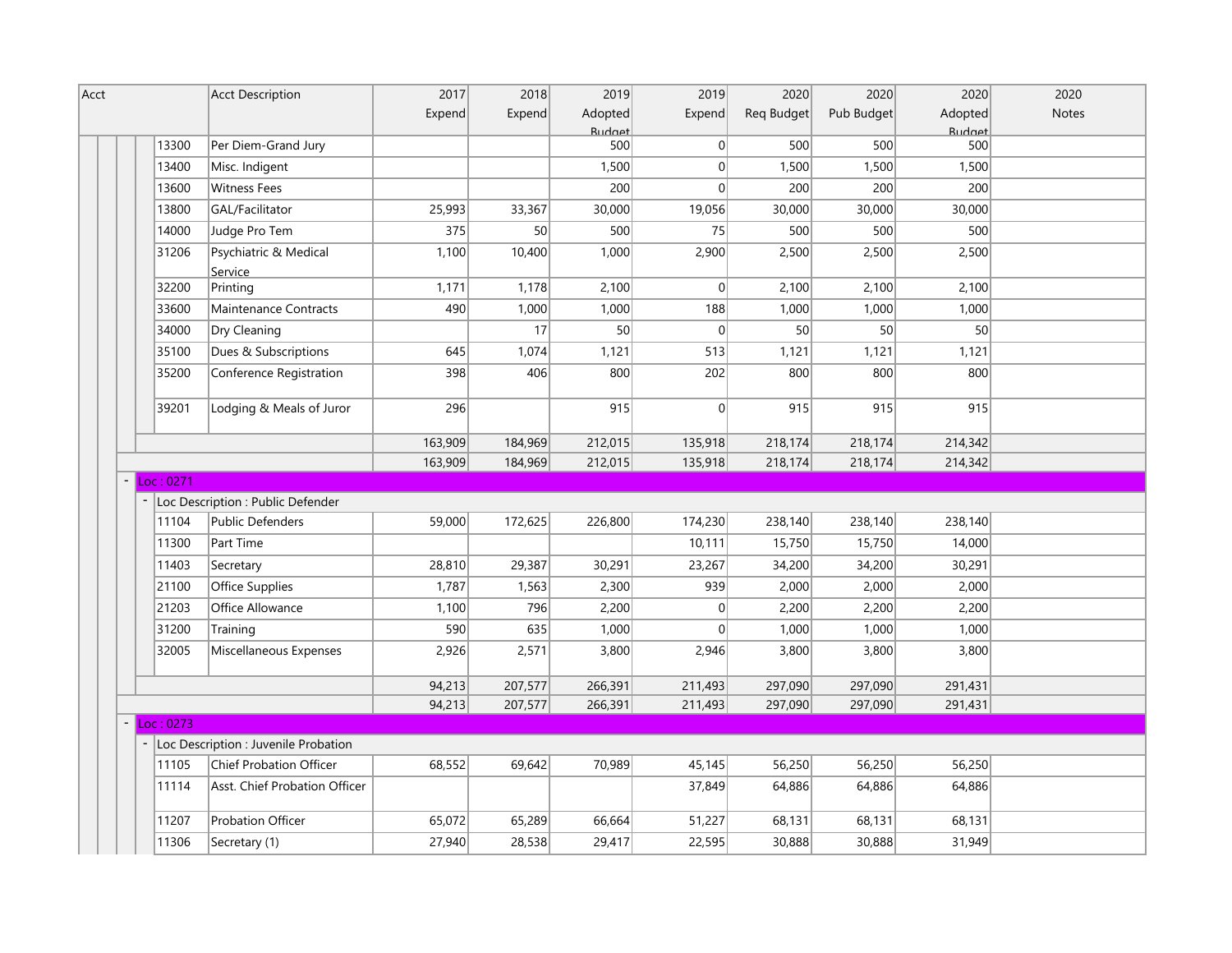| Acct |                                     | Acct Description                      | 2017    | 2018    | 2019    | 2019    | 2020       | 2020       | 2020           | 2020  |
|------|-------------------------------------|---------------------------------------|---------|---------|---------|---------|------------|------------|----------------|-------|
|      |                                     |                                       | Expend  | Expend  | Adopted | Expend  | Req Budget | Pub Budget | Adopted        | Notes |
|      |                                     |                                       |         |         | Rudnet  |         |            |            | <b>Rudget</b>  |       |
|      | 11403                               | Secretary                             | 24,187  | 26,918  | 28,325  | 22,193  | 29,742     | 29,742     | 31,949         |       |
|      | 11504                               | Probation Officer                     | 39,457  | 20,992  | 22,701  | 17,368  | 26,188     | 26,188     | 26,188         |       |
|      | 11710                               | Probation Officer                     | 60,836  | 62,134  | 63,489  | 48,787  | 64,886     | 64,886     | 64,886         |       |
|      | 11814                               | Probation Officer                     | 55,307  | 60,964  | 63,489  | 48,787  | 64,886     | 64,886     | 64,886         |       |
|      | 11906                               | Probation Officer                     | 44,091  | 46,627  | 47,701  | 8,218   | 47,212     | 47,212     | $\overline{0}$ |       |
|      | 21100                               | Office Supplies                       | 1,966   | 1,468   | 1,500   | 1,483   | 1,500      | 1,500      | 1,500          |       |
|      | 22000                               | Gas, Oil and Lube                     | 1,147   | 1,131   | 2,000   | 1,200   | 2,000      | 2,000      | 2,000          |       |
|      | 31200                               | Training                              |         |         |         |         | 500        | 500        | 500            |       |
|      | 31700                               | Travel                                | 991     | 857     | 2,000   | 1,238   | 1,700      | 1,700      | 1,700          |       |
|      | 32200                               | Printing                              | 177     | 114     | 210     | 81      | 210        | 210        | 210            |       |
|      | 35100                               | Dues & Subscriptions                  | 395     | 180     | 400     | 258     | 400        | 400        | 400            |       |
|      | 35200                               | Conference Registration               | 2,812   | 2,824   | 3,000   | 2,654   | 3,000      | 3,000      | 3,000          |       |
|      |                                     |                                       | 392,930 | 387,678 | 401,885 | 309,083 | 462,379    | 462,379    | 418,435        |       |
|      |                                     |                                       | 392,930 | 387,678 | 401,885 | 309,083 | 462,379    | 462,379    | 418,435        |       |
|      | $\overline{\phantom{1}}$ Loc : 0308 |                                       |         |         |         |         |            |            |                |       |
|      | $\overline{\phantom{a}}$            | Loc Description : Weights & Measures  |         |         |         |         |            |            |                |       |
|      | 11703                               | Inspectors                            | 5,140   | 5,504   | 7,831   | 4,392   | 8,223      | 8,223      | 7,831          |       |
|      | 21100                               | Office Supplies                       | 261     | 285     | 350     | 0       | 300        | 300        | 300            |       |
|      | 31700                               | Travel                                | 521     | 642     | 900     | 433     | 765        | 765        | 765            |       |
|      |                                     |                                       | 5,922   | 6,431   | 9,081   | 4,825   | 9,288      | 9,288      | 8,896          |       |
|      |                                     |                                       | 5,922   | 6,431   | 9,081   | 4,825   | 9,288      | 9,288      | 8,896          |       |
|      | $\overline{C}$ Loc: 0312            |                                       |         |         |         |         |            |            |                |       |
|      |                                     | Loc Description : Building Department |         |         |         |         |            |            |                |       |
|      | 11106                               | Bldg Comm & Plan Director             | 47,194  | 48,138  | 49,620  | 38,114  | 52,101     | 52,101     | 58,112         |       |
|      | 11208                               | First Deputy                          | 28,168  | 26,500  | 27,296  | 20,966  | 28,661     | 28,661     | 31,949         |       |
|      | 11300                               | Part Time                             | 333     | 51      | 1,200   | 0       | 500        | 500        | 500            |       |
|      | 21100                               | Office Supplies                       | 299     | 279     | 1,000   | 363     | 1,000      | 1,000      | 500            |       |
|      | 22000                               | Gas, Oil and Lube                     | 2,096   | 2,936   | 3,000   | 3,653   | 4,000      | 4,000      | 4,000          |       |
|      | 22200                               | <b>Tires</b>                          | 238     | 618     | 500     | 727     | 500        | 500        | 500            |       |
|      | 22601                               | Other Supplies                        | 138     | 125     | 320     | 110     | 400        | 400        | 400            |       |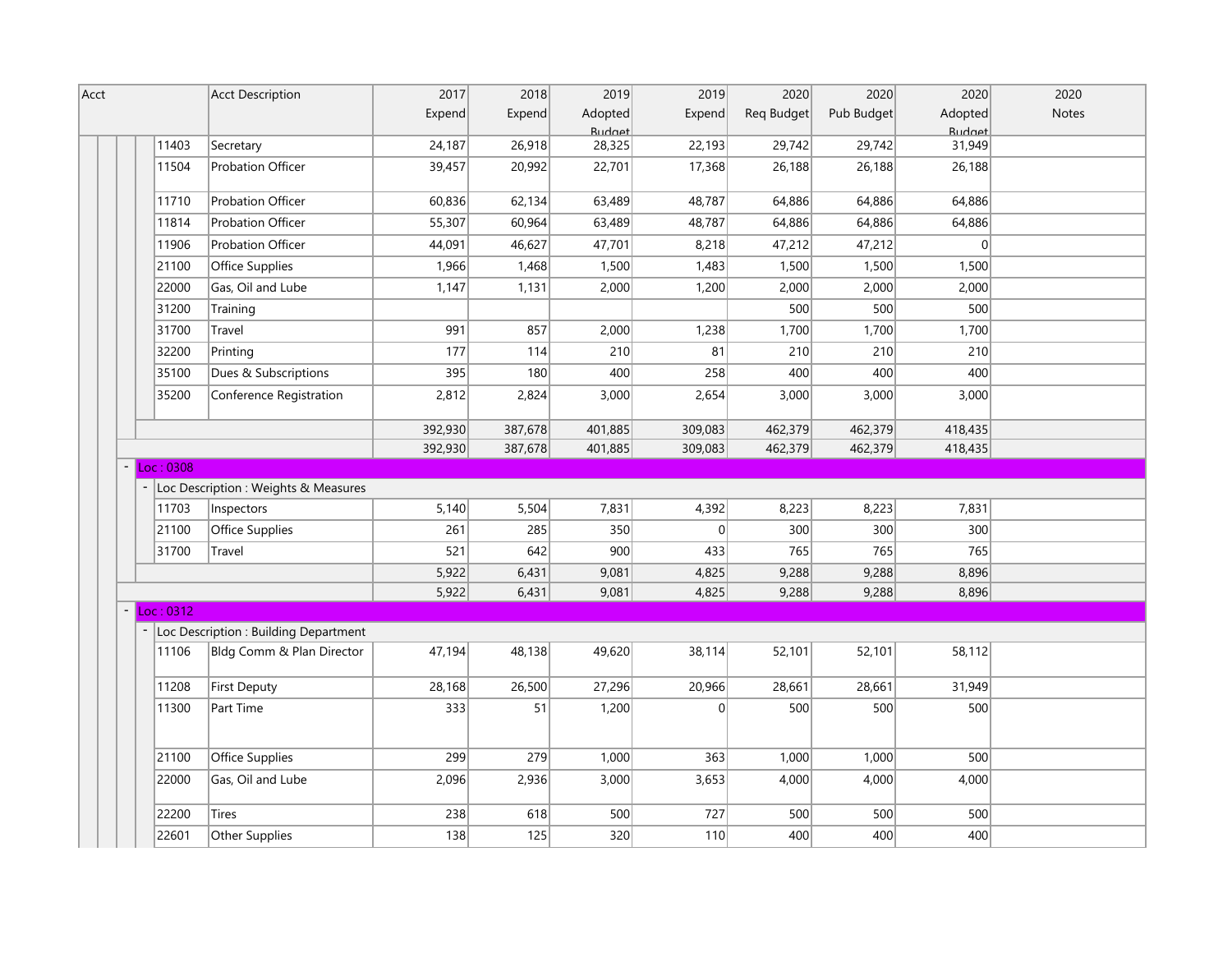|                           | Acct Description                | 2017    | 2018    | 2019    | 2019            | 2020       | 2020       | 2020     | 2020  |
|---------------------------|---------------------------------|---------|---------|---------|-----------------|------------|------------|----------|-------|
|                           |                                 | Expend  | Expend  | Adopted | Expend          | Req Budget | Pub Budget | Adopted  | Notes |
|                           |                                 |         |         | Rudnet  |                 |            |            | Rudget   |       |
| 31700                     | Travel                          | 488     |         | 500     | 0               | 500        | 500        | 500      |       |
| 33700                     | Equipment Repair                |         |         | 100     | 0               | 100        | 100        | 100      |       |
| 35100                     | Dues & Subscriptions            | 221     | 189     | 450     | 185             | 250        | 250        | 250      |       |
| 35200                     | Conference Registration         | 495     |         | 500     | 247             | 500        | 500        | 500      |       |
|                           |                                 | 79,670  | 78,836  | 84,486  | 64,365          | 88,512     | 88,512     | 97,311   |       |
|                           |                                 | 79,670  | 78,836  | 84,486  | 64,365          | 88,512     | 88,512     | 97,311   |       |
| $\blacksquare$ Loc : 0361 |                                 |         |         |         |                 |            |            |          |       |
|                           | Loc Description : Civil Defense |         |         |         |                 |            |            |          |       |
| 11103                     | Director                        | 40,769  | 41,584  | 44,504  | 32,925          | 46,730     | 46,730     | 42,864   |       |
| 11401                     | Admin Assistant                 | 24,242  | 27,379  | 30,666  | 20,240          | 32,200     | 32,200     | 28,460   |       |
| 21100                     | <b>Office Supplies</b>          | 813     | 767     | 770     | 301             | 770        | 770        | 770      |       |
| 31200                     | Training                        | 217     | 1,116   | 526     | 253             | 526        | 526        | 526      |       |
| 31600                     | Postage                         |         |         | 161     | 0               | $\Omega$   | $\Omega$   | $\Omega$ |       |
| 31700                     | Travel                          | 1,196   | 1,457   | 2,700   | 965             | 2,700      | 2,700      | 2,700    |       |
| 31900                     | Freight                         | 11      |         | 106     | $\Omega$        | $\Omega$   | $\Omega$   | $\Omega$ |       |
| 33700                     | Equipment Repair                | 4,102   | 491     | 3,513   | 433             | 3,513      | 3,513      | 3,513    |       |
| 35100                     | Dues & Subscriptions            | 199     | 207     | 700     | 404             | 595        | 595        | 595      |       |
| 35303                     | <b>Emergency Contingency</b>    | 3,245   | 1,779   | 1,072   | 50 <sup>°</sup> | 1,072      | 1,072      | 1,072    |       |
| 35402                     | <b>Hazardous Chemical</b>       |         |         | 536     | $\overline{0}$  | 536        | 536        | 536      |       |
|                           |                                 | 74,794  | 74,780  | 85,254  | 55,571          | 88,642     | 88,642     | 81,036   |       |
|                           |                                 | 74,794  | 74,780  | 85,254  | 55,571          | 88,642     | 88,642     | 81,036   |       |
| $\overline{C}$ Loc : 0380 |                                 |         |         |         |                 |            |            |          |       |
|                           | Loc Description : Jail          |         |         |         |                 |            |            |          |       |
| 11107                     | Chief Jailer                    | 40,000  | 40,769  | 44,980  | 34,039          | 47,229     | 47,229     | 44,980   |       |
| 11500                     | Overtime                        | 37,081  | 17,219  | 12,000  | 17,896          | 12,600     | 12,600     | 12,000   |       |
| 11604                     | Jailers                         | 482,556 | 511,134 | 615,750 | 449,682         | 646,538    | 646,538    | 617,269  |       |
| 12201                     | <b>Assistant Cooks</b>          | 29,607  | 29,960  | 38,000  | 31,434          | 39,900     | 39,900     | 36,197   |       |
| 12302                     | Cook                            |         | 20,585  | 30,797  | 16,904          | 32,337     | 32,337     | 30,797   |       |
| 12902                     | Assistant Jailers               | 71,528  | 52,097  | 35,000  | 7,016           | 36,750     | 36,750     | 35,000   |       |
| 13002                     | <b>Facility Maint</b>           |         |         | 32,500  | 23,750          | 41,600     | 41,600     | 32,500   |       |
| 22601                     | Other Supplies                  | 26,931  | 33,540  | 39,000  | 22,980          | 39,000     | 39,000     | 39,000   |       |
| 24400                     | Uniforms                        | 2,465   | 2,455   | 2,500   | 2,374           | 2,500      | 2,500      | 2,500    |       |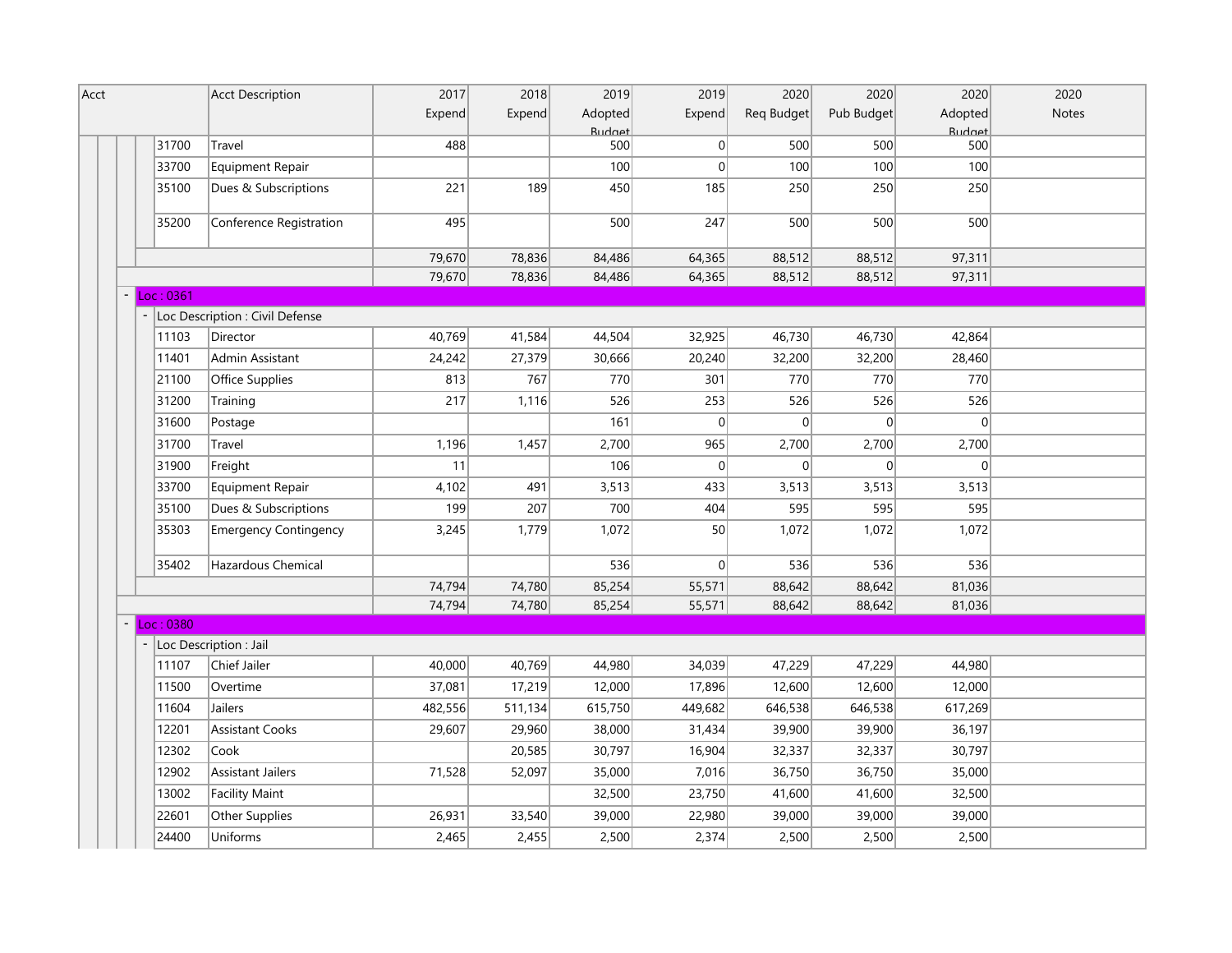| Acct |                           | <b>Acct Description</b>                 | 2017      | 2018      | 2019            | 2019      | 2020       | 2020       | 2020            | 2020  |
|------|---------------------------|-----------------------------------------|-----------|-----------|-----------------|-----------|------------|------------|-----------------|-------|
|      |                           |                                         | Expend    | Expend    | Adopted         | Expend    | Req Budget | Pub Budget | Adopted         | Notes |
|      |                           |                                         |           |           | Rudnet<br>5,000 |           | 5,000      |            | Rudnet<br>5,000 |       |
|      | 31200                     | Training                                | 1,161     | 1,194     |                 | 3,052     |            | 5,000      |                 |       |
|      | 31202                     | Medical                                 | 176,868   | 231,596   |                 | 14,389    | 10,000     | 10,000     | 10,000          |       |
|      | 31401                     | Medical Contract                        | 41,833    | 50,000    | 180,968         | 344,067   | 317,600    | 317,600    | 332,600         |       |
|      | 31500                     | GPS Monitoring                          | 15,290    | 12,404    | 30,000          | 5,821     | 30,000     | 30,000     | 25,000          |       |
|      | 33102                     | <b>Utlities</b>                         | 166,411   | 204,576   | 150,000         | 142,931   | 150,000    | 150,000    | 150,000         |       |
|      | 33401                     | Jail Software Maint                     |           |           | 69,000          | 84,990    | 69,000     | 69,000     | 83,990          |       |
|      | 33700                     | Equipment Repair                        | 16,312    | 15,600    | 20,000          | 12,060    | 40,000     | 40,000     | 40,000          |       |
|      | 37501                     | Maintenance Property                    |           |           |                 |           |            |            | 140,000         |       |
|      | 37600                     | Policy & Accedidation                   |           |           | 4,000           | 0         | 4,000      | 4,000      | $\Omega$        |       |
|      | 39900                     | Meals                                   | 104,899   | 154,971   | 180,000         | 105,237   | 180,000    | 180,000    | 180,000         |       |
|      |                           |                                         | 1,212,942 | 1,378,100 | 1,489,495       | 1,318,622 | 1,704,054  | 1,704,054  | 1,816,833       |       |
|      |                           |                                         | 1,212,942 | 1,378,100 | 1,489,495       | 1,318,622 | 1,704,054  | 1,704,054  | 1,816,833       |       |
|      | $\blacksquare$ Loc : 0622 |                                         |           |           |                 |           |            |            |                 |       |
|      |                           | Loc Description : County Home - Elderly |           |           |                 |           |            |            |                 |       |
|      | 11209                     | Director of Nursing                     | 49,588    | 40,385    | 41,612          | 31,963    | 43,693     | 43,693     | 41,612          |       |
|      | 11300                     | Part Time                               | 90,084    | 102,239   | 99,732          | 89,696    | 104,719    | 104,719    | 109,000         |       |
|      | 11400                     | <b>CNA Full Time</b>                    | 143,410   | 151,607   | 168,018         | 114,866   | 176,419    | 176,419    | 175,000         |       |
|      | 11406                     | Administrator                           | 40,769    | 41,585    | 42,864          | 32,924    | 45,007     | 45,007     | 52,300          |       |
|      | 11500                     | Overtime                                | 16,217    | 19,346    | 8,080           | 13,006    | 8,080      | 8,080      | 13,000          |       |
|      | 11605                     | Admin. Asst.                            | 29,558    | 30,149    | 31,077          | 23,871    | 32,631     | 32,631     | 35,485          |       |
|      | 11802                     | Food Service Supervisor                 | 31,543    | 35,205    | 30,160          | 23,035    | 31,668     | 31,668     | 31,949          |       |
|      | 11806                     | Maintenance Supervisor                  | 25,174    | 27,031    | 30,160          | 21,600    | 31,668     | 31,668     | 31,949          |       |
|      | 12302                     | Cook                                    | 25,376    | 24,418    | 24,960          | 15,375    | 26,208     | 26,208     | 25,855          |       |
|      | 21100                     | Office Supplies                         | 3,636     | 3,620     | 3,650           | 3,304     | 3,650      | 3,650      | 3,650           |       |
|      | 21600                     | Food                                    | 62,923    | 59,942    | 60,000          | 51,923    | 60,000     | 60,000     | 60,000          |       |
|      | 21702                     | Softener Salt                           | 5,236     | 6,154     | 7,037           | 5,464     | 7,037      | 7,037      | 7,037           |       |
|      | 21800                     | Household/Laundry                       | 6,512     | 7,191     | 6,300           | 5,239     | 6,300      | 6,300      | 6,300           |       |
|      | 21900                     | Medical Supplies                        | 8,391     | 7,881     | 8,403           | 5,228     | 8,403      | 8,403      | 8,403           |       |
|      | 22000                     | Gas, Oil and Lube                       | 1,989     | 2,869     | 3,040           | 3,036     | 3,040      | 3,040      | 3,040           |       |
|      | 22300                     | Tools.Paint &Hardware                   | 2,044     | 2,497     | 2,502           | 2,119     | 2,502      | 2,502      | 2,502           |       |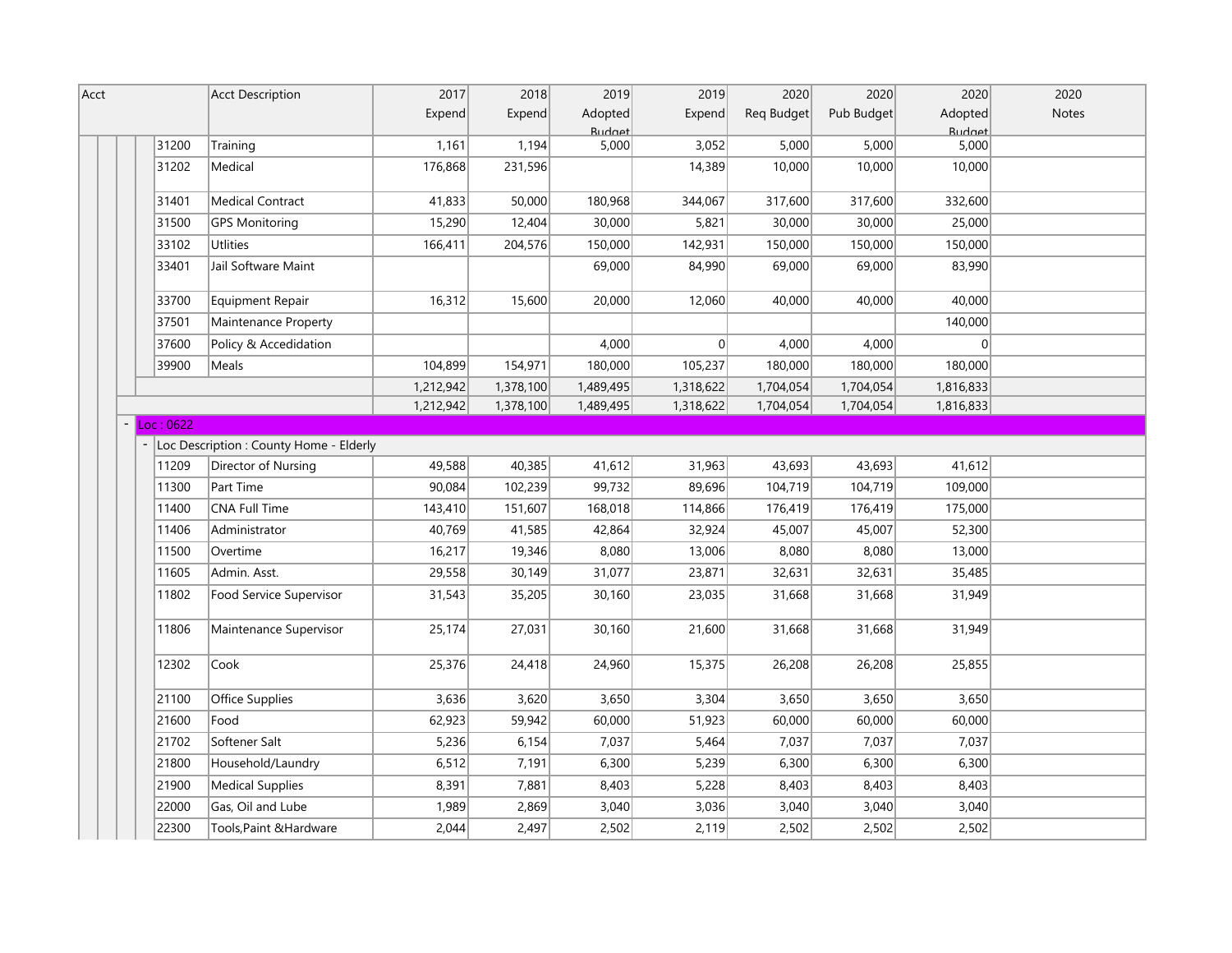| Acct |                           | <b>Acct Description</b>                       | 2017    | 2018    | 2019    | 2019           | 2020       | 2020       | 2020    | 2020  |
|------|---------------------------|-----------------------------------------------|---------|---------|---------|----------------|------------|------------|---------|-------|
|      |                           |                                               | Expend  | Expend  | Adopted | Expend         | Reg Budget | Pub Budget | Adopted | Notes |
|      |                           |                                               |         |         | Rudnet  |                |            |            | Rudnet  |       |
|      | 22400                     | Housekeeping Supplies                         | 5,998   | 7,168   | 6,300   | 2,607          | 6,300      | 6,300      | 6,300   |       |
|      | 23301                     | Vehicle Maint & Supplies                      | 1,765   | 2,544   | 3,813   | 3,225          | 3,813      | 3,813      | 3,813   |       |
|      | 31200                     | Training                                      | 2,735   | 2,852   | 3,153   | 917            | 3,153      | 3,153      | 3,153   |       |
|      | 31300                     | Temporary Services                            | 11,015  | 8,891   | 12,086  | 8,765          | 12,086     | 12,086     | 10,000  |       |
|      | 31305                     | <b>Medical Director</b>                       | 5,043   | 5,043   | 5,043   | 3,782          | 5,043      | 5,043      | 5,043   |       |
|      | 31600                     | Postage                                       | 607     | 386     | 626     | 387            | 626        | 626        | 626     |       |
|      | 32201                     | Advertising                                   | 663     | 651     | 700     | 538            | 700        | 700        | 700     |       |
|      | 33102                     | <b>Utlities</b>                               | 25,448  | 31,793  | 37,141  | 25,107         | 37,141     | 37,141     | 37,141  |       |
|      | 33600                     | <b>Maintenance Contracts</b>                  | 7,606   | 10,833  | 8,923   | 10,351         | 8,923      | 8,923      | 8,923   |       |
|      | 33700                     | <b>Equipment Repair</b>                       | 6,122   | 5,294   | 6,139   | 3,564          | 6,139      | 6,139      | 6,139   |       |
|      | 33901                     | <b>Bldg Structure</b>                         | 9,928   | 7,596   | 10,000  | 6,544          | 10,000     | 10,000     | 10,000  |       |
|      | 34001                     | Farm & Yard                                   | 851     | 373     | 882     | 186            | 882        | 882        | 882     |       |
|      | 35100                     | Dues & Subscriptions                          | 2,421   | 2,123   | 2,622   | 2,251          | 2,622      | 2,622      | 2,622   |       |
|      | 35201                     | <b>Special Assessment Taxes</b>               | 13      | 13      | 100     | 12             | 100        | 100        | 100     |       |
|      | 35403                     | Social & Activities                           | 4,176   | 4,056   | 4,106   | 3,048          | 4,106      | 4,106      | 4,106   |       |
|      | 35701                     | Mound Maintenance                             | 2,385   | 2,400   | 2,400   | 1,600          | 2,400      | 2,400      | 2,400   |       |
|      | 38300                     | <b>Consulting Fees</b>                        | 2,867   | 5,228   | 3,020   | 3,220          | 3,020      | 3,020      | 3,020   |       |
|      |                           |                                               | 632,093 | 659,363 | 674,649 | 518,753        | 698,079    | 698,079    | 712,050 |       |
|      |                           |                                               | 632,093 | 659,363 | 674,649 | 518,753        | 698,079    | 698,079    | 712,050 |       |
|      | $\blacksquare$ Loc : 0660 |                                               |         |         |         |                |            |            |         |       |
|      |                           | Loc Description : 4-D Program (Child Support) |         |         |         |                |            |            |         |       |
|      | 11210                     | IV-D Deputy Prosecutor                        | 38,235  | 39,000  | 40,200  | 30,878         | 42,194     | 42,194     | 40,200  |       |
|      | 11301                     | <b>IV-D Caseworker</b>                        | 29,555  | 29,577  | 29,908  | 22,666         | 31,510     | 31,510     | 29,908  |       |
|      | 11410                     | IV-D Caseworker (1)                           | 29,555  | 29,577  | 29,908  | 22,993         | 31,510     | 31,510     | 29,908  |       |
|      | 11809                     | IV-D Caseworker (2)                           | 29,555  | 29,577  | 29,908  | 22,993         | 31,510     | 31,510     | 29,908  |       |
|      | 21100                     | Office Supplies                               | 268     |         | 1,260   | $\Omega$       | 1,260      | 1,260      | 1,260   |       |
|      | 31700                     | Travel                                        | 60      |         | 904     | $\overline{0}$ | 904        | 904        | 904     |       |
|      |                           |                                               | 127,228 | 127,731 | 132,088 | 99,530         | 138,888    | 138,888    | 132,088 |       |
|      |                           |                                               | 127,228 | 127,731 | 132,088 | 99,530         | 138,888    | 138,888    | 132,088 |       |
|      | $\blacksquare$ Loc : 0750 |                                               |         |         |         |                |            |            |         |       |
|      |                           | Loc Description : Soil & Water Conservation   |         |         |         |                |            |            |         |       |
|      | 11108                     | Conservationist                               | 34,654  | 36,190  | 36,435  | 27,986         | 38,257     | 38,257     | 42,363  |       |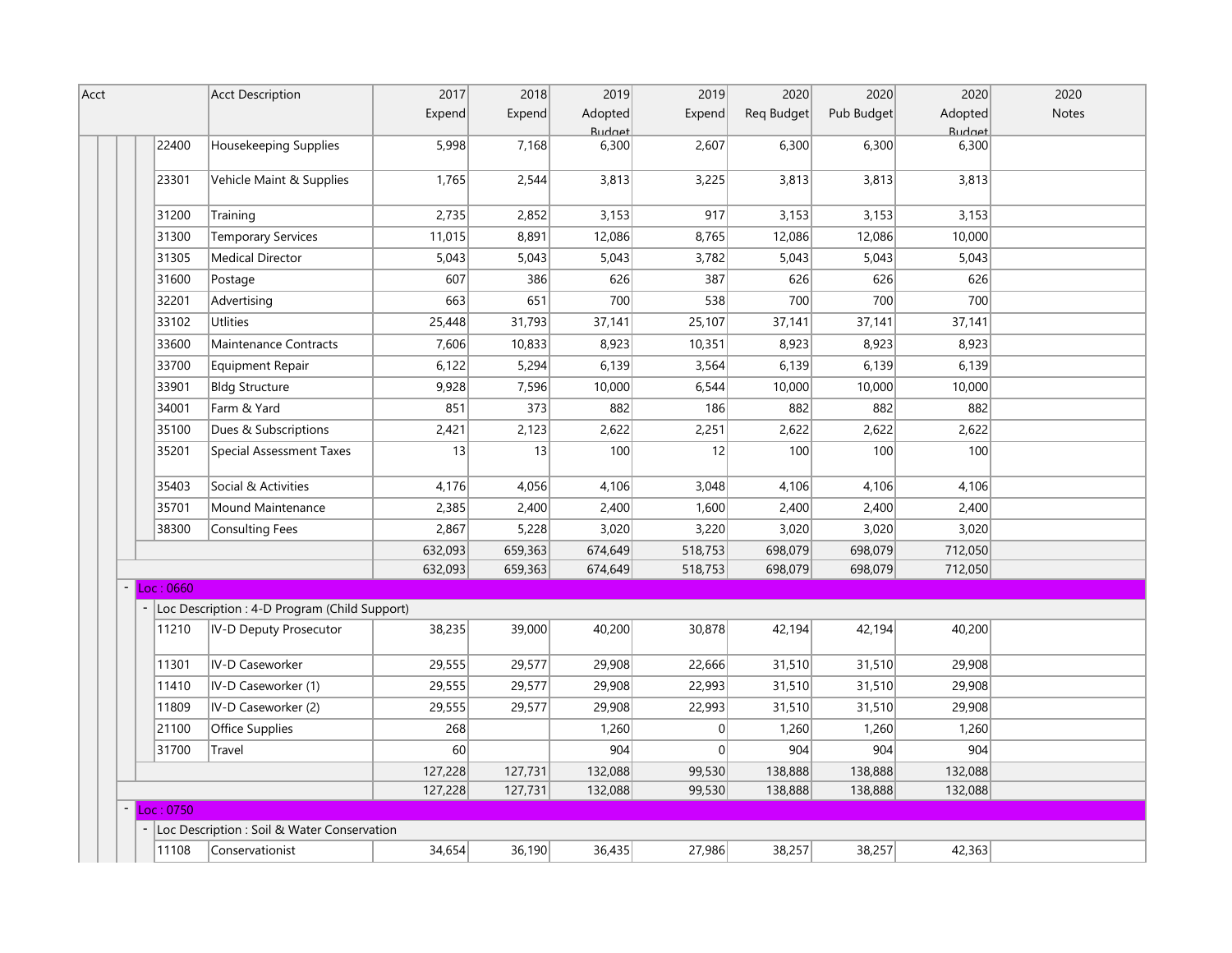|                | <b>Acct Description</b>                 | 2017    | 2018    | 2019    | 2019    | 2020       | 2020           | 2020     | 2020         |
|----------------|-----------------------------------------|---------|---------|---------|---------|------------|----------------|----------|--------------|
|                |                                         | Expend  | Expend  | Adopted | Expend  | Req Budget | Pub Budget     | Adopted  | <b>Notes</b> |
|                |                                         |         |         | Rudnet  |         |            |                | Rudnet   |              |
| 11605          | Admin. Asst.                            | 29,009  | 26,423  | 27,295  | 20,965  | 28,660     | 28,660         | 28,746   |              |
|                |                                         | 63,663  | 62,613  | 63,730  | 48,951  | 66,917     | 66,917         | 71,109   |              |
|                |                                         | 63,663  | 62,613  | 63,730  | 48,951  | 66,917     | 66,917         | 71,109   |              |
| $-$ Loc : 9600 |                                         |         |         |         |         |            |                |          |              |
|                | - Loc Description : Information Systems |         |         |         |         |            |                |          |              |
| 11102          | IS Manager                              | 92,000  | 93,769  | 96,655  | 74,242  | 95,000     | 95,000         | 96,655   |              |
| 11300          | Part Time                               |         |         | 10,000  | 0       | 0          | 0              | 0        |              |
| 11405          | Ass. IT Director                        | 45,192  | 50,481  | 52,015  | 39,953  | 60,000     | 60,000         | 55,000   |              |
| 11602          | <b>GIS Employee</b>                     | 48,790  | 52,000  | 53,560  | 41,140  | 56,238     | 56,238         | 53,560   |              |
| 11709          | <b>Workflow Manager</b>                 |         |         | 70,000  | 40,527  | 50,000     | 50,000         | 0        |              |
| 21100          | Office Supplies                         | 1,312   | 53      | 1,000   | 601     | 1,000      | 1,000          | 1,000    |              |
| 31200          | Training                                | 2,998   |         | 2,000   | 0       | 2,000      | 2,000          | 2,000    |              |
| 31700          | Travel                                  | 311     | 388     | 1,000   | 793     | 1,000      | 1,000          | 1,000    |              |
| 32804          | Copy Machine & Usage                    | 4,604   | 19,474  | 15,000  | 12,028  | 15,000     | 15,000         | 15,000   |              |
|                | Charges                                 |         |         |         |         |            |                |          |              |
| 33600          | Maintenance Contracts                   | 15,540  | 18,077  | 36,000  | 49,362  | 36,000     | 36,000         | 36,000   |              |
| 33603          | Repairs to DeMarc                       | 11,009  | 21,119  | 75,000  | 31,650  | 50,000     | 50,000         | 50,000   |              |
|                | Room&New IT                             |         |         |         |         |            |                |          |              |
| 35100          | Dues & Subscriptions                    | 99      | 614     | 1,000   | 277     | 10,000     | 10,000         | 10,000   |              |
| 35700          | Software Maintenance                    | 161,380 | 494,773 | 400,000 | 429,115 | 384,000    | 384,000        | 384,000  |              |
| 35800          | Maint. Fund Acct Software               | 27,839  | 14,325  | 27,000  | 119,153 | 40,000     | 40,000         | 40,000   |              |
| 35900          | Internet & Network Services             | 69,734  | 87,465  | 75,000  | 58,977  | 75,000     | 75,000         | 75,000   |              |
| 36200          | Maint. Tax & Assessment SW              | 48,815  | 23,030  | 47,000  | 40,046  | 47,000     | 47,000         | 47,000   |              |
| 37400          | Radio Communication Equip               |         |         | 50,000  | 0       | $\Omega$   | $\Omega$       | $\Omega$ |              |
| 37500          | Radio Tower Lease                       |         |         | 14,200  | 0       | $\Omega$   | $\overline{0}$ | 0        |              |
| 37800          | Maint. Court & Clerk                    | 3,299   | 7,000   | 10,450  | 149     | 10,450     | 10,450         | 10,450   |              |
| 37900          | Software<br>Phone Handset&Server        |         |         | 16,000  | 2,683   | 20,000     | 20,000         | 20,000   |              |
|                | Maint                                   |         |         |         |         |            |                |          |              |
| 38000          | Server Hardware Maint                   |         |         | 50,000  | 0       | 50,000     | 50,000         | 25,000   |              |
| 38100          | Nimble SAN Maint                        |         |         | 22,000  | 0       | 22,000     | 22,000         | 22,000   |              |
| 38200          | Fortigate Firewall Maint                |         |         | 7,000   | 0       | 25,000     | 25,000         | 25,000   |              |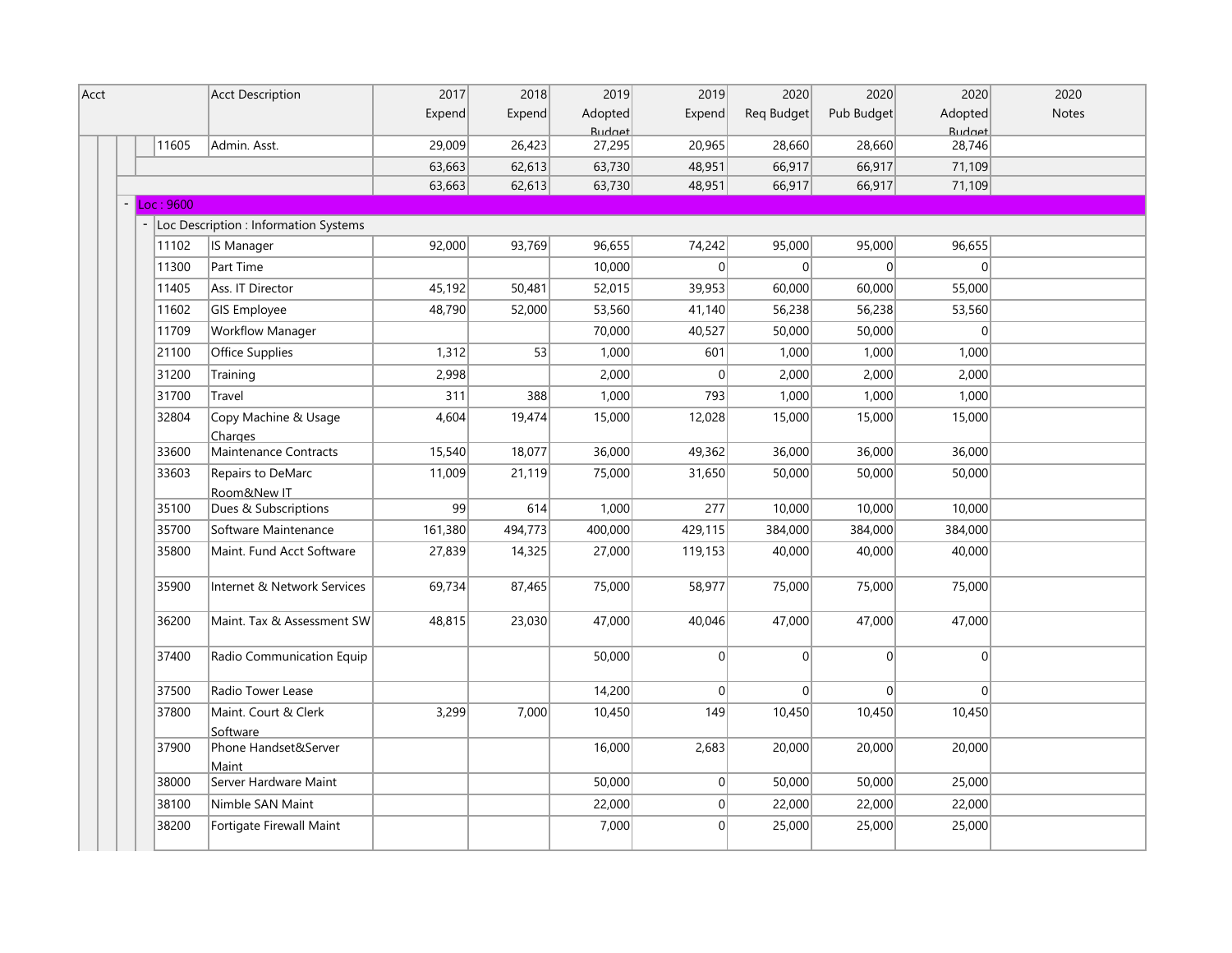| Acct |                           | <b>Acct Description</b>                         | 2017       | 2018       | 2019       | 2019      | 2020       | 2020       | 2020       | 2020  |
|------|---------------------------|-------------------------------------------------|------------|------------|------------|-----------|------------|------------|------------|-------|
|      |                           |                                                 | Expend     | Expend     | Adopted    | Expend    | Req Budget | Pub Budget | Adopted    | Notes |
|      |                           |                                                 |            |            | Rudget     |           |            |            | Rudnet     |       |
|      | 38300                     | <b>Consulting Fees</b>                          | 11,648     | 97,840     | 70,000     | 59,803    | 70,000     | 70,000     | 70,000     |       |
|      | 38301                     | Backup Servers & Storage<br>Maint               |            |            | 3,200      | $\Omega$  | 30,000     | 30,000     | 30,000     |       |
|      | 38400                     | Aruba Switch Maint                              |            |            | 10,000     | 0         | 10,000     | 10,000     | 10,000     |       |
|      | 38500                     | <b>EMC SAN Maint</b>                            |            |            | 20,000     | $\Omega$  | $\Omega$   | $\Omega$   | $\Omega$   |       |
|      | 38600                     | <b>UPS Maint</b>                                |            |            | 10,000     | 0         | 20,000     | 20,000     | 10,000     |       |
|      |                           |                                                 | 544,570    | 980,408    | 1,245,080  | 1,000,499 | 1,179,688  | 1,179,688  | 1,088,665  |       |
|      |                           |                                                 | 544,570    | 980,408    | 1,245,080  | 1,000,499 | 1,179,688  | 1,179,688  | 1,088,665  |       |
|      | $\blacksquare$ Loc : 9601 |                                                 |            |            |            |           |            |            |            |       |
|      |                           | Loc Description : Building & Grounds            |            |            |            |           |            |            |            |       |
|      | 11407                     | <b>Custodial Courthouse</b>                     | 23,620     | 27,054     | 27,887     | 21,420    | 29,550     | 29,550     | 27,887     |       |
|      | 11705                     | <b>Custodial Service Complex</b>                | 19,787     | 27,563     | 28,400     | 21,815    | 29,536     | 29,536     | 28,400     |       |
|      | 11806                     | Maintenance Supervisor                          | 36,622     | 37,426     | 38,578     | 29,632    | 42,050     | 42,050     | 38,578     |       |
|      | 12002                     | Custodial Extra Help                            | 4,420      | 1,290      | 5,000      | 890       | 5,000      | 5,000      | 5,000      |       |
|      | 21100                     | Office Supplies                                 | 293        |            | 100        | 0         | 100        | 100        | 100        |       |
|      | 22101                     | <b>Custodial Supplies</b>                       | 8,019      | 8,248      | 9,000      | 8,134     | 9,000      | 9,000      | 9,000      |       |
|      | 24400                     | Uniforms                                        | 305        | 340        | 400        | 134       | 400        | 400        | 400        |       |
|      | 30100                     | Contractural Services                           | 19,970     | 21,851     | 23,500     | 16,637    | 23,500     | 23,500     | 23,500     |       |
|      | 31700                     | Travel                                          |            | 285        | 300        | 219       | 300        | 300        | 300        |       |
|      | 33102                     | <b>Utlities</b>                                 | 94,202     | 118,889    | 130,000    | 91,638    | 130,000    | 130,000    | 130,000    |       |
|      | 33301                     | Carpet Replacement                              | 4,360      | 4,000      | 3,500      | 260       | 3,500      | 3,500      | 3,500      |       |
|      | 33900                     | Bldg. Maint. &<br>Supplies/Repair               | 30,667     | 22,384     | 30,000     | 9,489     | 30,000     | 30,000     | 30,000     |       |
|      | 34103                     | Landscape Supplies &<br>Materials               |            | 422        | 1,000      | 415       | 1,000      | 1,000      | 1,000      |       |
|      |                           |                                                 | 242,265    | 269,752    | 297,665    | 200,683   | 303,936    | 303,936    | 297,665    |       |
|      |                           |                                                 | 242,265    | 269,752    | 297,665    | 200,683   | 303,936    | 303,936    | 297,665    |       |
|      |                           |                                                 | 10,960,086 | 12,756,611 | 13,538,321 | 9,333,541 | 14,066,386 | 14,066,386 | 13,273,146 |       |
|      |                           |                                                 | 10,960,086 | 12,756,611 | 13,538,321 | 9,333,541 | 14,066,386 | 14,066,386 | 13,273,146 |       |
|      | - Fund : 1112             |                                                 |            |            |            |           |            |            |            |       |
|      |                           | - Fund Description : LIT - Economic Development |            |            |            |           |            |            |            |       |
|      | $-$ Loc : 0000            |                                                 |            |            |            |           |            |            |            |       |
|      |                           | Loc Description : No Department                 |            |            |            |           |            |            |            |       |
|      | 35000                     | <b>Regional Sewer District</b>                  | 60,000     | 85,000     | 60,000     | 60,000    | 60,000     | 60,000     | 60,000     |       |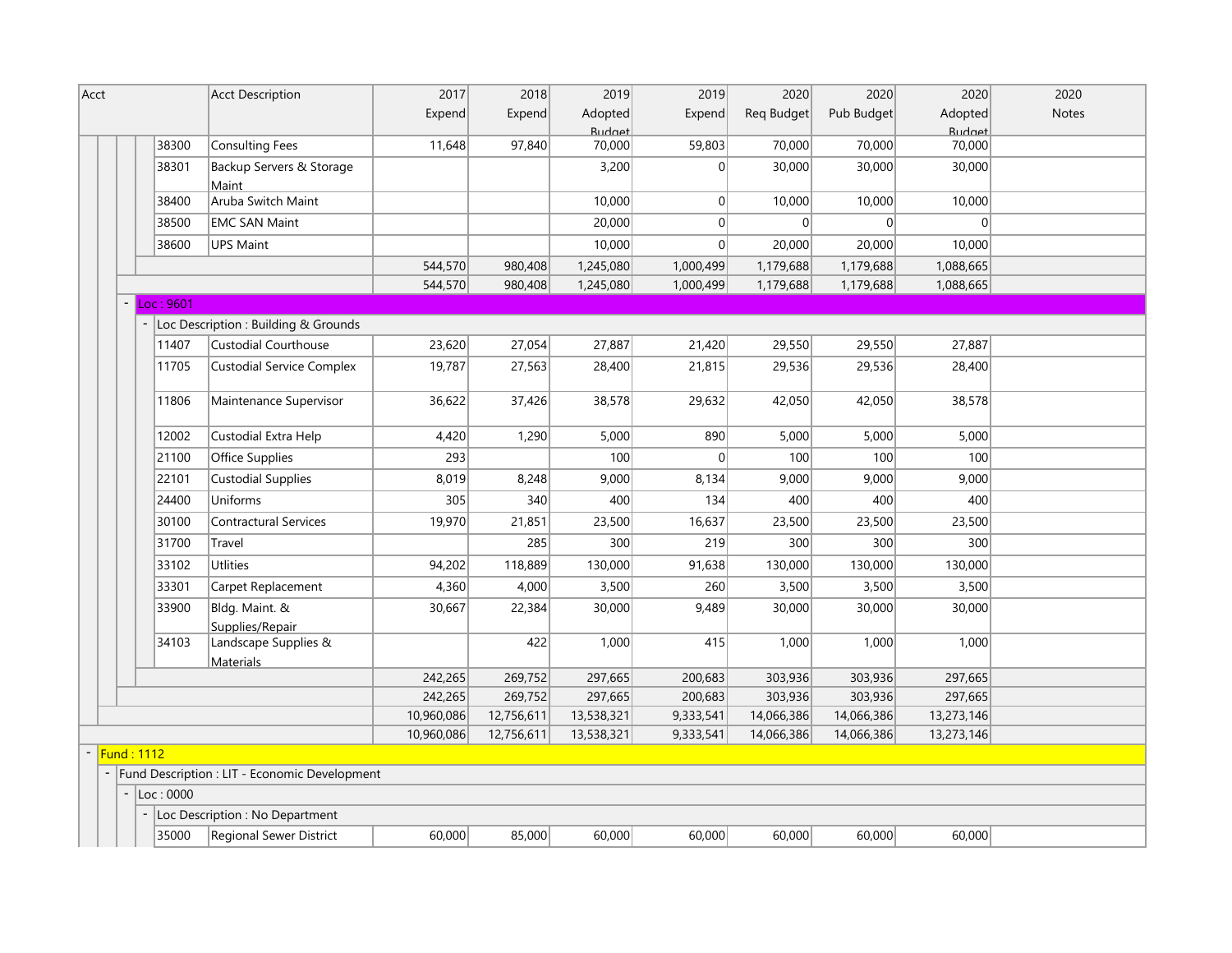| Adopted<br>Req Budget<br>Pub Budget<br>Adopted<br>Expend<br>Expend<br>Expend<br><b>Notes</b><br>Rudnet<br>Rudnet<br><b>ACEDC</b><br>117,000<br>35206<br>116,337<br>122,618<br>61,591<br>123,183<br>123,183<br>123,183<br>35304<br><b>NIRCC</b><br>6,582<br>6,582<br>6,600<br>6,500<br>6,500<br>6,600<br> 0 <br>35404<br><b>AC Transportation</b><br>1,059,025<br>572,937<br>900,000<br>844,734<br>947,556<br>947,556<br>947,556<br>35501<br>943,216<br>Hospital<br>745,749<br>945,000<br>789,630<br>947,556<br>947,556<br>947,556<br>1,730,353<br>2,028,600<br>1,755,955<br>2,084,895<br>1,987,693<br>2,084,795<br>2,084,795<br>1,730,353<br>2,028,600<br>1,987,693<br>1,755,955<br>2,084,795<br>2,084,795<br>2,084,895<br>1,987,693<br>1,730,353<br>2,028,600<br>1,755,955<br>2,084,795<br>2,084,795<br>2,084,895<br>1,987,693<br>1,730,353<br>2,028,600<br>1,755,955<br>2,084,795<br>2,084,795<br>2,084,895<br><b>Fund: 1119</b><br>- Fund Description : Clerks Perp Fund<br>$-$ Loc : 0000<br>Loc Description : No Department<br>1,745<br>13,000<br> 0 <br>13,000<br>13,000<br>13,000<br>11300<br>Part Time<br>3,815<br>12301<br>Social Security<br>292<br>133<br>1,100<br> 0 <br>1,100<br>1,100<br>1,100<br>31901<br>Scanning & Microfilming<br>9,060<br>13,000<br>13,000<br>13,000<br>8,900<br>14,844<br>13,000<br>12,000<br>42601<br>Equipment<br>9,676<br>3,629<br>2,754<br>12,000<br>12,000<br>12,000<br>39,100<br>39,100<br>39,100<br>39,100<br>22,683<br>14,567<br>17,598<br>39,100<br>39,100<br>22,683<br>14,567<br>17,598<br>39,100<br>39,100<br>39,100<br>22,683<br>14,567<br>17,598<br>39,100<br>39,100<br>39,100<br>14,567<br>39,100<br>17,598<br>39,100<br>39,100<br>22,683<br>39,100<br>Fund: 1122<br>- Fund Description : Comm Corr Home Detention<br>$-$ Loc: 0000<br>Loc Description : No Department<br>49,127<br>49,127<br>11109<br><b>Executive Director</b><br>49,127<br>11211<br>32,076<br>32,076<br>32,076<br>Asst. Director<br>22,620<br><b>Field Officer</b><br>22,620<br>22,620<br>11411<br>11502<br>Case Mgr./Full Time<br>26,400<br>26,400<br>26,400<br>18,534<br>18,534<br>11605<br>Admin, Asst.<br>18,534<br>11900<br><b>Education Coordinator</b><br>10,259<br>10,259<br>10,259<br>26,400<br>12005<br>Case Manager<br>26,400<br>26,400<br>12101<br>Case Mgr. Supervisor<br>40,500<br>40,500<br>40,500<br>12301<br>Social Security<br>17,283<br>17,283<br>17,283 | Acct | Acct Description | 2017 | 2018 | 2019 | 2019 | 2020 | 2020 | 2020 | 2020 |
|--------------------------------------------------------------------------------------------------------------------------------------------------------------------------------------------------------------------------------------------------------------------------------------------------------------------------------------------------------------------------------------------------------------------------------------------------------------------------------------------------------------------------------------------------------------------------------------------------------------------------------------------------------------------------------------------------------------------------------------------------------------------------------------------------------------------------------------------------------------------------------------------------------------------------------------------------------------------------------------------------------------------------------------------------------------------------------------------------------------------------------------------------------------------------------------------------------------------------------------------------------------------------------------------------------------------------------------------------------------------------------------------------------------------------------------------------------------------------------------------------------------------------------------------------------------------------------------------------------------------------------------------------------------------------------------------------------------------------------------------------------------------------------------------------------------------------------------------------------------------------------------------------------------------------------------------------------------------------------------------------------------------------------------------------------------------------------------------------------------------------------------------------------------------------------------------------------------------------------------------------------------------------------------------------------------------------------------------------------------------------------------------------|------|------------------|------|------|------|------|------|------|------|------|
|                                                                                                                                                                                                                                                                                                                                                                                                                                                                                                                                                                                                                                                                                                                                                                                                                                                                                                                                                                                                                                                                                                                                                                                                                                                                                                                                                                                                                                                                                                                                                                                                                                                                                                                                                                                                                                                                                                                                                                                                                                                                                                                                                                                                                                                                                                                                                                                                  |      |                  |      |      |      |      |      |      |      |      |
|                                                                                                                                                                                                                                                                                                                                                                                                                                                                                                                                                                                                                                                                                                                                                                                                                                                                                                                                                                                                                                                                                                                                                                                                                                                                                                                                                                                                                                                                                                                                                                                                                                                                                                                                                                                                                                                                                                                                                                                                                                                                                                                                                                                                                                                                                                                                                                                                  |      |                  |      |      |      |      |      |      |      |      |
|                                                                                                                                                                                                                                                                                                                                                                                                                                                                                                                                                                                                                                                                                                                                                                                                                                                                                                                                                                                                                                                                                                                                                                                                                                                                                                                                                                                                                                                                                                                                                                                                                                                                                                                                                                                                                                                                                                                                                                                                                                                                                                                                                                                                                                                                                                                                                                                                  |      |                  |      |      |      |      |      |      |      |      |
|                                                                                                                                                                                                                                                                                                                                                                                                                                                                                                                                                                                                                                                                                                                                                                                                                                                                                                                                                                                                                                                                                                                                                                                                                                                                                                                                                                                                                                                                                                                                                                                                                                                                                                                                                                                                                                                                                                                                                                                                                                                                                                                                                                                                                                                                                                                                                                                                  |      |                  |      |      |      |      |      |      |      |      |
|                                                                                                                                                                                                                                                                                                                                                                                                                                                                                                                                                                                                                                                                                                                                                                                                                                                                                                                                                                                                                                                                                                                                                                                                                                                                                                                                                                                                                                                                                                                                                                                                                                                                                                                                                                                                                                                                                                                                                                                                                                                                                                                                                                                                                                                                                                                                                                                                  |      |                  |      |      |      |      |      |      |      |      |
|                                                                                                                                                                                                                                                                                                                                                                                                                                                                                                                                                                                                                                                                                                                                                                                                                                                                                                                                                                                                                                                                                                                                                                                                                                                                                                                                                                                                                                                                                                                                                                                                                                                                                                                                                                                                                                                                                                                                                                                                                                                                                                                                                                                                                                                                                                                                                                                                  |      |                  |      |      |      |      |      |      |      |      |
|                                                                                                                                                                                                                                                                                                                                                                                                                                                                                                                                                                                                                                                                                                                                                                                                                                                                                                                                                                                                                                                                                                                                                                                                                                                                                                                                                                                                                                                                                                                                                                                                                                                                                                                                                                                                                                                                                                                                                                                                                                                                                                                                                                                                                                                                                                                                                                                                  |      |                  |      |      |      |      |      |      |      |      |
|                                                                                                                                                                                                                                                                                                                                                                                                                                                                                                                                                                                                                                                                                                                                                                                                                                                                                                                                                                                                                                                                                                                                                                                                                                                                                                                                                                                                                                                                                                                                                                                                                                                                                                                                                                                                                                                                                                                                                                                                                                                                                                                                                                                                                                                                                                                                                                                                  |      |                  |      |      |      |      |      |      |      |      |
|                                                                                                                                                                                                                                                                                                                                                                                                                                                                                                                                                                                                                                                                                                                                                                                                                                                                                                                                                                                                                                                                                                                                                                                                                                                                                                                                                                                                                                                                                                                                                                                                                                                                                                                                                                                                                                                                                                                                                                                                                                                                                                                                                                                                                                                                                                                                                                                                  |      |                  |      |      |      |      |      |      |      |      |
|                                                                                                                                                                                                                                                                                                                                                                                                                                                                                                                                                                                                                                                                                                                                                                                                                                                                                                                                                                                                                                                                                                                                                                                                                                                                                                                                                                                                                                                                                                                                                                                                                                                                                                                                                                                                                                                                                                                                                                                                                                                                                                                                                                                                                                                                                                                                                                                                  |      |                  |      |      |      |      |      |      |      |      |
|                                                                                                                                                                                                                                                                                                                                                                                                                                                                                                                                                                                                                                                                                                                                                                                                                                                                                                                                                                                                                                                                                                                                                                                                                                                                                                                                                                                                                                                                                                                                                                                                                                                                                                                                                                                                                                                                                                                                                                                                                                                                                                                                                                                                                                                                                                                                                                                                  |      |                  |      |      |      |      |      |      |      |      |
|                                                                                                                                                                                                                                                                                                                                                                                                                                                                                                                                                                                                                                                                                                                                                                                                                                                                                                                                                                                                                                                                                                                                                                                                                                                                                                                                                                                                                                                                                                                                                                                                                                                                                                                                                                                                                                                                                                                                                                                                                                                                                                                                                                                                                                                                                                                                                                                                  |      |                  |      |      |      |      |      |      |      |      |
|                                                                                                                                                                                                                                                                                                                                                                                                                                                                                                                                                                                                                                                                                                                                                                                                                                                                                                                                                                                                                                                                                                                                                                                                                                                                                                                                                                                                                                                                                                                                                                                                                                                                                                                                                                                                                                                                                                                                                                                                                                                                                                                                                                                                                                                                                                                                                                                                  |      |                  |      |      |      |      |      |      |      |      |
|                                                                                                                                                                                                                                                                                                                                                                                                                                                                                                                                                                                                                                                                                                                                                                                                                                                                                                                                                                                                                                                                                                                                                                                                                                                                                                                                                                                                                                                                                                                                                                                                                                                                                                                                                                                                                                                                                                                                                                                                                                                                                                                                                                                                                                                                                                                                                                                                  |      |                  |      |      |      |      |      |      |      |      |
|                                                                                                                                                                                                                                                                                                                                                                                                                                                                                                                                                                                                                                                                                                                                                                                                                                                                                                                                                                                                                                                                                                                                                                                                                                                                                                                                                                                                                                                                                                                                                                                                                                                                                                                                                                                                                                                                                                                                                                                                                                                                                                                                                                                                                                                                                                                                                                                                  |      |                  |      |      |      |      |      |      |      |      |
|                                                                                                                                                                                                                                                                                                                                                                                                                                                                                                                                                                                                                                                                                                                                                                                                                                                                                                                                                                                                                                                                                                                                                                                                                                                                                                                                                                                                                                                                                                                                                                                                                                                                                                                                                                                                                                                                                                                                                                                                                                                                                                                                                                                                                                                                                                                                                                                                  |      |                  |      |      |      |      |      |      |      |      |
|                                                                                                                                                                                                                                                                                                                                                                                                                                                                                                                                                                                                                                                                                                                                                                                                                                                                                                                                                                                                                                                                                                                                                                                                                                                                                                                                                                                                                                                                                                                                                                                                                                                                                                                                                                                                                                                                                                                                                                                                                                                                                                                                                                                                                                                                                                                                                                                                  |      |                  |      |      |      |      |      |      |      |      |
|                                                                                                                                                                                                                                                                                                                                                                                                                                                                                                                                                                                                                                                                                                                                                                                                                                                                                                                                                                                                                                                                                                                                                                                                                                                                                                                                                                                                                                                                                                                                                                                                                                                                                                                                                                                                                                                                                                                                                                                                                                                                                                                                                                                                                                                                                                                                                                                                  |      |                  |      |      |      |      |      |      |      |      |
|                                                                                                                                                                                                                                                                                                                                                                                                                                                                                                                                                                                                                                                                                                                                                                                                                                                                                                                                                                                                                                                                                                                                                                                                                                                                                                                                                                                                                                                                                                                                                                                                                                                                                                                                                                                                                                                                                                                                                                                                                                                                                                                                                                                                                                                                                                                                                                                                  |      |                  |      |      |      |      |      |      |      |      |
|                                                                                                                                                                                                                                                                                                                                                                                                                                                                                                                                                                                                                                                                                                                                                                                                                                                                                                                                                                                                                                                                                                                                                                                                                                                                                                                                                                                                                                                                                                                                                                                                                                                                                                                                                                                                                                                                                                                                                                                                                                                                                                                                                                                                                                                                                                                                                                                                  |      |                  |      |      |      |      |      |      |      |      |
|                                                                                                                                                                                                                                                                                                                                                                                                                                                                                                                                                                                                                                                                                                                                                                                                                                                                                                                                                                                                                                                                                                                                                                                                                                                                                                                                                                                                                                                                                                                                                                                                                                                                                                                                                                                                                                                                                                                                                                                                                                                                                                                                                                                                                                                                                                                                                                                                  |      |                  |      |      |      |      |      |      |      |      |
|                                                                                                                                                                                                                                                                                                                                                                                                                                                                                                                                                                                                                                                                                                                                                                                                                                                                                                                                                                                                                                                                                                                                                                                                                                                                                                                                                                                                                                                                                                                                                                                                                                                                                                                                                                                                                                                                                                                                                                                                                                                                                                                                                                                                                                                                                                                                                                                                  |      |                  |      |      |      |      |      |      |      |      |
|                                                                                                                                                                                                                                                                                                                                                                                                                                                                                                                                                                                                                                                                                                                                                                                                                                                                                                                                                                                                                                                                                                                                                                                                                                                                                                                                                                                                                                                                                                                                                                                                                                                                                                                                                                                                                                                                                                                                                                                                                                                                                                                                                                                                                                                                                                                                                                                                  |      |                  |      |      |      |      |      |      |      |      |
|                                                                                                                                                                                                                                                                                                                                                                                                                                                                                                                                                                                                                                                                                                                                                                                                                                                                                                                                                                                                                                                                                                                                                                                                                                                                                                                                                                                                                                                                                                                                                                                                                                                                                                                                                                                                                                                                                                                                                                                                                                                                                                                                                                                                                                                                                                                                                                                                  |      |                  |      |      |      |      |      |      |      |      |
|                                                                                                                                                                                                                                                                                                                                                                                                                                                                                                                                                                                                                                                                                                                                                                                                                                                                                                                                                                                                                                                                                                                                                                                                                                                                                                                                                                                                                                                                                                                                                                                                                                                                                                                                                                                                                                                                                                                                                                                                                                                                                                                                                                                                                                                                                                                                                                                                  |      |                  |      |      |      |      |      |      |      |      |
|                                                                                                                                                                                                                                                                                                                                                                                                                                                                                                                                                                                                                                                                                                                                                                                                                                                                                                                                                                                                                                                                                                                                                                                                                                                                                                                                                                                                                                                                                                                                                                                                                                                                                                                                                                                                                                                                                                                                                                                                                                                                                                                                                                                                                                                                                                                                                                                                  |      |                  |      |      |      |      |      |      |      |      |
|                                                                                                                                                                                                                                                                                                                                                                                                                                                                                                                                                                                                                                                                                                                                                                                                                                                                                                                                                                                                                                                                                                                                                                                                                                                                                                                                                                                                                                                                                                                                                                                                                                                                                                                                                                                                                                                                                                                                                                                                                                                                                                                                                                                                                                                                                                                                                                                                  |      |                  |      |      |      |      |      |      |      |      |
|                                                                                                                                                                                                                                                                                                                                                                                                                                                                                                                                                                                                                                                                                                                                                                                                                                                                                                                                                                                                                                                                                                                                                                                                                                                                                                                                                                                                                                                                                                                                                                                                                                                                                                                                                                                                                                                                                                                                                                                                                                                                                                                                                                                                                                                                                                                                                                                                  |      |                  |      |      |      |      |      |      |      |      |
|                                                                                                                                                                                                                                                                                                                                                                                                                                                                                                                                                                                                                                                                                                                                                                                                                                                                                                                                                                                                                                                                                                                                                                                                                                                                                                                                                                                                                                                                                                                                                                                                                                                                                                                                                                                                                                                                                                                                                                                                                                                                                                                                                                                                                                                                                                                                                                                                  |      |                  |      |      |      |      |      |      |      |      |
|                                                                                                                                                                                                                                                                                                                                                                                                                                                                                                                                                                                                                                                                                                                                                                                                                                                                                                                                                                                                                                                                                                                                                                                                                                                                                                                                                                                                                                                                                                                                                                                                                                                                                                                                                                                                                                                                                                                                                                                                                                                                                                                                                                                                                                                                                                                                                                                                  |      |                  |      |      |      |      |      |      |      |      |
|                                                                                                                                                                                                                                                                                                                                                                                                                                                                                                                                                                                                                                                                                                                                                                                                                                                                                                                                                                                                                                                                                                                                                                                                                                                                                                                                                                                                                                                                                                                                                                                                                                                                                                                                                                                                                                                                                                                                                                                                                                                                                                                                                                                                                                                                                                                                                                                                  |      |                  |      |      |      |      |      |      |      |      |
|                                                                                                                                                                                                                                                                                                                                                                                                                                                                                                                                                                                                                                                                                                                                                                                                                                                                                                                                                                                                                                                                                                                                                                                                                                                                                                                                                                                                                                                                                                                                                                                                                                                                                                                                                                                                                                                                                                                                                                                                                                                                                                                                                                                                                                                                                                                                                                                                  |      |                  |      |      |      |      |      |      |      |      |
|                                                                                                                                                                                                                                                                                                                                                                                                                                                                                                                                                                                                                                                                                                                                                                                                                                                                                                                                                                                                                                                                                                                                                                                                                                                                                                                                                                                                                                                                                                                                                                                                                                                                                                                                                                                                                                                                                                                                                                                                                                                                                                                                                                                                                                                                                                                                                                                                  |      |                  |      |      |      |      |      |      |      |      |
|                                                                                                                                                                                                                                                                                                                                                                                                                                                                                                                                                                                                                                                                                                                                                                                                                                                                                                                                                                                                                                                                                                                                                                                                                                                                                                                                                                                                                                                                                                                                                                                                                                                                                                                                                                                                                                                                                                                                                                                                                                                                                                                                                                                                                                                                                                                                                                                                  |      |                  |      |      |      |      |      |      |      |      |
|                                                                                                                                                                                                                                                                                                                                                                                                                                                                                                                                                                                                                                                                                                                                                                                                                                                                                                                                                                                                                                                                                                                                                                                                                                                                                                                                                                                                                                                                                                                                                                                                                                                                                                                                                                                                                                                                                                                                                                                                                                                                                                                                                                                                                                                                                                                                                                                                  |      |                  |      |      |      |      |      |      |      |      |
|                                                                                                                                                                                                                                                                                                                                                                                                                                                                                                                                                                                                                                                                                                                                                                                                                                                                                                                                                                                                                                                                                                                                                                                                                                                                                                                                                                                                                                                                                                                                                                                                                                                                                                                                                                                                                                                                                                                                                                                                                                                                                                                                                                                                                                                                                                                                                                                                  |      |                  |      |      |      |      |      |      |      |      |
| 12402<br>PERF<br>27,562<br>27,562<br>27,562                                                                                                                                                                                                                                                                                                                                                                                                                                                                                                                                                                                                                                                                                                                                                                                                                                                                                                                                                                                                                                                                                                                                                                                                                                                                                                                                                                                                                                                                                                                                                                                                                                                                                                                                                                                                                                                                                                                                                                                                                                                                                                                                                                                                                                                                                                                                                      |      |                  |      |      |      |      |      |      |      |      |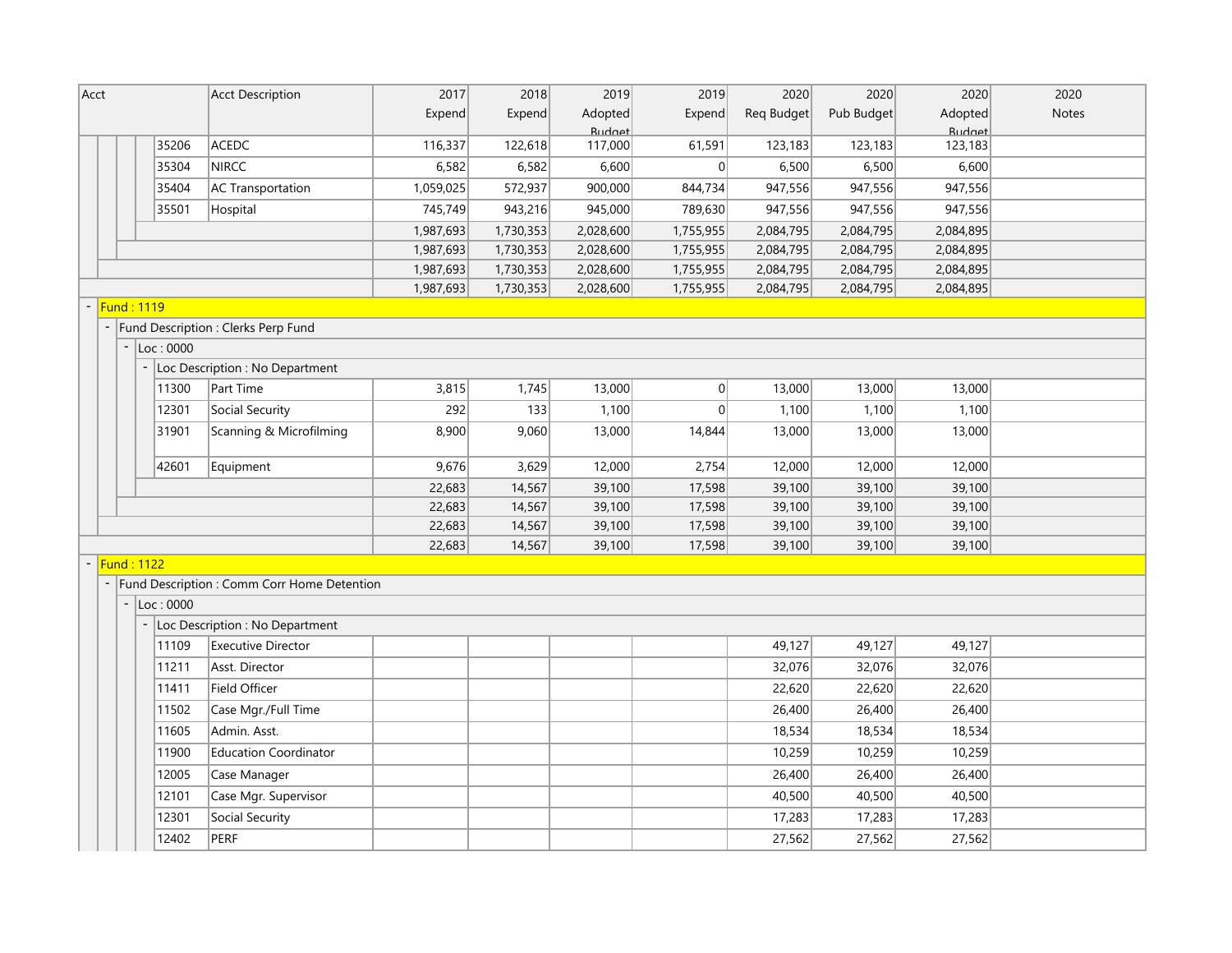| Acct |                            | Acct Description                                   | 2017    | 2018           | 2019    | 2019           | 2020       | 2020       | 2020    | 2020  |
|------|----------------------------|----------------------------------------------------|---------|----------------|---------|----------------|------------|------------|---------|-------|
|      |                            |                                                    | Expend  | Expend         | Adopted | Expend         | Req Budget | Pub Budget | Adopted | Notes |
|      |                            |                                                    |         |                | Rudget  |                |            |            | Rudnet  |       |
|      | 12601                      | Health Insurance                                   |         |                |         |                | 9,360      | 9,360      | 9,360   |       |
|      | 33102                      | <b>Utlities</b>                                    |         |                |         |                | 6,543      | 6,543      | 6,543   |       |
|      | 34104                      | Rent                                               |         |                |         |                | 24,000     | 24,000     | 24,000  |       |
|      | 32501                      | <b>Bowen Center</b>                                |         |                |         |                | 15,000     | 15,000     | 15,000  |       |
|      |                            |                                                    | 0       | 0              | 0       | 0              | 325,664    | 325,664    | 325,664 |       |
|      |                            |                                                    | 0       | $\overline{0}$ | 0       | 0              | 325,664    | 325,664    | 325,664 |       |
|      |                            |                                                    | 0       | 0              | 0       | $\overline{0}$ | 325,664    | 325,664    | 325,664 |       |
|      |                            |                                                    | 0       | 0              | 0       | 0              | 325,664    | 325,664    | 325,664 |       |
|      | <b>Fund: 1131</b>          |                                                    |         |                |         |                |            |            |         |       |
|      |                            | - Fund Description : Sales Disclosure Verification |         |                |         |                |            |            |         |       |
|      | $-$ Loc : 0000             |                                                    |         |                |         |                |            |            |         |       |
|      |                            | Loc Description : No Department                    |         |                |         |                |            |            |         |       |
|      | 11300                      | Part Time                                          |         |                | 6,000   | 0              | 6,000      | 6,000      | 6,000   |       |
|      | 12301                      | Social Security                                    | 606     | 617            | 1,100   | 171            | 1,155      | 1,155      | 1,155   |       |
|      | 12402                      | PERF                                               | 976     | 995            | 1,000   | 275            | 1,050      | 1,050      | 1,050   |       |
|      | 12403                      | Sales Disclosure Clerk                             | 8,000   | 8,154          | 8,405   | 6,456          | 8,825      | 8,825      | 9,585   |       |
|      | 30100                      | <b>Contractural Services</b>                       |         |                | 12,000  | 0              | 12,000     | 12,000     | 12,000  |       |
|      | 31300                      | <b>Temporary Services</b>                          |         |                | 3,100   | $\Omega$       | 3,100      | 3,100      | 3,100   |       |
|      | 31700                      | Travel                                             |         |                | 1,500   | 50             | 1,500      | 1,500      | 1,500   |       |
|      | 33600                      | <b>Maintenance Contracts</b>                       |         |                | 5,000   | 0              | 5,000      | 5,000      | 5,000   |       |
|      | 35100                      | Dues & Subscriptions                               |         |                | 600     | $\Omega$       | 600        | 600        | 600     |       |
|      |                            |                                                    | 9,582   | 9,766          | 38,705  | 6,952          | 39,230     | 39,230     | 39,990  |       |
|      |                            |                                                    | 9,582   | 9,766          | 38,705  | 6,952          | 39,230     | 39,230     | 39,990  |       |
|      |                            |                                                    | 9,582   | 9,766          | 38,705  | 6,952          | 39,230     | 39,230     | 39,990  |       |
|      |                            |                                                    | 9,582   | 9,766          | 38,705  | 6,952          | 39,230     | 39,230     | 39,990  |       |
|      | - <mark>Fund : 1135</mark> |                                                    |         |                |         |                |            |            |         |       |
|      |                            | - Fund Description : Cumulative Bridge             |         |                |         |                |            |            |         |       |
|      | $-$ Loc : 0000             |                                                    |         |                |         |                |            |            |         |       |
|      |                            | Loc Description : No Department                    |         |                |         |                |            |            |         |       |
|      | 30100                      | Contractural Services                              | 45,482  | 160,388        | 15,000  | 0              |            | 0          | 0       |       |
|      | 31100                      | Legal Fees/Services                                | 513     |                | 2,000   | 744            | 5,000      | 5,000      | 5,000   |       |
|      | 31101                      | Bridge Replacement                                 | 736,370 | 1,157,227      | 750,000 | 132,853        | 800,000    | 800,000    | 800,000 |       |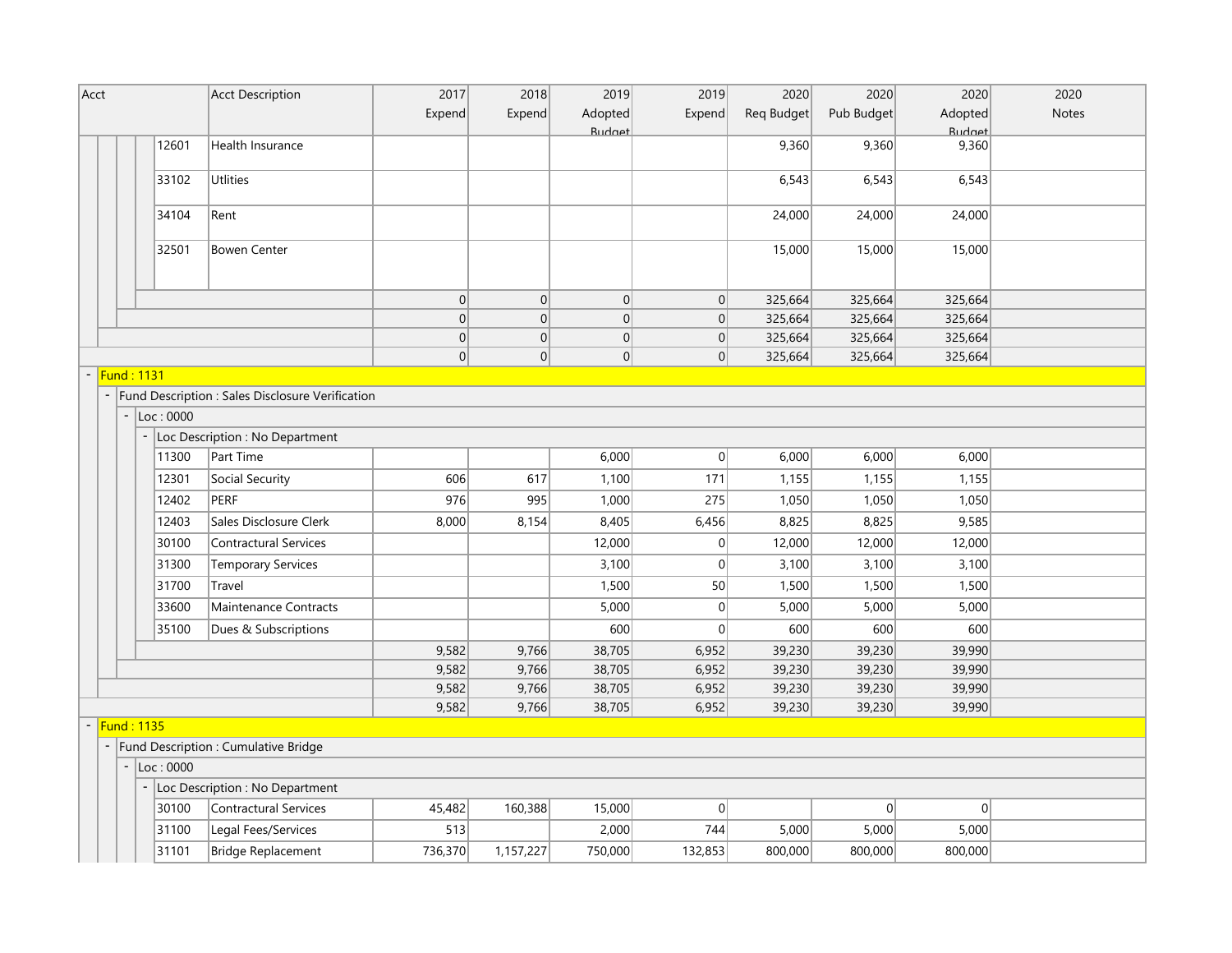| Acct |              | Acct Description                                    | 2017    | 2018      | 2019    | 2019           | 2020       | 2020       | 2020    | 2020         |
|------|--------------|-----------------------------------------------------|---------|-----------|---------|----------------|------------|------------|---------|--------------|
|      |              |                                                     | Expend  | Expend    | Adopted | Expend         | Req Budget | Pub Budget | Adopted | <b>Notes</b> |
|      |              |                                                     | 955     |           | Rudnet  |                |            |            | Rudnet  |              |
|      | 31700        | Travel                                              |         | 852       | 1,000   | 751            | 1,000      | 1,000      | 1,000   |              |
|      | 31701        | Materials                                           | 6,091   | 1,270     | 15,000  | 14,648         | 15,000     | 15,000     | 15,000  |              |
|      | 31800        | Telephone                                           |         |           | 1,000   | $\overline{0}$ | 1,000      | 1,000      | 1,000   |              |
|      | 32201        | Advertising                                         | 269     | 180       | 400     | 196            | 400        | 400        | 400     |              |
|      | 32202        | Other Equipment                                     |         |           | 30,000  | 0              | 0          | 0          | 0       |              |
|      | 32802        | Insurance                                           |         |           | 600     | 0              | 600        | 600        | 600     |              |
|      | 33700        | <b>Equipment Repair</b>                             | 7,370   | 6,735     | 30,000  | $\overline{0}$ |            | $\Omega$   | 0       |              |
|      | 42601        | Equipment                                           |         |           |         | 27,459         | 2,000      | 2,000      | 2,000   |              |
|      | 33605        | Repairs & Maintenance                               |         |           |         | 5,004          | 30,000     | 30,000     | 30,000  |              |
|      | 31209        | <b>Technical Services</b>                           |         |           |         | 91,336         | 30,000     | 30,000     | 30,000  |              |
|      |              |                                                     | 797,050 | 1,326,652 | 845,000 | 272,991        | 885,000    | 885,000    | 885,000 |              |
|      |              |                                                     | 797,050 | 1,326,652 | 845,000 | 272,991        | 885,000    | 885,000    | 885,000 |              |
|      |              |                                                     | 797,050 | 1,326,652 | 845,000 | 272,991        | 885,000    | 885,000    | 885,000 |              |
|      |              |                                                     | 797,050 | 1,326,652 | 845,000 | 272,991        | 885,000    | 885,000    | 885,000 |              |
|      | - Fund: 1138 |                                                     |         |           |         |                |            |            |         |              |
|      |              | - Fund Description : Cumulative Capital Development |         |           |         |                |            |            |         |              |
|      | Loc: 0000    |                                                     |         |           |         |                |            |            |         |              |
|      |              | - Loc Description : No Department                   |         |           |         |                |            |            |         |              |
|      | 33700        | Equipment Repair                                    | 44,636  | 105,357   | 100,000 | 22,074         | 100,000    | 100,000    | 100,000 |              |
|      | 34003        | <b>Crthse Exterior Renovation</b>                   | 7,897   | 6,879     | 30,000  | 8,198          | 20,000     | 20,000     | 20,000  |              |
|      | 42500        | Computer Hardware<br>Purchase                       | 73,679  | 181,602   | 75,000  | 35,105         | 75,000     | 75,000     | 75,000  |              |
|      | 42702        | Computer Software<br>Purchases                      | 2,190   | 12,706    | 50,000  | 39,949         | 50,000     | 50,000     | 50,000  |              |
|      | 42901        | GIS                                                 | 52,140  | 48,500    | 114,000 | 50,050         | 114,000    | 114,000    | 55,000  |              |
|      | 47200        | Clerk Equip                                         | 615     | 53,021    | 53,021  | 53,021         | 1,400      | 1,400      | 1,400   |              |
|      | 47300        | <b>Treasurer Equip</b>                              | 3,330   |           | 600     | 0              | 600        | 600        | 600     |              |
|      | 47400        | Sheriff Equipment                                   | 32,414  | 22,840    | 24,000  | 11,914         | 24,000     | 24,000     | 24,000  |              |
|      | 48000        | Commiss Equip                                       | 19,855  |           | 10,000  | 1,775          | 0          | $\Omega$   | 0       |              |
|      | 48200        | Bldg & Grounds Equip                                |         | 29        | 1,000   | 547            | 1,000      | 1,000      | 1,000   |              |
|      | 48300        | Superior Crt Equip                                  | 1,798   | 258       | 3,000   | 3,000          | 3,000      | 3,000      | 3,000   |              |
|      | 48400        | Public Defender Equip                               | 471     |           | 10,000  | 15,544         | 5,000      | 5,000      | 5,000   |              |
|      | 48500        | Circuit Crt Equip                                   | 19,200  | 19,374    | 19,200  | 9,961          | 19,200     | 19,200     | 19,200  |              |
|      | 48700        | Bldg. Dept. Equip                                   | 14      |           | 600     | 0              | 600        | 600        | 600     |              |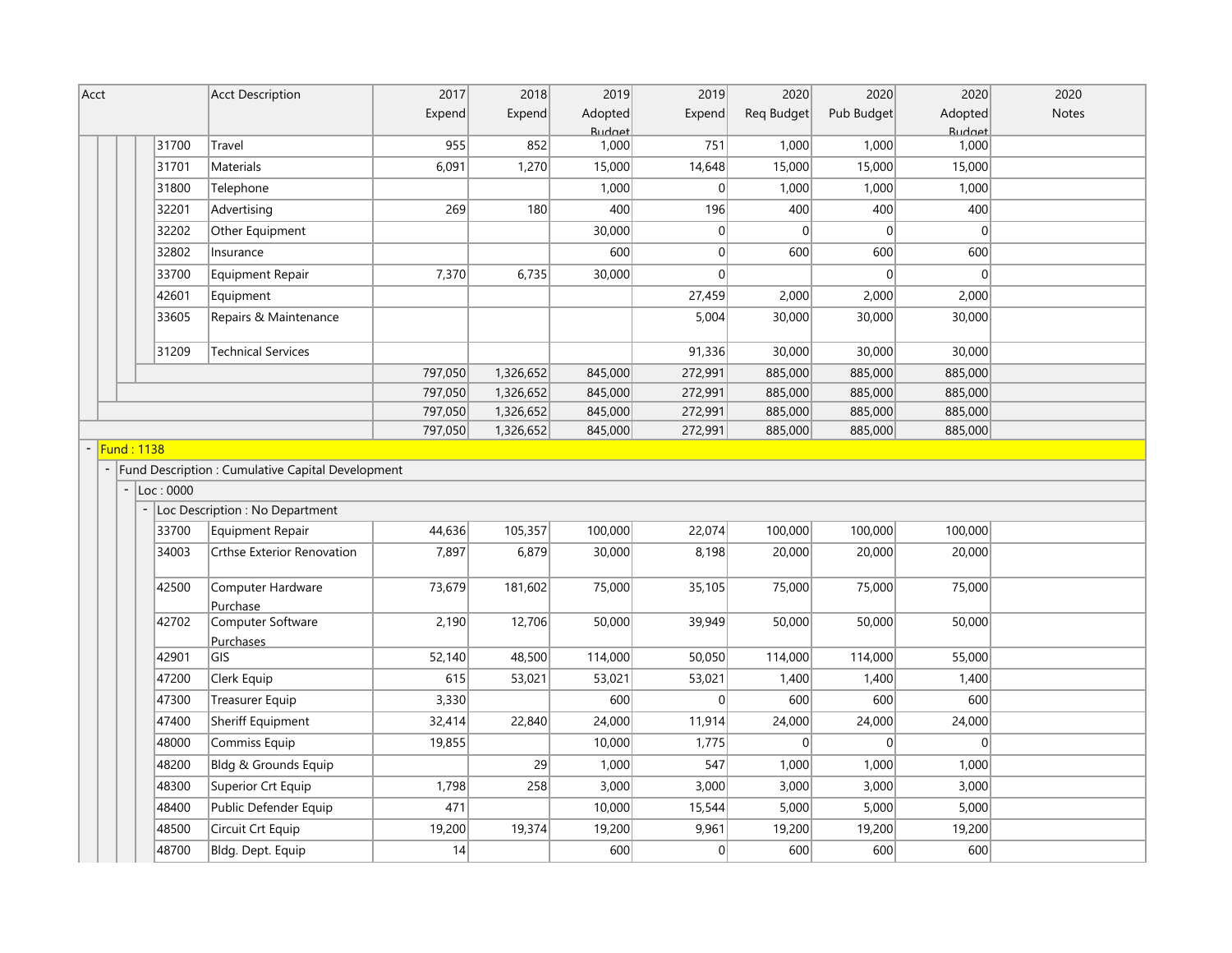| Acct          |                | Acct Description                                | 2017      | 2018    | 2019    | 2019    | 2020       | 2020           | 2020     | 2020  |
|---------------|----------------|-------------------------------------------------|-----------|---------|---------|---------|------------|----------------|----------|-------|
|               |                |                                                 | Expend    | Expend  | Adopted | Expend  | Req Budget | Pub Budget     | Adopted  | Notes |
|               |                |                                                 |           |         | Rudnet  |         |            |                | Rudnet   |       |
|               | 48800          | <b>EMA Equip</b>                                | 977       | 1,051   | 1,051   | 1,000   | 1,051      | 1,051          | 1,051    |       |
|               | 48900          | Jail Equip                                      | 10,199    | 5,920   | 14,000  | 7,723   | 14,000     | 14,000         | 14,000   |       |
|               | 49000          | Golden Meadows Equip                            | 17,997    | 16,971  | 18,004  | 14,998  | 18,000     | 18,000         | 18,000   |       |
|               | 49200          | Sheriff Vehicles                                | 82,562    | 69,635  | 92,000  | 61,179  | 92,000     | 92,000         | 92,000   |       |
|               |                |                                                 | 369,974   | 544,143 | 615,476 | 336,038 | 538,851    | 538,851        | 479,851  |       |
|               |                |                                                 | 369,974   | 544,143 | 615,476 | 336,038 | 538,851    | 538,851        | 479,851  |       |
|               |                |                                                 | 369,974   | 544,143 | 615,476 | 336,038 | 538,851    | 538,851        | 479,851  |       |
|               |                |                                                 | 369,974   | 544,143 | 615,476 | 336,038 | 538,851    | 538,851        | 479,851  |       |
| - Fund : 1140 |                |                                                 |           |         |         |         |            |                |          |       |
|               |                | - Fund Description : Cumulative Courthouse      |           |         |         |         |            |                |          |       |
|               | $-$ Loc: 0000  |                                                 |           |         |         |         |            |                |          |       |
|               |                | Loc Description : No Department                 |           |         |         |         |            |                |          |       |
|               | 33700          | Equipment Repair                                | 64        | 31,782  | 340,000 | 161,458 | 40,000     | 40,000         | 40,000   |       |
|               |                |                                                 | 64        | 31,782  | 340,000 | 161,458 | 40,000     | 40,000         | 40,000   |       |
|               |                |                                                 | 64        | 31,782  | 340,000 | 161,458 | 40,000     | 40,000         | 40,000   |       |
|               |                |                                                 | 64        | 31,782  | 340,000 | 161,458 | 40,000     | 40,000         | 40,000   |       |
|               |                |                                                 | 64        | 31,782  | 340,000 | 161,458 | 40,000     | 40,000         | 40,000   |       |
|               | Fund: 1142     |                                                 |           |         |         |         |            |                |          |       |
|               |                | - Fund Description : Cumulative Jail            |           |         |         |         |            |                |          |       |
|               | $-$ Loc : 0000 |                                                 |           |         |         |         |            |                |          |       |
|               |                | Loc Description : No Department                 |           |         |         |         |            |                |          |       |
|               | 33700          | Equipment Repair                                | 25,408    | 18,590  | 40,000  | 27,253  | 40,000     | 40,000         | 0        |       |
|               | 33903          | Judicial Center Project                         | 1,005,603 | 14,046  | 100,000 | 70,082  | 0          | $\overline{0}$ | 0        |       |
|               | 42700          | Demolition                                      |           | 9,512   | 100,000 | 1,000   | $\Omega$   | $\Omega$       | $\Omega$ |       |
|               |                |                                                 | 1,031,011 | 42,148  | 240,000 | 98,335  | 40,000     | 40,000         | 0        |       |
|               |                |                                                 | 1,031,011 | 42,148  | 240,000 | 98,335  | 40,000     | 40,000         | 0        |       |
|               |                |                                                 | 1,031,011 | 42,148  | 240,000 | 98,335  | 40,000     | 40,000         | 0        |       |
|               |                |                                                 | 1,031,011 | 42,148  | 240,000 | 98,335  | 40,000     | 40,000         | 0        |       |
|               | Fund: 1148     |                                                 |           |         |         |         |            |                |          |       |
|               |                | - Fund Description : County Drug Free Community |           |         |         |         |            |                |          |       |
|               | $-$ Loc : 0000 |                                                 |           |         |         |         |            |                |          |       |
|               |                | Loc Description : No Department                 |           |         |         |         |            |                |          |       |
|               | 11109          | <b>Executive Director</b>                       |           | 5,760   | 6,500   | 3,250   | 6,500      | 6,500          | 6,500    |       |
|               |                |                                                 |           |         |         |         |            |                |          |       |
|               | 11605          | Admin. Asst.                                    |           | 1,080   | 1,080   | 270     | 1,080      | 1,080          | 1,080    |       |
|               | 21100          | Office Supplies                                 |           | 729     | 500     | 0       | 500        | 500            | 500      |       |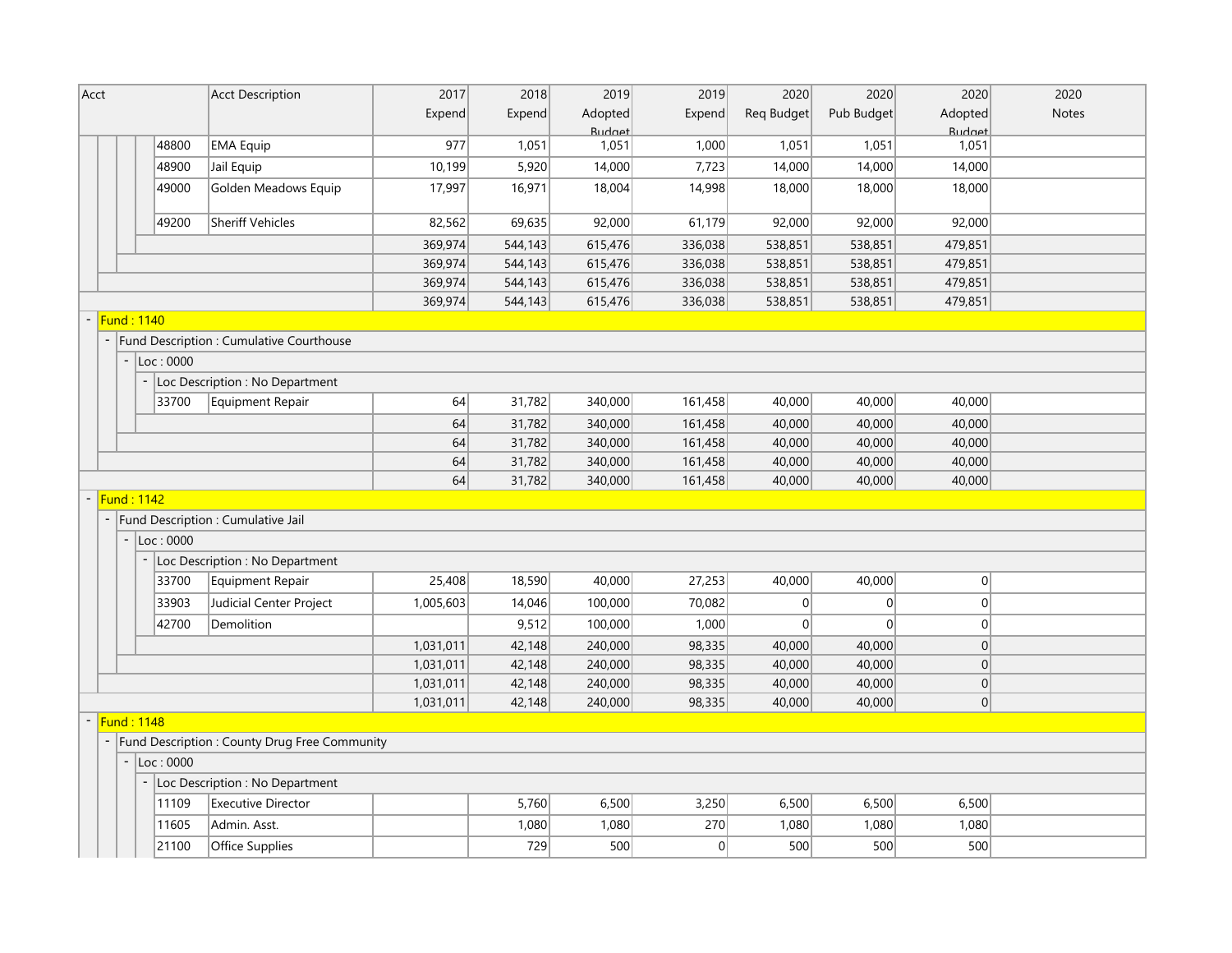| Acct                     |          | Acct Description                                  | 2017   | 2018   | 2019    | 2019           | 2020       | 2020       | 2020     | 2020         |
|--------------------------|----------|---------------------------------------------------|--------|--------|---------|----------------|------------|------------|----------|--------------|
|                          |          |                                                   | Expend | Expend | Adopted | Expend         | Req Budget | Pub Budget | Adopted  | <b>Notes</b> |
|                          |          |                                                   |        |        | Rudget  |                |            |            | Rudget   |              |
|                          | 31001    | Drug Court                                        |        | 7,653  | 12,000  | 7,043          | 15,000     | 15,000     | 15,000   |              |
|                          | 31201    | Project Success                                   |        | 1,742  | 2,500   | 1,900          | 2,500      | 2,500      | 2,500    |              |
|                          | 31402    | Drug/Alcohol Prev Ed - AC                         |        |        | 3,000   | $\overline{0}$ | $\Omega$   | $\Omega$   | $\Omega$ |              |
|                          | 31502    | Drug/Alcohol Prev Ed -<br>McMill                  |        | 4,577  | 5,000   | $\Omega$       | 4,000      | 4,000      | 4,000    |              |
|                          | 31600    | Postage                                           |        | 50     | 100     | 0              | 50         | 50         | 50       |              |
|                          | 31602    | CD Education at Jail                              |        | 7,344  | 10,500  | 7,655          | 10,000     | 10,000     | 10,000   |              |
|                          | 31702    | <b>DFAC Treatment</b><br>Scholarships             |        | 1,254  | 25,890  | 3,058          | 23,200     | 23,200     | 23,200   |              |
|                          | 31902    | Directors & Officers<br>Insurance                 |        | 982    | 982     | 982            | 982        | 982        | 982      |              |
|                          | 32002    | Rotary                                            |        | 525    | 500     | 600            | 600        | 600        | 600      |              |
|                          | 32101    | Regional Annual Meeting                           |        |        | 50      | $\overline{0}$ | 100        | 100        | 100      |              |
|                          | 32301    | Website                                           |        | 788    | 765     | 135            | 770        | 770        | 770      |              |
|                          | 32400    | Aggregate Student Surveys                         |        |        | 500     | 0              | 500        | 500        | 500      |              |
|                          | 32500    | Community Outreach                                |        | 25     | 300     | 46             | 300        | 300        | 300      |              |
|                          | 32603    | Decatur Police                                    |        | 9,000  | 3,000   | 7,756          | 6,000      | 6,000      | 6,000    |              |
|                          | 32702    | Geneva PD                                         |        | 5,170  | 5,170   | $\overline{0}$ | 2,585      | 2,585      | 2,585    |              |
|                          | 32805    | Monroe PD                                         |        |        | 5,170   | $\overline{0}$ | 2,585      | 2,585      | 2,585    |              |
|                          | 32900    | Too Good for Drugs                                |        |        | 2,000   | $\Omega$       | 2,500      | 2,500      | 2,500    |              |
|                          | 33001    | South Adams SADD                                  |        | 550    | 1,500   | 660            | $\Omega$   | $\Omega$   | 0        |              |
|                          | 33800    | Drug Testing                                      |        |        | 3,500   | 3,586          | 6,000      | 6,000      | 6,000    |              |
|                          | 42601    | Equipment                                         |        | 4,240  | 6,000   | 3,504          | 5,000      | 5,000      | 5,000    |              |
|                          | 32501    | <b>Bowen Center</b>                               |        |        |         |                | 2,045      | 2,045      | 2,045    |              |
|                          |          |                                                   | 0      | 51,469 | 96,507  | 40,445         | 92,797     | 92,797     | 92,797   |              |
|                          |          |                                                   | 0      | 51,469 | 96,507  | 40,445         | 92,797     | 92,797     | 92,797   |              |
|                          |          |                                                   | 0      | 51,469 | 96,507  | 40,445         | 92,797     | 92,797     | 92,797   |              |
|                          |          |                                                   | 0      | 51,469 | 96,507  | 40,445         | 92,797     | 92,797     | 92,797   |              |
| - Fund: 1152             |          |                                                   |        |        |         |                |            |            |          |              |
|                          |          | - Fund Description : Emerg Planning Right To Know |        |        |         |                |            |            |          |              |
| $\overline{\phantom{a}}$ | Loc:0000 |                                                   |        |        |         |                |            |            |          |              |
|                          |          | - Loc Description : No Department                 |        |        |         |                |            |            |          |              |
|                          | 11811    | Stipend Fund                                      | 2,060  | 1,860  | 2,845   | 1,000          | 2,845      | 2,845      | 2,845    |              |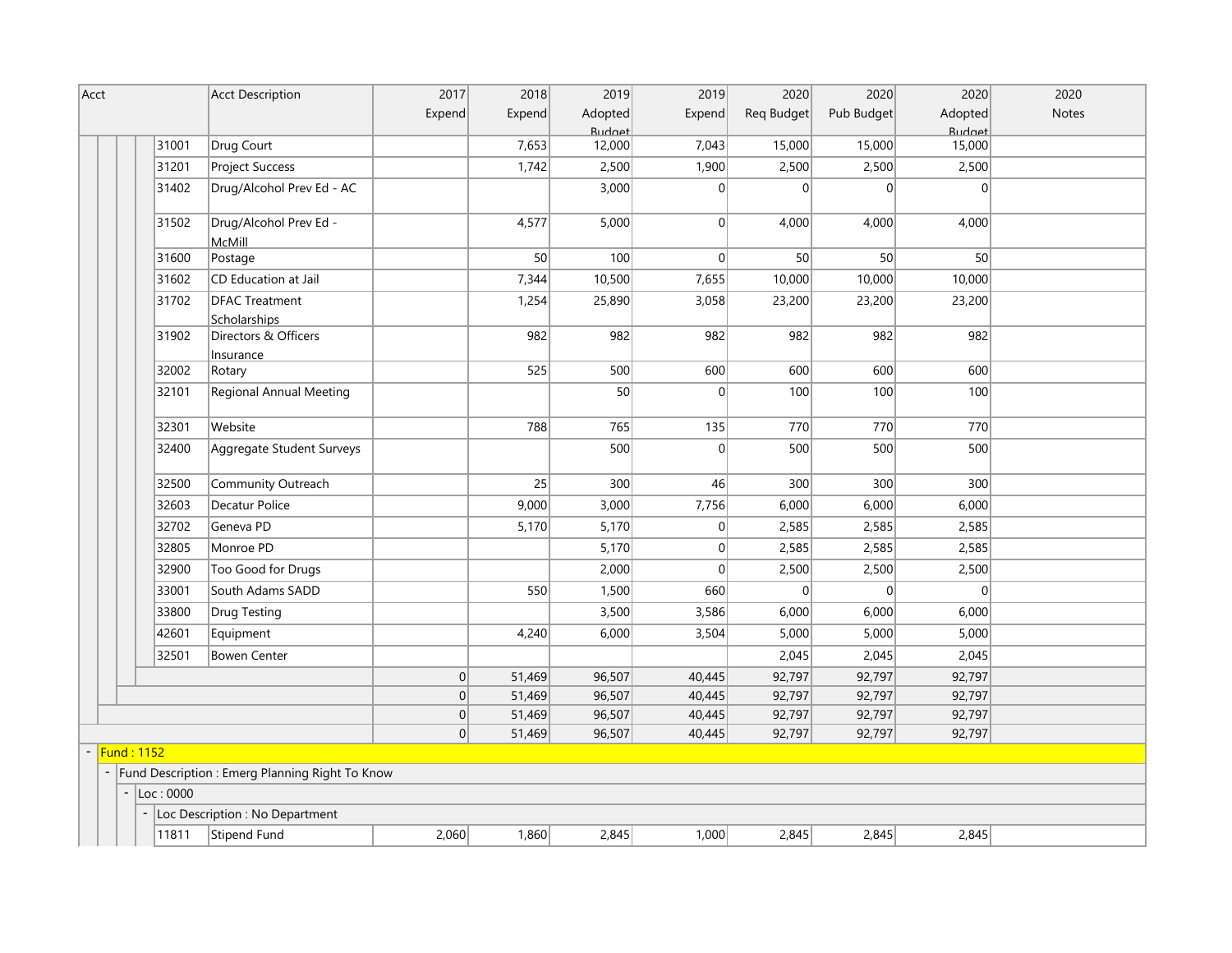| Acct              |                             | Acct Description                               | 2017   | 2018    | 2019    | 2019   | 2020            | 2020            | 2020    | 2020         |
|-------------------|-----------------------------|------------------------------------------------|--------|---------|---------|--------|-----------------|-----------------|---------|--------------|
|                   |                             |                                                | Expend | Expend  | Adopted | Expend | Reg Budget      | Pub Budget      | Adopted | <b>Notes</b> |
|                   |                             |                                                |        |         | Rudget  |        |                 |                 | Rudnet  |              |
|                   | 12301                       | Social Security                                | 32     | 23      | 100     | 11     | 50              | 50 <sup>°</sup> | 50      |              |
|                   | 12402                       | PERF                                           | 18     | 13      | 100     | 10     | 50 <sup>°</sup> | 50 <sup>°</sup> | 50      |              |
|                   | 21500                       | <b>Operating Supplies</b>                      | 108    | 261     | 406     | 15     | 406             | 406             | 406     |              |
|                   | 30100                       | <b>Contractural Services</b>                   | 1,980  |         | 2,648   | 0      | 2,000           | 2,000           | 2,000   |              |
|                   | 31200                       | Training                                       | 6,532  | 5,602   | 5,026   | 1,470  | 5,026           | 5,026           | 5,026   |              |
|                   | 35502                       | Services & Charges                             | 477    | 1,628   | 2,538   | 284    | 2,538           | 2,538           | 2,538   |              |
|                   | 42601                       | Equipment                                      | 2,264  | 4,751   | 5,075   | 2,198  | 5,075           | 5,075           | 5,075   |              |
|                   |                             |                                                | 13,471 | 14,138  | 18,738  | 4,988  | 17,990          | 17,990          | 17,990  |              |
|                   |                             |                                                | 13,471 | 14,138  | 18,738  | 4,988  | 17,990          | 17,990          | 17,990  |              |
|                   |                             |                                                | 13,471 | 14,138  | 18,738  | 4,988  | 17,990          | 17,990          | 17,990  |              |
|                   |                             |                                                | 13,471 | 14, 138 | 18,738  | 4,988  | 17,990          | 17,990          | 17,990  |              |
| Fund: 1158        |                             |                                                |        |         |         |        |                 |                 |         |              |
|                   |                             | - Fund Description : General Drain Improvement |        |         |         |        |                 |                 |         |              |
|                   | $-$ Loc : 0000              |                                                |        |         |         |        |                 |                 |         |              |
|                   |                             | Loc Description : No Department                |        |         |         |        |                 |                 |         |              |
|                   | 11113                       | Ditch Tech-Full/Part Time                      | 2,515  |         | 16,283  | 0      | 17,097          | 17,097          | 16,283  |              |
|                   | 12301                       | Social Security                                | 189    |         | 1,300   | 0      | 1,365           | 1,365           | 1,300   |              |
|                   | 12402                       | PERF                                           | 289    |         | 1,190   | 0      | 1,250           | 1,250           | 1,190   |              |
|                   |                             |                                                | 2,993  | 0       | 18,773  | 0      | 19,712          | 19,712          | 18,773  |              |
|                   |                             |                                                | 2,993  | 0       | 18,773  | 0      | 19,712          | 19,712          | 18,773  |              |
|                   |                             |                                                | 2,993  | 0       | 18,773  | 0      | 19,712          | 19,712          | 18,773  |              |
|                   |                             |                                                | 2,993  | 0       | 18,773  | 0      | 19,712          | 19,712          | 18,773  |              |
| <b>Fund: 1159</b> |                             |                                                |        |         |         |        |                 |                 |         |              |
|                   | - Fund Description : Health |                                                |        |         |         |        |                 |                 |         |              |
|                   | $-$ Loc : 0000              |                                                |        |         |         |        |                 |                 |         |              |
|                   |                             | Loc Description : No Department                |        |         |         |        |                 |                 |         |              |
|                   | 11112                       | Registrar                                      | 23,101 | 25,323  | 26,223  | 20,142 | 27,535          | 27,535          | 31,949  |              |
|                   | 11403                       | Secretary                                      | 30,079 | 27,460  | 28,386  | 21,804 | 29,806          | 29,806          | 35,485  |              |
|                   | 11404                       | <b>Public Hlth Nurse</b>                       | 45,411 | 46,319  | 47,745  | 36,674 | 50,133          | 50,133          | 47,745  |              |
|                   | 11503                       | Public Hlth Nurse Part Time                    | 12,278 | 11,625  | 19,345  | 9,130  | 20,313          | 20,313          | 15,000  |              |
|                   | 11600                       | Attorney                                       | 8,392  | 8,560   | 8,823   | 6,777  | 9,265           | 9,265           | 8,823   |              |
|                   | 11608                       | <b>Environmental Director</b>                  | 46,781 | 45,865  | 47,277  | 36,314 | 49,641          | 49,641          | 47,277  |              |
|                   | 11708                       | Food Inspector                                 | 6,330  | 8,051   | 13,112  | 6,374  | 13,768          | 13,768          | 15,975  |              |
|                   | 11804                       | <b>Board Member</b>                            | 1,620  | 1,680   | 2,520   | 1,320  | 2,520           | 2,520           | 2,520   |              |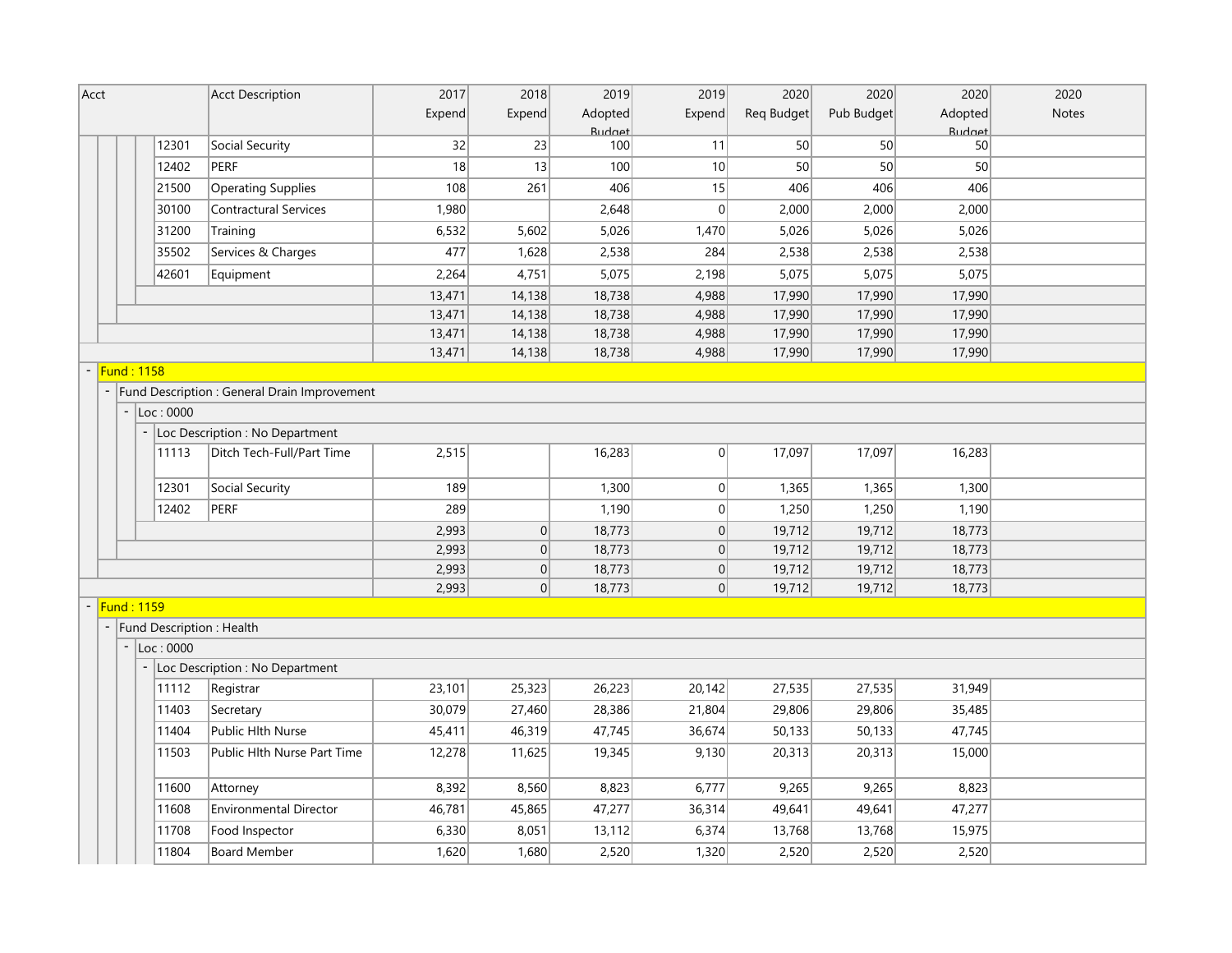| Acct |                | <b>Acct Description</b>                 | 2017    | 2018    | 2019    | 2019           | 2020       | 2020           | 2020        | 2020         |
|------|----------------|-----------------------------------------|---------|---------|---------|----------------|------------|----------------|-------------|--------------|
|      |                |                                         | Expend  | Expend  | Adopted | Expend         | Req Budget | Pub Budget     | Adopted     | <b>Notes</b> |
|      |                |                                         |         |         | Rudnet  |                |            |                | Rudnet      |              |
|      | 11813          | Health Officer                          | 23,522  | 23,993  | 24,732  | 18,997         | 25,969     | 25,969         | 24,732      |              |
|      | 12301          | Social Security                         | 16,264  | 16,446  | 25,634  | 14,950         | 26,916     | 26,916         | 26,916      |              |
|      | 12402          | PERF                                    | 21,974  | 22,092  | 29,909  | 20,852         | 31,405     | 31,405         | 31,405      |              |
|      | 12503          | Environmental/Vital Record              | 26,351  | 27,560  | 28,408  | 21,821         | 29,829     | 29,829         | 35,485      |              |
|      | 12602          | Environmentalist                        |         |         | 40,000  | 27,385         | 42,000     | 42,000         | 40,000      |              |
|      | 21100          | Office Supplies                         | 3,098   | 1,526   | 2,000   | 1,381          | 2,000      | 2,000          | 2,000       |              |
|      | 21300          | Personal Health                         | 3,323   | 3,884   | 4,011   | 3,173          | 4,011      | 4,011          | 4,011       |              |
|      | 21400          | <b>Environmental Health</b>             | 539     | 233     | 773     | 243            | 773        | 773            | 773         |              |
|      | 22000          | Gas, Oil and Lube                       | 1,202   | 1,879   | 3,500   | 1,776          | 3,500      | 3,500          | 2,500       |              |
|      | 22600          | Photo                                   |         |         | 100     | 0              | $\Omega$   | $\overline{0}$ | $\mathbf 0$ |              |
|      | 30100          | <b>Contractural Services</b>            | 866     | 831     | 2,519   | 973            | 2,519      | 2,519          | 1,000       |              |
|      | 31100          | Legal Fees/Services                     | 2,637   | 17,055  | 20,000  | 5,650          | 15,000     | 15,000         | 15,000      |              |
|      | 31102          | Personal Hlth Clinic                    |         |         | 2,000   | 0              | 2,000      | 2,000          | 2,000       |              |
|      | 31200          | Training                                | 809     | 806     | 1,000   | 1,120          | 1,000      | 1,000          | 1,000       |              |
|      | 31204          | <b>Environmental Services</b>           | 200     | 158     | 500     | 80             | 500        | 500            | 500         |              |
|      | 31304          | <b>Personal Health Services</b>         | 261     | 162     | 300     | 91             | 300        | 300            | 300         |              |
|      | 31600          | Postage                                 | 952     | 496     | 1,000   | 816            | 1,000      | 1,000          | 1,000       |              |
|      | 31700          | Travel                                  | 3,741   | 3,628   | 8,890   | 2,039          | 8,890      | 8,890          | 4,000       |              |
|      | 32200          | Printing                                | 1,033   | 989     | 1,100   | 1,068          | 1,100      | 1,100          | 1,100       |              |
|      | 32602          | Liability Insurance                     | 218     | 218     | 400     | 222            | 400        | 400            | 400         |              |
|      | 32803          | Malpractice Insurance                   | 2,303   | 2,303   | 2,303   | $\overline{0}$ | 2,303      | 2,303          | 2,303       |              |
|      | 33700          | Equipment Repair                        | 110     |         | 500     | 0              | 500        | 500            | 500         |              |
|      | 35100          | Dues & Subscriptions                    | 644     | 105     | 400     | 95             | 400        | 400            | 400         |              |
|      | 42601          | Equipment                               |         | 138     | 500     | 120            | 500        | 500            | 500         |              |
|      |                |                                         | 284,039 | 299,385 | 393,910 | 261,387        | 405,796    | 405,796        | 402,599     |              |
|      |                |                                         | 284,039 | 299,385 | 393,910 | 261,387        | 405,796    | 405,796        | 402,599     |              |
|      |                |                                         | 284,039 | 299,385 | 393,910 | 261,387        | 405,796    | 405,796        | 402,599     |              |
|      |                |                                         | 284,039 | 299,385 | 393,910 | 261,387        | 405,796    | 405,796        | 402,599     |              |
|      | Fund: 1168     |                                         |         |         |         |                |            |                |             |              |
|      |                | - Fund Description : Health Maintenance |         |         |         |                |            |                |             |              |
|      | $-$ Loc : 0000 |                                         |         |         |         |                |            |                |             |              |
|      |                | Loc Description : No Department         |         |         |         |                |            |                |             |              |
|      | 11708          | Food Inspector                          | 4,238   | 1,719   | 7,251   | $\overline{0}$ | 7,251      | 7,251          | 7,251       |              |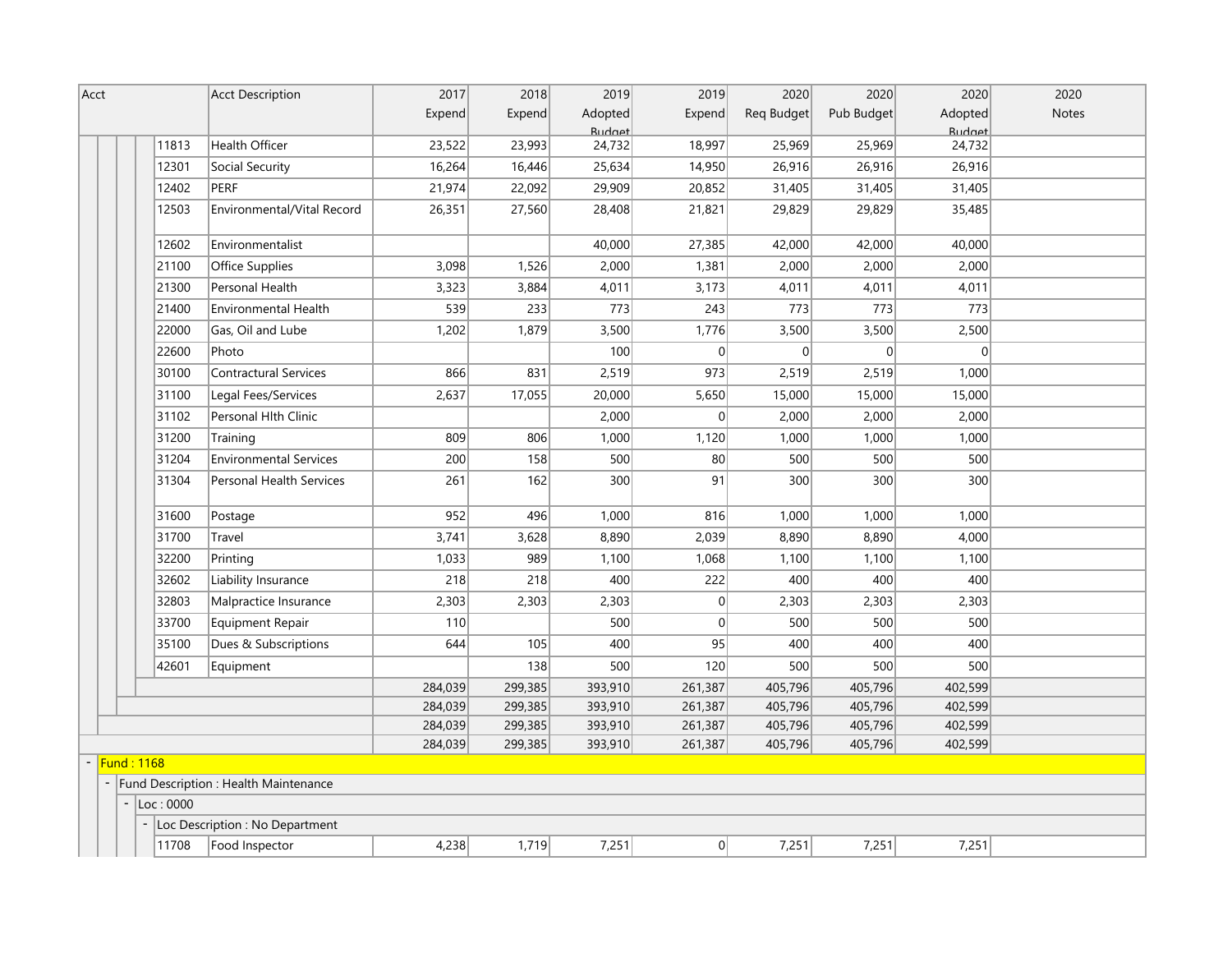| Acct |                |       | <b>Acct Description</b>                            | 2017    | 2018   | 2019    | 2019   | 2020       | 2020       | 2020    | 2020         |
|------|----------------|-------|----------------------------------------------------|---------|--------|---------|--------|------------|------------|---------|--------------|
|      |                |       |                                                    | Expend  | Expend | Adopted | Expend | Req Budget | Pub Budget | Adopted | <b>Notes</b> |
|      |                |       |                                                    |         |        | Rudnet  |        |            |            | Rudnet  |              |
|      |                | 12004 | Nurse                                              | 20,915  | 20,596 | 20,291  | 13,613 | 21,306     | 21,306     | 20,291  |              |
|      |                | 12301 | Social Security                                    | 1,924   | 1,707  | 2,730   | 1,042  | 2,867      | 2,867      | 2,730   |              |
|      |                | 12402 | PERF                                               | 517     | 210    | 618     | 0      | 0          | $\Omega$   | 0       |              |
|      |                | 21100 | Office Supplies                                    |         |        | 2,150   | 0      | 2,150      | 2,150      | 2,150   |              |
|      |                | 31700 | Travel                                             | 757     | 267    | 1,000   | 0      | 1,000      | 1,000      | 1,000   |              |
|      |                |       |                                                    | 28,351  | 24,499 | 34,040  | 14,655 | 34,574     | 34,574     | 33,422  |              |
|      |                |       |                                                    | 28,351  | 24,499 | 34,040  | 14,655 | 34,574     | 34,574     | 33,422  |              |
|      |                |       |                                                    | 28,351  | 24,499 | 34,040  | 14,655 | 34,574     | 34,574     | 33,422  |              |
|      |                |       |                                                    | 28,351  | 24,499 | 34,040  | 14,655 | 34,574     | 34,574     | 33,422  |              |
|      | Fund: 1169     |       |                                                    |         |        |         |        |            |            |         |              |
|      |                |       | - Fund Description : Local Roads And Streets       |         |        |         |        |            |            |         |              |
|      | $-$ Loc : 0000 |       |                                                    |         |        |         |        |            |            |         |              |
|      |                |       | Loc Description : No Department                    |         |        |         |        |            |            |         |              |
|      |                | 30100 | <b>Contractural Services</b>                       |         |        | 50,000  | 0      | 0          | 0          | 0       |              |
|      |                | 31100 | Legal Fees/Services                                |         |        |         |        | 12,500     | 12,500     | 12,500  |              |
|      |                | 31701 | <b>Materials</b>                                   | 252,426 | 24,855 | 1,000   | 10,779 | 1,000      | 1,000      | 1,000   |              |
|      |                | 34200 | <b>Other Contractual Services</b>                  |         |        | 30,000  | 8,793  | 5,000      | 5,000      | 5,000   |              |
|      |                | 42800 | Trucks & Equip                                     |         |        | 225,000 | 64,900 | 275,000    | 275,000    | 275,000 |              |
|      |                | 30110 | <b>Professional Services</b>                       |         |        |         | 1,541  | 12,500     | 12,500     | 12,500  |              |
|      |                |       |                                                    | 252,426 | 24,855 | 306,000 | 86,013 | 306,000    | 306,000    | 306,000 |              |
|      |                |       |                                                    | 252,426 | 24,855 | 306,000 | 86,013 | 306,000    | 306,000    | 306,000 |              |
|      |                |       |                                                    | 252,426 | 24,855 | 306,000 | 86,013 | 306,000    | 306,000    | 306,000 |              |
|      |                |       |                                                    | 252,426 | 24,855 | 306,000 | 86,013 | 306,000    | 306,000    | 306,000 |              |
|      | - Fund: 1170   |       |                                                    |         |        |         |        |            |            |         |              |
|      |                |       | - Fund Description : LIT Public Safety - Co. Share |         |        |         |        |            |            |         |              |
|      | $-$ Loc : 0005 |       |                                                    |         |        |         |        |            |            |         |              |
|      |                |       | Loc Description : Sheriff                          |         |        |         |        |            |            |         |              |
|      |                | 11100 | Elected Offical                                    | 85,000  | 86,923 | 88,298  | 67,871 | 92,713     | 92,713     | 88,298  |              |
|      |                | 11200 | Deputy/s                                           | 53,467  | 54,537 | 56,216  | 43,180 | 59,027     | 59,027     | 63,898  |              |
|      |                | 11201 | <b>Chief Deputy</b>                                | 53,540  | 55,907 | 57,680  | 44,305 | 60,564     | 60,564     | 58,112  |              |
|      |                | 11307 | Matron                                             | 36,692  | 37,427 | 38,579  | 29,632 | 40,508     | 40,508     | 38,579  |              |
|      |                | 11500 | Overtime                                           | 23,777  | 19,144 | 40,000  | 13,464 | 42,000     | 42,000     | 40,000  |              |
|      |                | 11605 | Admin, Asst.                                       |         | 1,344  | 25,000  | 0      | 26,250     | 26,250     | 31,949  |              |
|      |                |       |                                                    |         |        |         |        |            |            |         |              |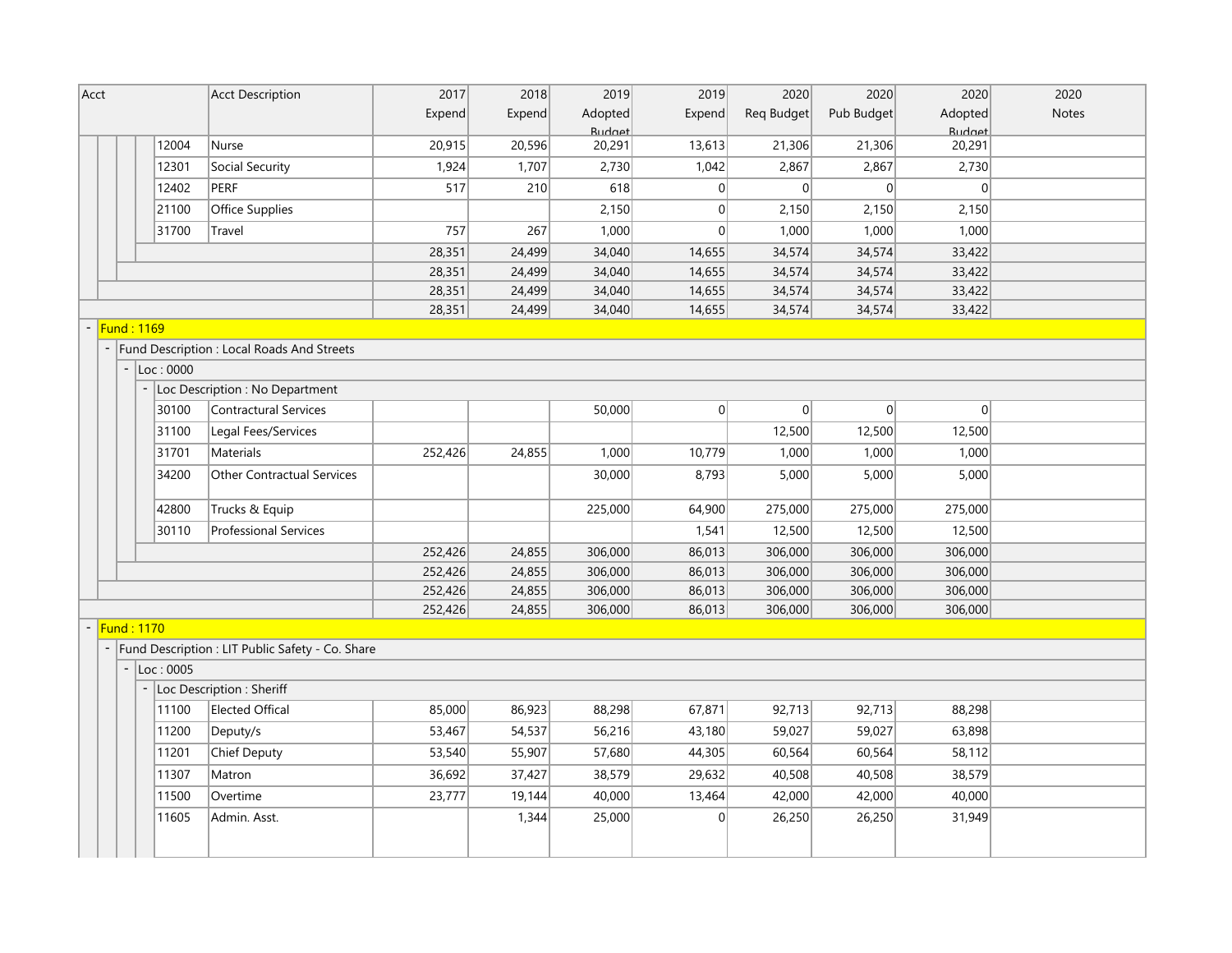| Acct         |                | <b>Acct Description</b>                | 2017    | 2018      | 2019          | 2019    | 2020       | 2020       | 2020      | 2020  |
|--------------|----------------|----------------------------------------|---------|-----------|---------------|---------|------------|------------|-----------|-------|
|              |                |                                        | Expend  | Expend    | Adopted       | Expend  | Req Budget | Pub Budget | Adopted   | Notes |
|              |                |                                        |         |           | <b>Rudget</b> |         |            |            | Rudget    |       |
|              | 11800          | Deputies/Sergeants                     | 523,722 | 567,363   | 654,236       | 486,358 | 686,948    | 686,948    | 654,236   |       |
|              | 11903          | <b>Special Deputy</b>                  | 16,860  | 35,947    | 22,200        | 7,985   | 23,310     | 23,310     | 22,200    |       |
|              | 12000          | Merit Board                            | 1,200   | 1,200     | 1,200         | 0       | 1,200      | 1,200      | 1,200     |       |
|              | 12102          | <b>Security Officers</b>               | 68,660  | 71,283    | 70,606        | 54,233  | 74,136     | 74,136     | 70,606    |       |
|              | 22000          | Gas, Oil and Lube                      | 50,213  | 70,937    | 55,000        | 53,173  | 55,000     | 55,000     | 55,000    |       |
|              | 22200          | Tires                                  | 5,696   | 6,692     | 4,500         | 2,711   | 4,500      | 4,500      | 4,500     |       |
|              | 22303          | Safety Dollars                         | 2,000   | 5,000     | 5,000         | 5,000   | 5,000      | 5,000      | 5,000     |       |
|              | 22601          | <b>Other Supplies</b>                  | 5,273   | 5,983     | 6,500         | 4,371   | 6,500      | 6,500      | 6,500     |       |
|              | 23300          | Garage                                 | 14,958  | 11,318    | 17,000        | 12,995  | 17,000     | 17,000     | 17,000    |       |
|              | 24400          | Uniforms                               | 14,700  | 13,625    | 8,000         | 8,148   | 8,000      | 8,000      | 8,000     |       |
|              | 24800          | Schooling & Supplies                   | 3,015   | 3,957     | 6,000         | 5,507   | 8,000      | 8,000      | 8,000     |       |
|              |                |                                        |         |           |               |         |            |            |           |       |
|              | 31100          | Legal Fees/Services                    | 5,450   | 28,601    | 30,000        | 5,331   | 30,000     | 30,000     | 30,000    |       |
|              | 33700          | Equipment Repair                       | 1,545   | 41,754    | 3,300         | 1,304   | 3,300      | 3,300      | 3,300     |       |
|              | 35100          | Dues & Subscriptions                   | 946     | 1,043     | 1,200         | 132     | 1,200      | 1,200      | 1,200     |       |
|              | 35500          | Radio                                  | 10,619  | 8,328     | 11,000        | 9,289   | 11,000     | 11,000     | 11,000    |       |
|              | 42500          | Computer Hardware                      |         | 23,958    | 15,000        | 31,876  | 15,000     | 15,000     | 15,000    |       |
|              |                | Purchase                               | 977,333 | 1,152,271 | 1,216,515     | 886,865 | 1,271,156  | 1,271,156  | 1,233,578 |       |
|              |                |                                        | 977,333 | 1,152,271 | 1,216,515     | 886,865 | 1,271,156  | 1,271,156  | 1,233,578 |       |
|              |                |                                        | 977,333 | 1,152,271 | 1,216,515     | 886,865 | 1,271,156  | 1,271,156  | 1,233,578 |       |
|              |                |                                        | 977,333 | 1,152,271 | 1,216,515     | 886,865 | 1,271,156  | 1,271,156  | 1,233,578 |       |
| - Fund: 1175 |                |                                        |         |           |               |         |            |            |           |       |
|              |                | - Fund Description : Jail Misdemeanant |         |           |               |         |            |            |           |       |
|              | $-$ Loc : 0000 |                                        |         |           |               |         |            |            |           |       |
|              |                | Loc Description : No Department        |         |           |               |         |            |            |           |       |
|              | 21100          | Office Supplies                        | 3,027   |           | 6,500         | 650     | 6,500      | 6,500      | 6,500     |       |
|              | 33700          | Equipment Repair                       | 265     |           | 6,000         | 3,379   | 6,000      | 6,000      | 6,000     |       |
|              | 33801          | <b>CJIS Network Connection</b>         |         |           | 3,600         | 3,000   | 3,600      | 3,600      | 3,600     |       |
|              |                |                                        | 3,292   | 0         | 16,100        | 7,029   | 16,100     | 16,100     | 16,100    |       |
|              |                |                                        | 3,292   | 0         | 16,100        | 7,029   | 16,100     | 16,100     | 16,100    |       |
|              |                |                                        | 3,292   | 0         | 16,100        | 7,029   | 16,100     | 16,100     | 16,100    |       |
|              |                |                                        | 3,292   | 0         | 16,100        | 7,029   | 16,100     | 16,100     | 16,100    |       |
| - Fund: 1176 |                |                                        |         |           |               |         |            |            |           |       |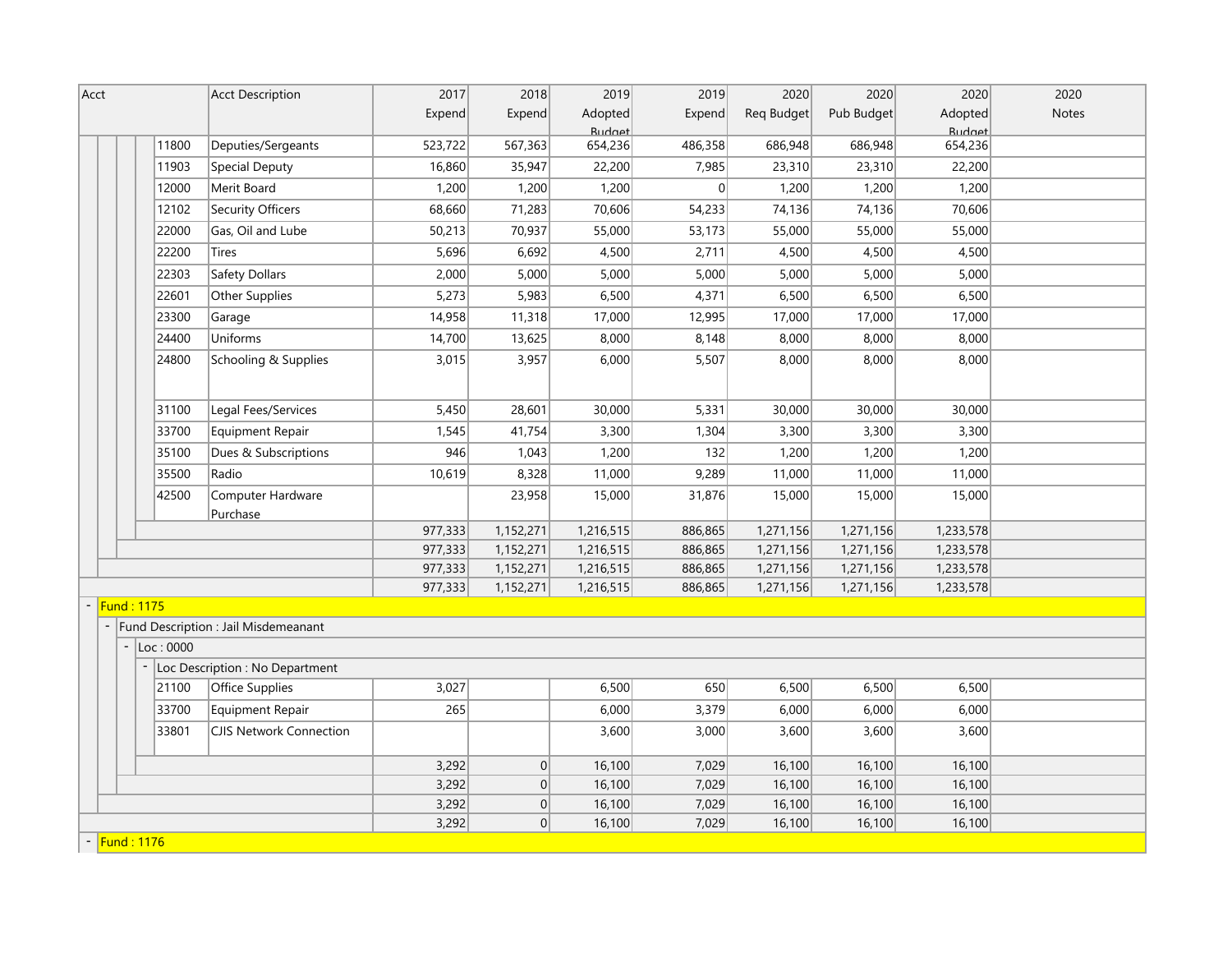| Acct |                       | Acct Description                         | 2017   | 2018   | 2019    | 2019   | 2020       | 2020       | 2020    | 2020  |
|------|-----------------------|------------------------------------------|--------|--------|---------|--------|------------|------------|---------|-------|
|      |                       |                                          | Expend | Expend | Adopted | Expend | Req Budget | Pub Budget | Adopted | Notes |
|      | Fund Description: MVH |                                          |        |        | Rudnet  |        |            |            | Rudnet  |       |
|      | $-$ Loc : 0530        |                                          |        |        |         |        |            |            |         |       |
|      |                       | Loc Description : Highway Administration |        |        |         |        |            |            |         |       |
|      | 11111                 | Supervisor                               | 47,396 | 48,390 | 49,879  | 38,313 | 53,371     | 53,371     | 52,300  |       |
|      | 11309                 | Assistant Supervisor                     |        |        | 44,707  |        |            |            | 44,707  |       |
|      |                       |                                          | 42,528 | 43,372 |         | 34,340 | 47,836     | 47,836     |         |       |
|      | 11414                 | <b>Book Keeper</b>                       | 32,338 | 31,639 | 32,613  | 25,027 | 35,984     | 35,984     | 32,613  |       |
|      |                       |                                          |        |        |         |        |            |            |         |       |
|      |                       |                                          |        |        |         |        |            |            |         |       |
|      |                       |                                          |        |        |         |        |            |            |         |       |
|      |                       |                                          |        |        |         |        |            |            |         |       |
|      |                       |                                          |        |        |         |        |            |            |         |       |
|      |                       |                                          |        |        |         |        |            |            |         |       |
|      |                       |                                          |        |        |         |        |            |            |         |       |
|      |                       |                                          |        |        |         |        |            |            |         |       |
|      | 11500                 | Overtime                                 | 4,242  | 3,238  | 4,500   | 2,373  | 4,725      | 4,725      | 4,725   |       |
|      | 11610                 | <b>Book Keeper</b>                       | 27,503 | 27,494 | 29,501  | 22,471 | 31,928     | 31,928     | 31,949  |       |
|      |                       |                                          |        |        |         |        |            |            |         |       |
|      |                       |                                          |        |        |         |        |            |            |         |       |
|      |                       |                                          |        |        |         |        |            |            |         |       |
|      |                       |                                          |        |        |         |        |            |            |         |       |
|      |                       |                                          |        |        |         |        |            |            |         |       |
|      |                       |                                          |        |        |         |        |            |            |         |       |
|      | 21100                 | Office Supplies                          | 1,007  | 1,309  | 1,200   | 576    | 1,200      | 1,200      | 1,200   |       |
|      | 21302                 | Computer Supplies                        | 824    | 656    | 1,000   | 0      | 1,000      | 1,000      | 1,000   |       |
|      | 22601                 | Other Supplies                           | 226    | 195    | 150     | 687    | 150        | 150        | 150     |       |
|      | 31600                 | Postage                                  | 31     | 132    | 150     | 137    | 150        | 150        | 150     |       |
|      | 31700                 | Travel                                   | 720    | 298    | 1,500   | 480    | 1,500      | 1,500      | 1,500   |       |
|      | 31800                 | Telephone                                | 1,417  | 2,139  | 2,000   | 1,652  | 2,000      | 2,000      | 2,000   |       |
|      | 32200                 | Printing                                 | 395    | 281    | 500     | 453    | 500        | 500        | 500     |       |
|      | 32201                 | Advertising                              | 582    | 348    | 500     | 353    | 500        | 500        | 500     |       |
|      |                       |                                          |        | 1,744  | 2,000   | 0      | 2,000      |            | 2,000   |       |
|      | 32800                 | Computer Maintenance                     | 7,549  |        |         |        |            | 2,000      |         |       |
|      | 33100                 | Radio Maintenance                        | 2,023  | 2,972  | 2,000   | 0      | 2,000      | 2,000      | 2,000   |       |
|      | 33700                 | Equipment Repair                         |        | 105    | 500     | 0      | 500        | 500        | 500     |       |
|      |                       |                                          |        |        |         |        |            |            |         |       |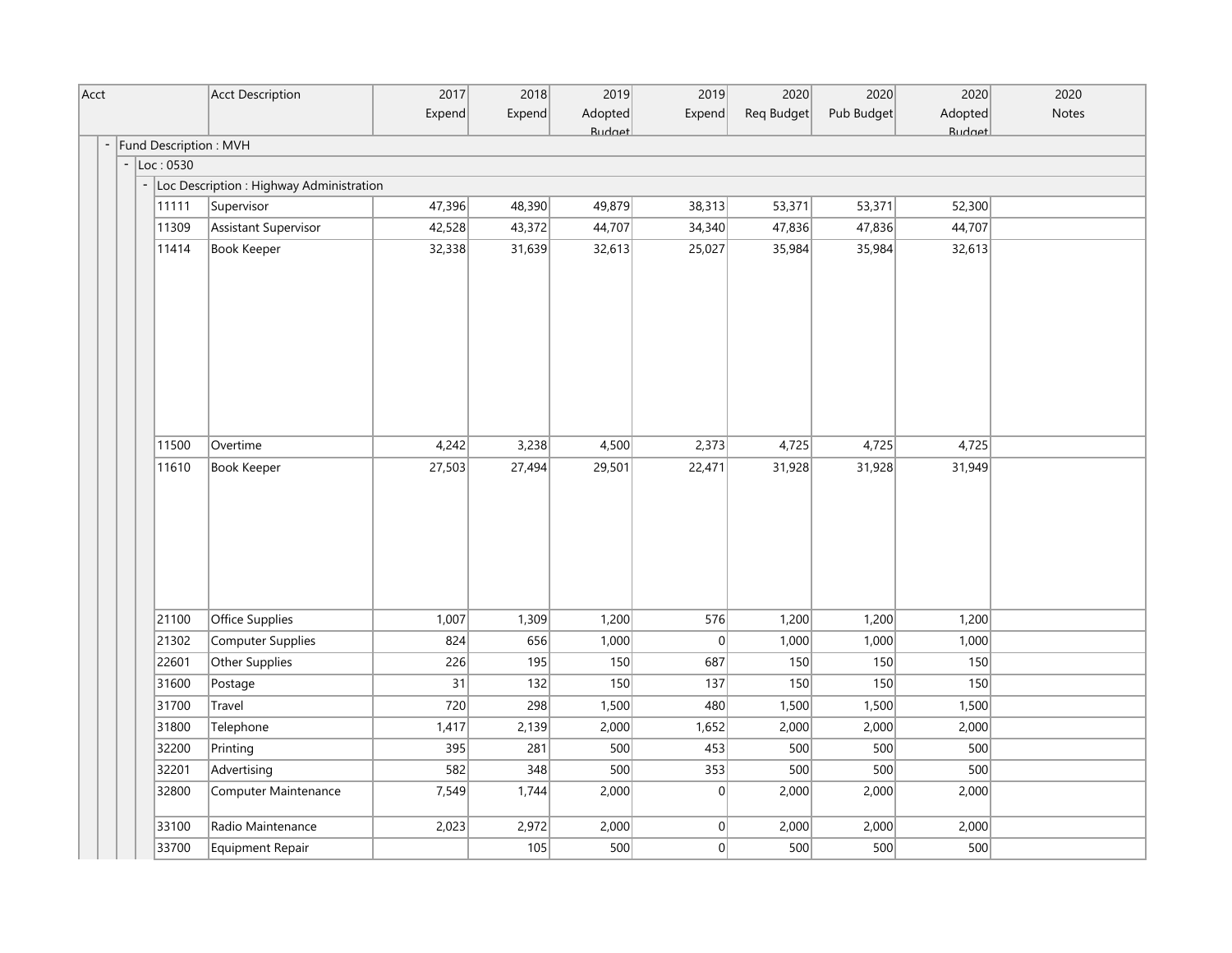| Acct |                | Acct Description                       | 2017    | 2018      | 2019      | 2019     | 2020       | 2020       | 2020      | 2020         |
|------|----------------|----------------------------------------|---------|-----------|-----------|----------|------------|------------|-----------|--------------|
|      |                |                                        | Expend  | Expend    | Adopted   | Expend   | Req Budget | Pub Budget | Adopted   | <b>Notes</b> |
|      |                |                                        |         |           | Rudnet    |          |            |            | Rudnet    |              |
|      | 35207          | Other Services & Charges               | 1,776   | 2,473     | 100       | 744      | 100        | 100        | 100       |              |
|      | 35305          | <b>ELTF Deductible</b>                 |         |           | 25,000    | $\Omega$ | 25,000     | 25,000     | 25,000    |              |
|      |                |                                        | 170,557 | 166,785   | 197,800   | 127,606  | 210,444    | 210,444    | 202,894   |              |
|      |                |                                        | 170,557 | 166,785   | 197,800   | 127,606  | 210,444    | 210,444    | 202,894   |              |
|      | $-$ Loc : 0531 |                                        |         |           |           |          |            |            |           |              |
|      |                | Loc Description : Maintenance & Repair |         |           |           |          |            |            |           |              |
|      | 11500          | Overtime                               | 1,539   | 2,357     | 14,000    | 1,759    | 14,700     | 14,700     | 14,700    |              |
|      | 11607          | Maintenance Operator                   | 131,323 | 144,693   | 100,000   | 116,180  | 107,000    | 107,000    | 150,000   |              |
|      | 11706          | Maintenance Worker                     | 428,703 | 435,415   | 505,715   | 347,222  | 541,115    | 541,115    | 541,115   |              |
|      | 22201          | <b>Weed Spray</b>                      | 491     | 392       | 329       | 0        | 329        | 329        | 329       |              |
|      | 22305          | Dustay Dust Control                    | 8,543   | 16,872    | 10,000    | $\Omega$ | 10,000     | 10,000     | 10,000    |              |
|      | 22401          | Stone                                  |         | 697,835   | 750,000   | 8,926    | 25,000     | 25,000     | 25,000    |              |
|      | 22500          | Bituminous                             | 181,577 | 553,054   | 941,000   | 5,436    | 200,000    | 200,000    | 200,000   |              |
|      | 22602          | Hardware & Tools                       | 3,177   | 3,906     | 3,000     | 1,446    | 3,000      | 3,000      | 3,000     |              |
|      | 22800          | Culverts & Pipes                       | 29,524  | 54,253    | 30,000    | 16,204   | 30,000     | 30,000     | 30,000    |              |
|      | 22900          | Lumber                                 | 10      | 48        | 100       | 0        | 100        | 100        | 100       |              |
|      | 23000          | Signs                                  | 8,814   | 17,700    | 14,000    | 23,411   | 14,000     | 14,000     | 14,000    |              |
|      | 23100          | <b>Bricks</b>                          |         | 98        | 300       | 0        | 300        | 300        | 300       |              |
|      | 23200          | Cement & Ready Mix                     | 237     | 2,459     | 500       | 3,243    | 500        | 500        | 500       |              |
|      | 23500          | <b>Buggy Plates</b>                    | 31,504  | 1,800     | 100       | 411      | 100        | 100        | 100       |              |
|      | 31300          | <b>Temporary Services</b>              |         |           | 5,000     | 0        | 5,000      | 5,000      | 5,000     |              |
|      | 34101          | Equipment Rental/Lease                 |         | 17,799    | 3,000     | 0        | 3,000      | 3,000      | 3,000     |              |
|      | 34200          | <b>Other Contractual Services</b>      | 24,057  | 390,317   | 500       | 0        | 1,000,000  | 1,000,000  | 500,000   |              |
|      | 34302          | <b>Utility Repair</b>                  |         |           | 100       | $\Omega$ | 100        | 100        | 100       |              |
|      | 35208          | Drainage & Other<br>Assessments        | 6,447   | 5,634     | 7,000     | 5,314    | 7,000      | 7,000      | 7,000     |              |
|      |                |                                        | 855,946 | 2,344,632 | 2,384,644 | 529,552  | 1,961,244  | 1,961,244  | 1,504,244 |              |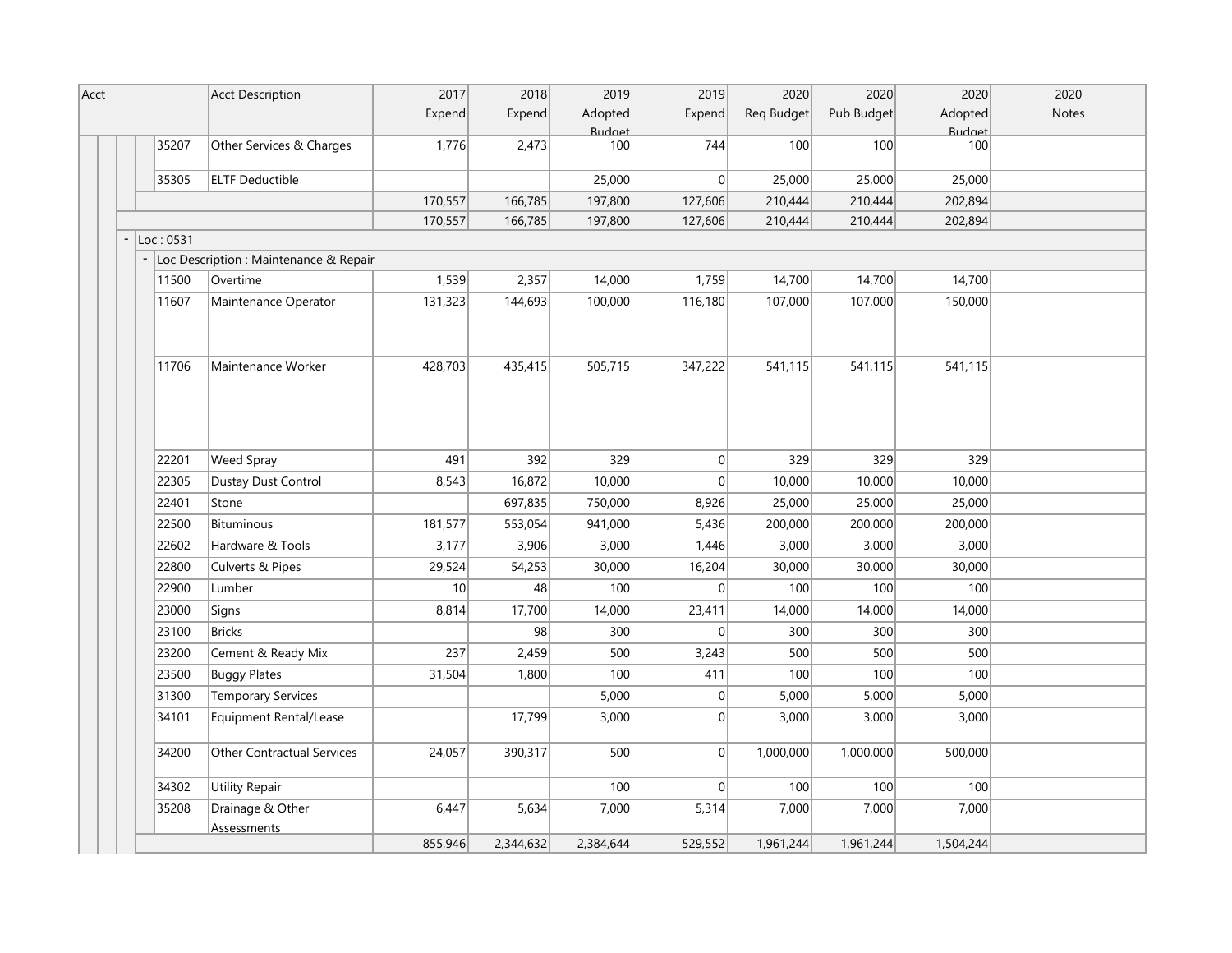| Acct |               | Acct Description                              | 2017    | 2018      | 2019                | 2019     | 2020       | 2020       | 2020                | 2020  |
|------|---------------|-----------------------------------------------|---------|-----------|---------------------|----------|------------|------------|---------------------|-------|
|      |               |                                               | Expend  | Expend    | Adopted             | Expend   | Req Budget | Pub Budget | Adopted             | Notes |
|      |               |                                               | 855,946 | 2,344,632 | Rudget<br>2,384,644 | 529,552  | 1,961,244  | 1,961,244  | Rudnet<br>1,504,244 |       |
|      | $-$ Loc: 0533 |                                               |         |           |                     |          |            |            |                     |       |
|      |               | Loc Description : General & Undistributed Exp |         |           |                     |          |            |            |                     |       |
|      | 11413         | Garage Mechanic (Salary)                      | 38,554  | 39,298    | 40,537              | 31,137   | 44,200     | 44,200     | 40,537              |       |
|      |               |                                               |         |           |                     |          |            |            |                     |       |
|      |               |                                               |         |           |                     |          |            |            |                     |       |
|      |               |                                               |         |           |                     |          |            |            |                     |       |
|      | 11500         | Overtime                                      | 486     | 795       | 3,000               | 1,093    | 3,000      | 3,000      | 3,000               |       |
|      | 11609         | Asst Garage Mechanic                          | 36,879  | 37,584    | 38,833              | 29,709   | 41,330     | 41,330     | 39,437              |       |
|      |               |                                               |         |           |                     |          |            |            |                     |       |
|      |               |                                               |         |           |                     |          |            |            |                     |       |
|      |               |                                               |         |           |                     |          |            |            |                     |       |
|      | 12103         | <b>Hepatitis Shots</b>                        |         |           | 100                 | 0        | 100        | 100        | 100                 |       |
|      | 12301         | Social Security                               | 57,371  | 59,110    | 67,929              | 47,690   | 72,684     | 72,684     | 72,684              |       |
|      | 12402         | PERF                                          | 85,189  | 108,275   | 95,000              | 79,255   | 101,650    | 101,650    | 101,650             |       |
|      | 12501         | Random Drug & Alch Test                       | 1,735   | 1,076     | 2,000               | 1,774    | 2,000      | 2,000      | 2,000               |       |
|      | 12601         | Health Insurance                              | 464,788 | 503,791   | 496,000             | 391,486  | 496,000    | 496,000    | 496,000             |       |
|      | 12700         | Workman's Comp                                | 44,508  | 40,583    | 50,000              | 0        | 50,000     | 50,000     | 50,000              |       |
|      | 22000         | Gas, Oil and Lube                             | 103,721 | 178,526   | 160,000             | 147,598  | 130,000    | 130,000    | 130,000             |       |
|      | 22200         | <b>Tires</b>                                  | 23,773  | 32,267    | 25,000              | 10,446   | 25,000     | 25,000     | 25,000              |       |
|      | 22304         | Other Garage & Motor<br><b>Supplies</b>       | 13,376  | 7,283     | 15,000              | 6,886    | 15,000     | 15,000     | 15,000              |       |
|      | 22501         | <b>Batteries</b>                              | 938     | 899       | 2,000               | 856      | 2,000      | 2,000      | 2,000               |       |
|      | 22601         | Other Supplies                                | 34,462  | 61,654    | 70,000              | 56,539   | 70,000     | 70,000     | 70,000              |       |
|      | 22603         | Grader Blades                                 |         | 16,131    | 10,000              | 1,134    | 10,000     | 10,000     | 10,000              |       |
|      | 22700         | Fasteners                                     | 860     | 584       | 2,000               | 112      | 2,000      | 2,000      | 2,000               |       |
|      | 24400         | Uniforms                                      | 12,572  | 14,139    | 15,000              | 9,708    | 15,000     | 15,000     | 15,000              |       |
|      | 32600         | Unemployment                                  |         |           | 500                 | 0        | 500        | 500        | 500                 |       |
|      | 32802         | Insurance                                     | 55,781  | 59,011    | 66,000              | $\Omega$ | 66,000     | 66,000     | 66,000              |       |
|      | 33102         | <b>Utlities</b>                               | 12,544  | 16,942    | 17,000              | 13,674   | 17,000     | 17,000     | 17,000              |       |
|      | 33604         | Machine Work                                  |         | 102       | 1,500               | 0        | 1,500      | 1,500      | 1,500               |       |
|      | 33703         | Truck & Tract Repairs                         | 15,383  | 27,043    | 35,000              | 26,204   | 35,000     | 35,000     | 35,000              |       |
|      | 33902         | Road Equip Repairs                            | 17,439  | 2,375     | 10,000              | 706      | 10,000     | 10,000     | 10,000              |       |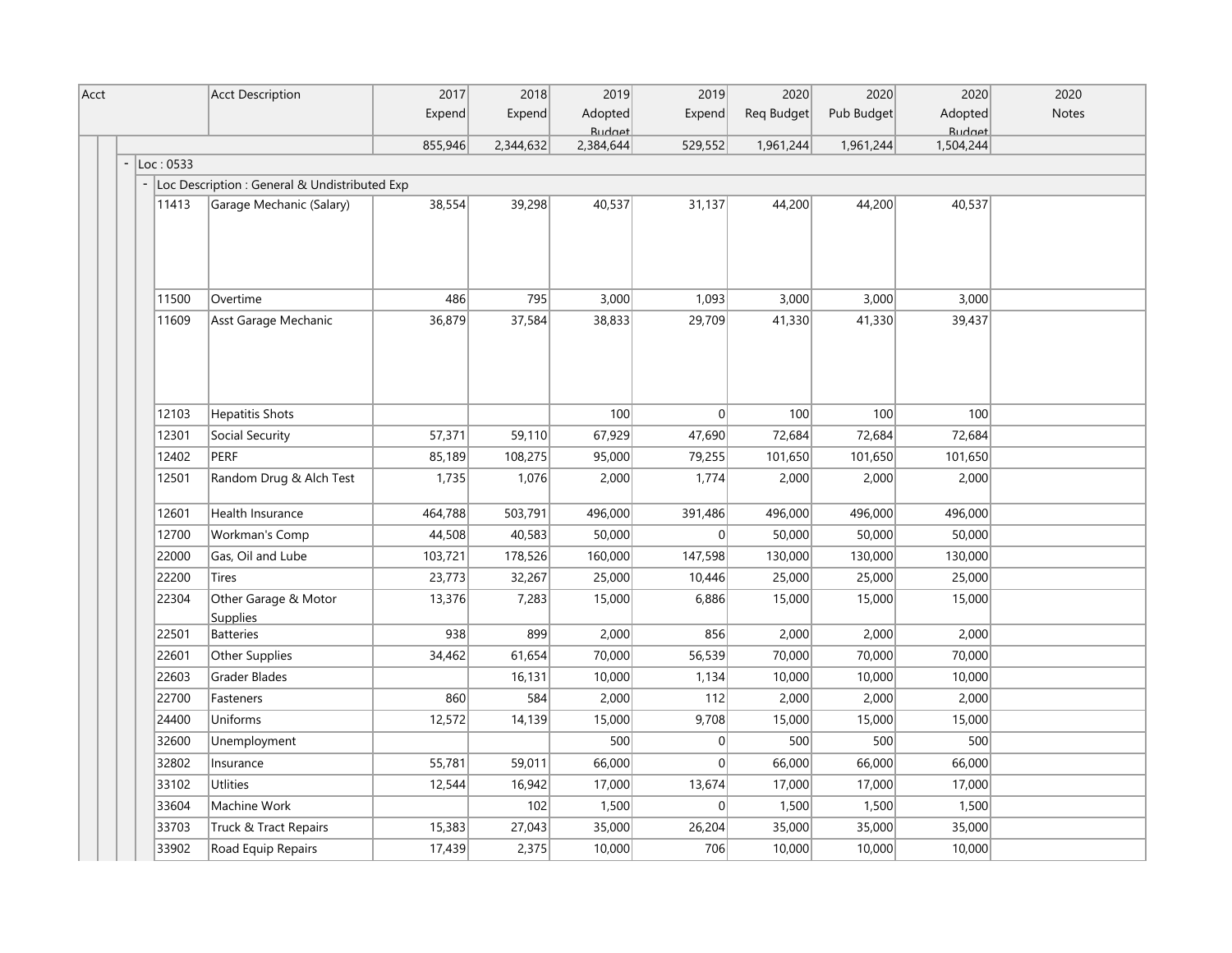|                | <b>Acct Description</b>                           | 2017      | 2018      | 2019      | 2019           | 2020       | 2020       | 2020      | 2020         |
|----------------|---------------------------------------------------|-----------|-----------|-----------|----------------|------------|------------|-----------|--------------|
|                |                                                   | Expend    | Expend    | Adopted   | Expend         | Req Budget | Pub Budget | Adopted   | <b>Notes</b> |
|                |                                                   |           |           | Rudget    |                |            |            | Rudnet    |              |
| 34002          | Other Repairs                                     | 1,054     | 4,392     | 100       | 17,681         | 100        | 100        | 100       |              |
| 34100          | Garage Repairs                                    | 16,108    | 19,593    | 100       | 326            | 100        | 100        | 100       |              |
| 34300          | Wrecker                                           | 225       | 1,550     | 100       | 0              | 100        | 100        | 100       |              |
| 42602          | Garage & Office Equip                             | 7,068     | 10,353    | 170,000   | $\Omega$       | 170,000    | 170,000    | 170,000   |              |
| 42800          | Trucks & Equip                                    | 193,136   | 559,763   | 300,000   | 95,685         | 300,000    | 300,000    | 300,000   |              |
|                |                                                   | 1,237,950 | 1,803,119 | 1,692,699 | 969,699        | 1,680,264  | 1,680,264  | 1,674,708 |              |
|                |                                                   | 1,237,950 | 1,803,119 | 1,692,699 | 969,699        | 1,680,264  | 1,680,264  | 1,674,708 |              |
|                |                                                   | 2,264,453 | 4,314,536 | 4,275,143 | 1,626,857      | 3,851,952  | 3,851,952  | 3,381,846 |              |
|                |                                                   | 2,264,453 | 4,314,536 | 4,275,143 | 1,626,857      | 3,851,952  | 3,851,952  | 3,381,846 |              |
| - Fund: 1179   |                                                   |           |           |           |                |            |            |           |              |
|                | - Fund Description : Park & Rec Non Rev Operating |           |           |           |                |            |            |           |              |
| $-$ Loc : 0000 |                                                   |           |           |           |                |            |            |           |              |
|                | Loc Description : No Department                   |           |           |           |                |            |            |           |              |
| 11704          | Wages                                             | 38,546    | 38,321    | 56,622    | 29,761         | 59,454     | 59,454     | 56,622    |              |
| 12301          | Social Security                                   | 2,949     | 2,932     | 4,362     | 2,277          | 4,581      | 4,581      | 4,362     |              |
| 21100          | Office Supplies                                   | 34        |           | 1,000     | 0              | 1,000      | 1,000      | 1,000     |              |
| 21500          | <b>Operating Supplies</b>                         | 15,008    | 16,838    | 20,000    | 10,946         | 26,000     | 26,000     | 26,000    |              |
| 30100          | <b>Contractural Services</b>                      | 4,938     | 2,173     | 6,000     | 3,656          | 6,000      | 6,000      | 6,000     |              |
| 31200          | Training                                          |           |           | 2,000     | $\Omega$       | 2,000      | 2,000      | 2,000     |              |
| 31600          | Postage                                           |           |           | 400       | $\Omega$       | 400        | 400        | 400       |              |
| 31700          | Travel                                            |           |           | 500       | 0              | 500        | 500        | 500       |              |
| 35101          | Refund-Dues                                       | 798       | 163       | 600       | 215            | 600        | 600        | 600       |              |
| 42601          | Equipment                                         | 8,189     | 8,769     | 15,000    | 246            | 15,000     | 15,000     | 15,000    |              |
|                |                                                   | 70,462    | 69,196    | 106,484   | 47,101         | 115,535    | 115,535    | 112,484   |              |
|                |                                                   | 70,462    | 69,196    | 106,484   | 47,101         | 115,535    | 115,535    | 112,484   |              |
|                |                                                   | 70,462    | 69,196    | 106,484   | 47,101         | 115,535    | 115,535    | 112,484   |              |
|                |                                                   | 70,462    | 69,196    | 106,484   | 47,101         | 115,535    | 115,535    | 112,484   |              |
| - Fund: 1186   |                                                   |           |           |           |                |            |            |           |              |
|                | - Fund Description : Rainy Day Fund               |           |           |           |                |            |            |           |              |
| $-$ Loc : 0000 |                                                   |           |           |           |                |            |            |           |              |
|                | Loc Description : No Department                   |           |           |           |                |            |            |           |              |
| 31603          | Emergency Declaration                             |           |           | 100,000   | 0              | 100,000    | 100,000    | 100,000   |              |
|                |                                                   | 0         | 0         | 100,000   | $\overline{0}$ | 100,000    | 100,000    | 100,000   |              |
|                |                                                   | 0         | 0         | 100,000   | 0              | 100,000    | 100,000    | 100,000   |              |
|                |                                                   | 0         | 0         | 100,000   | $\overline{0}$ | 100,000    | 100,000    | 100,000   |              |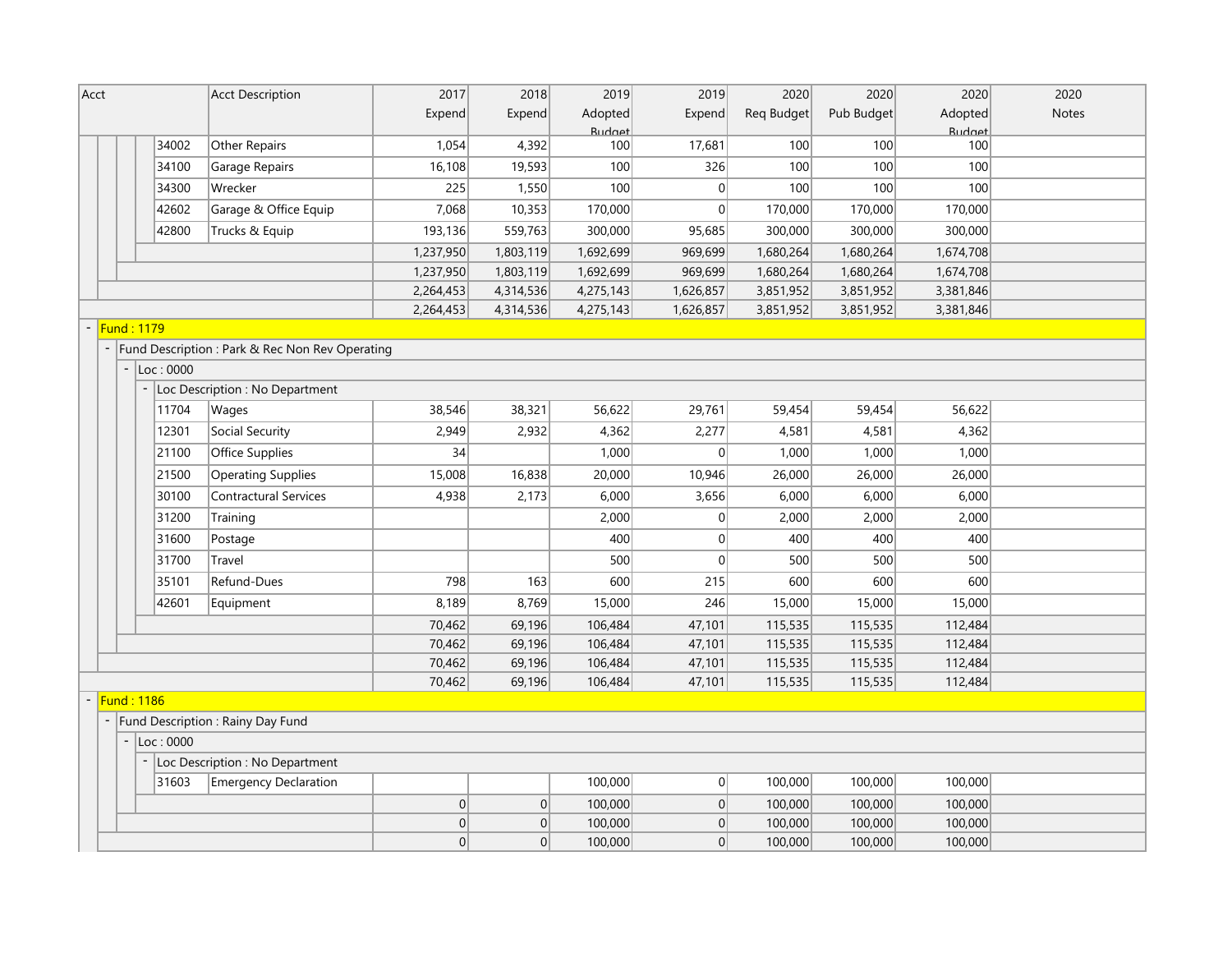| Acct           |                          |                | Acct Description                                 | 2017           | 2018   | 2019    | 2019     | 2020       | 2020       | 2020     | 2020         |
|----------------|--------------------------|----------------|--------------------------------------------------|----------------|--------|---------|----------|------------|------------|----------|--------------|
|                |                          |                |                                                  | Expend         | Expend | Adopted | Expend   | Req Budget | Pub Budget | Adopted  | <b>Notes</b> |
|                |                          |                |                                                  |                |        | Rudnet  |          |            |            | Rudnet   |              |
|                |                          |                |                                                  | 0              | 0      | 100,000 | 0        | 100,000    | 100,000    | 100,000  |              |
| $\blacksquare$ | <b>Fund: 1189</b>        |                |                                                  |                |        |         |          |            |            |          |              |
|                |                          |                | - Fund Description : Recorders Perp Fund         |                |        |         |          |            |            |          |              |
|                |                          | $-$ Loc : 0000 |                                                  |                |        |         |          |            |            |          |              |
|                | $\overline{\phantom{a}}$ |                | Loc Description : No Department                  |                |        |         |          |            |            |          |              |
|                |                          | 11300          | Part Time                                        |                |        | 5,500   | 0        | 5,500      | 5,500      | 5,500    |              |
|                |                          | 12301          | Social Security                                  |                |        | 550     | 0        | 550        | 550        | 550      |              |
|                |                          |                |                                                  | $\overline{0}$ | 0      | 6,050   | 0        | 6,050      | 6,050      | 6,050    |              |
|                |                          |                |                                                  | 0              | 0      | 6,050   | $\Omega$ | 6,050      | 6,050      | 6,050    |              |
|                |                          |                |                                                  | 0              | 0      | 6,050   | 0        | 6,050      | 6,050      | 6,050    |              |
|                |                          |                |                                                  | 0              | 0      | 6,050   | 0        | 6,050      | 6,050      | 6,050    |              |
|                | <b>Fund: 1200</b>        |                |                                                  |                |        |         |          |            |            |          |              |
|                |                          |                | - Fund Description : Supp Public Defender Serv   |                |        |         |          |            |            |          |              |
|                |                          | $-$ Loc : 0000 |                                                  |                |        |         |          |            |            |          |              |
|                |                          |                | Loc Description : No Department                  |                |        |         |          |            |            |          |              |
|                |                          | 11300          | Part Time                                        | 9,202          | 16,043 |         | 0        | 0          | 0          | 0        |              |
|                |                          | 12301          | Social Security                                  | 704            | 932    |         | $\Omega$ | $\Omega$   | $\Omega$   | $\Omega$ |              |
|                |                          | 13500          | Appointed Pauper Council                         | 1,936          | 5,385  |         | 3,836    | 10,000     | 10,000     | 10,000   |              |
|                |                          |                |                                                  | 11,842         | 22,360 | 0       | 3,836    | 10,000     | 10,000     | 10,000   |              |
|                |                          |                |                                                  | 11,842         | 22,360 | 0       | 3,836    | 10,000     | 10,000     | 10,000   |              |
|                |                          |                |                                                  | 11,842         | 22,360 | 0       | 3,836    | 10,000     | 10,000     | 10,000   |              |
|                |                          |                |                                                  | 11,842         | 22,360 | 0       | 3,836    | 10,000     | 10,000     | 10,000   |              |
|                | <b>Fund: 1202</b>        |                |                                                  |                |        |         |          |            |            |          |              |
|                |                          |                | - Fund Description : County Surveyor Corner Perp |                |        |         |          |            |            |          |              |
|                |                          | $-$ Loc : 0000 |                                                  |                |        |         |          |            |            |          |              |
|                |                          |                | Loc Description : No Department                  |                |        |         |          |            |            |          |              |
|                |                          | 11113          | Ditch Tech-Full/Part Time                        | 3,680          | 4,318  | 10,232  | 4,368    | 10,744     | 10,744     | 10,232   |              |
|                |                          | 12301          | Social Security                                  | 276            | 324    | 888     | 328      | 932        | 932        | 888      |              |
|                |                          | 12402          | PERF                                             | 449            | 522    | 1,248   | 533      | 1,310      | 1,310      | 1,248    |              |
|                |                          |                |                                                  | 4,405          | 5,164  | 12,368  | 5,229    | 12,986     | 12,986     | 12,368   |              |
|                |                          |                |                                                  | 4,405          | 5,164  | 12,368  | 5,229    | 12,986     | 12,986     | 12,368   |              |
|                |                          |                |                                                  | 4,405          | 5,164  | 12,368  | 5,229    | 12,986     | 12,986     | 12,368   |              |
|                |                          |                |                                                  | 4,405          | 5,164  | 12,368  | 5,229    | 12,986     | 12,986     | 12,368   |              |
|                | <b>Fund: 1206</b>        |                |                                                  |                |        |         |          |            |            |          |              |
|                |                          |                | - Fund Description : Tobacco Grant Fund          |                |        |         |          |            |            |          |              |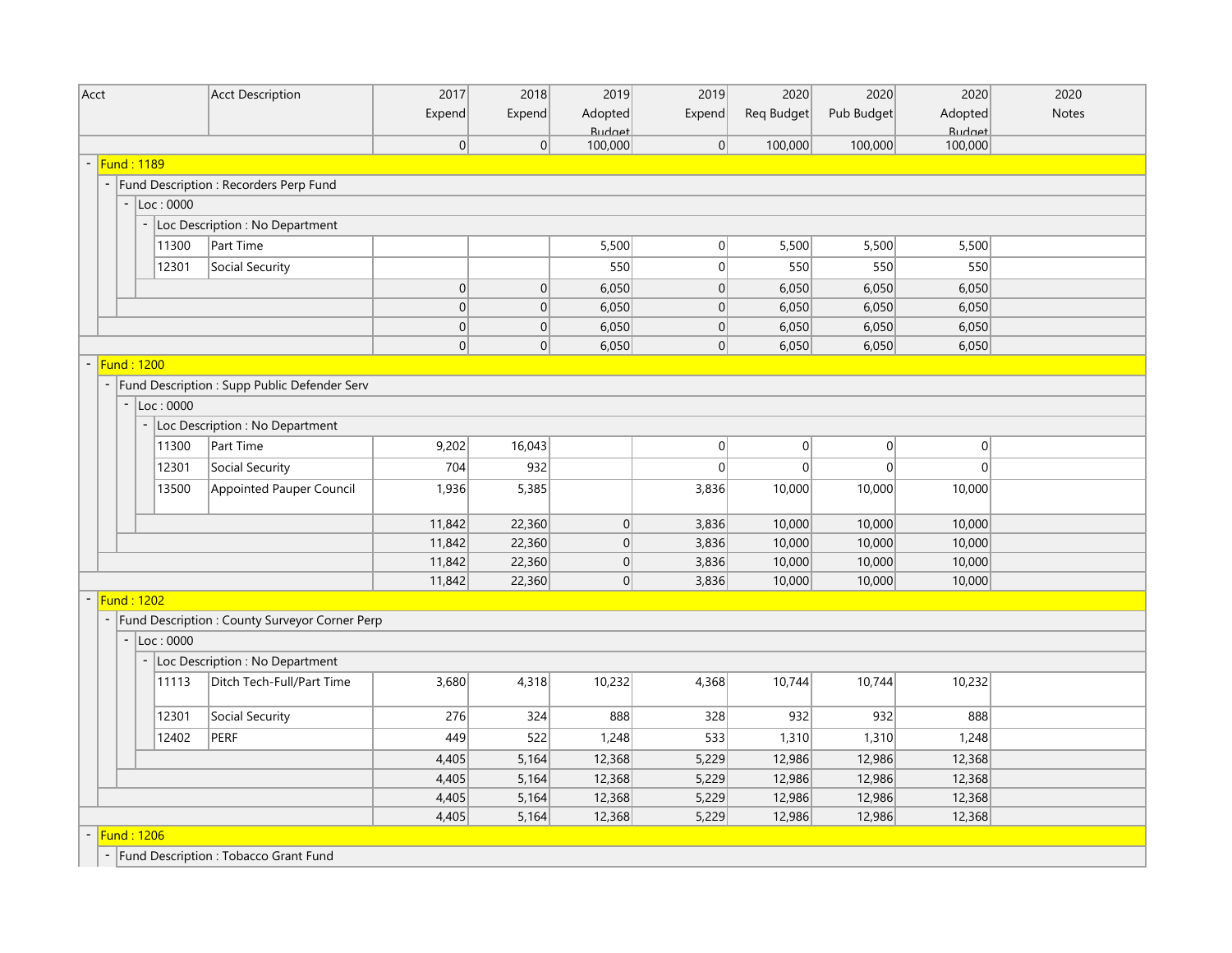| Acct         |                                                                       |                          |       | <b>Acct Description</b>                   | 2017   | 2018   | 2019    | 2019   | 2020       | 2020       | 2020    | 2020         |
|--------------|-----------------------------------------------------------------------|--------------------------|-------|-------------------------------------------|--------|--------|---------|--------|------------|------------|---------|--------------|
|              |                                                                       |                          |       |                                           | Expend | Expend | Adopted | Expend | Req Budget | Pub Budget | Adopted | <b>Notes</b> |
|              |                                                                       |                          |       |                                           |        |        | Rudget  |        |            |            | Rudget  |              |
|              |                                                                       | $-$ Loc : 0000           |       |                                           |        |        |         |        |            |            |         |              |
|              |                                                                       | $\overline{\phantom{a}}$ |       | Loc Description : No Department           |        |        |         |        |            |            |         |              |
|              |                                                                       |                          | 21100 | Office Supplies                           | 329    | 61     | 981     | 542    | 981        | 981        | 981     |              |
|              |                                                                       |                          | 21201 | <b>Health Engineer</b>                    | 2,125  | 1,599  | 1,550   | 1,425  | 1,550      | 1,550      | 1,550   |              |
|              |                                                                       |                          | 21301 | <b>Environmental Supplies</b>             | 12,809 | 18,508 | 18,500  | 14,327 | 18,500     | 18,500     | 18,500  |              |
|              |                                                                       |                          |       |                                           | 15,263 | 20,168 | 21,031  | 16,294 | 21,031     | 21,031     | 21,031  |              |
|              |                                                                       |                          |       |                                           | 15,263 | 20,168 | 21,031  | 16,294 | 21,031     | 21,031     | 21,031  |              |
|              |                                                                       |                          |       |                                           | 15,263 | 20,168 | 21,031  | 16,294 | 21,031     | 21,031     | 21,031  |              |
|              |                                                                       |                          |       |                                           | 15,263 | 20,168 | 21,031  | 16,294 | 21,031     | 21,031     | 21,031  |              |
| - Fund: 1217 |                                                                       |                          |       |                                           |        |        |         |        |            |            |         |              |
|              | - Fund Description : Elected Official Training Cnty<br>$-$ Loc : 0000 |                          |       |                                           |        |        |         |        |            |            |         |              |
|              |                                                                       |                          |       |                                           |        |        |         |        |            |            |         |              |
|              |                                                                       | $\overline{\phantom{a}}$ |       | Loc Description : No Department           |        |        |         |        |            |            |         |              |
|              |                                                                       |                          | 31103 | Auditor Training                          | 500    | 500    | 500     | 402    | 500        | 500        | 500     |              |
|              |                                                                       |                          | 31205 | <b>Clerk Training</b>                     | 330    | 500    | 500     | 500    | 500        | 500        | 500     |              |
|              |                                                                       |                          | 31301 | <b>Recorder Training</b>                  | 496    | 416    | 500     | 271    | 500        | 500        | 500     |              |
|              |                                                                       |                          | 31403 | Surveyor Training                         | 100    |        | 500     | 0      | 500        | 500        | 500     |              |
|              |                                                                       |                          | 31503 | <b>Treasurer Training</b>                 | 500    | 500    | 500     | 491    | 500        | 500        | 500     |              |
|              |                                                                       |                          |       |                                           | 1,926  | 1,916  | 2,500   | 1,664  | 2,500      | 2,500      | 2,500   |              |
|              |                                                                       |                          |       |                                           | 1,926  | 1,916  | 2,500   | 1,664  | 2,500      | 2,500      | 2,500   |              |
|              |                                                                       |                          |       |                                           | 1,926  | 1,916  | 2,500   | 1,664  | 2,500      | 2,500      | 2,500   |              |
|              |                                                                       |                          |       |                                           | 1,926  | 1,916  | 2,500   | 1,664  | 2,500      | 2,500      | 2,500   |              |
| - Fund: 1219 |                                                                       |                          |       |                                           |        |        |         |        |            |            |         |              |
|              |                                                                       |                          |       | - Fund Description : Parks And Recreation |        |        |         |        |            |            |         |              |
|              |                                                                       | $-$ Loc : 0000           |       |                                           |        |        |         |        |            |            |         |              |
|              | Loc Description : No Department                                       |                          |       |                                           |        |        |         |        |            |            |         |              |
|              |                                                                       |                          | 11704 | Wages                                     | 66,369 | 58,676 | 75,755  | 42,061 | 79,543     | 79,543     | 70,000  |              |
|              |                                                                       |                          | 11804 | Board Member                              | 1,275  |        | 1,800   | 1,500  | 1,800      | 1,800      | 1,800   |              |
|              |                                                                       |                          | 12301 | Social Security                           | 4,760  | 4,389  | 5,970   | 3,149  | 6,269      | 6,269      | 5,970   |              |
|              |                                                                       |                          | 12402 | PERF                                      | 7,426  | 6,432  | 7,882   | 4,733  | 8,277      | 8,277      | 7,882   |              |
|              |                                                                       |                          | 21100 | Office Supplies                           | 822    | 32     | 3,000   | 0      | 3,000      | 3,000      | 1,000   |              |
|              |                                                                       |                          | 21603 | Institutional                             | 487    | 192    | 200     | 0      | 200        | 200        | 200     |              |
|              |                                                                       |                          | 21901 | Chemicals                                 | 1,305  | 317    | 1,500   | 180    | 1,500      | 1,500      | 1,000   |              |
|              |                                                                       |                          | 22000 | Gas, Oil and Lube                         | 4,191  | 4,208  | 7,000   | 2,637  | 7,000      | 7,000      | 5,000   |              |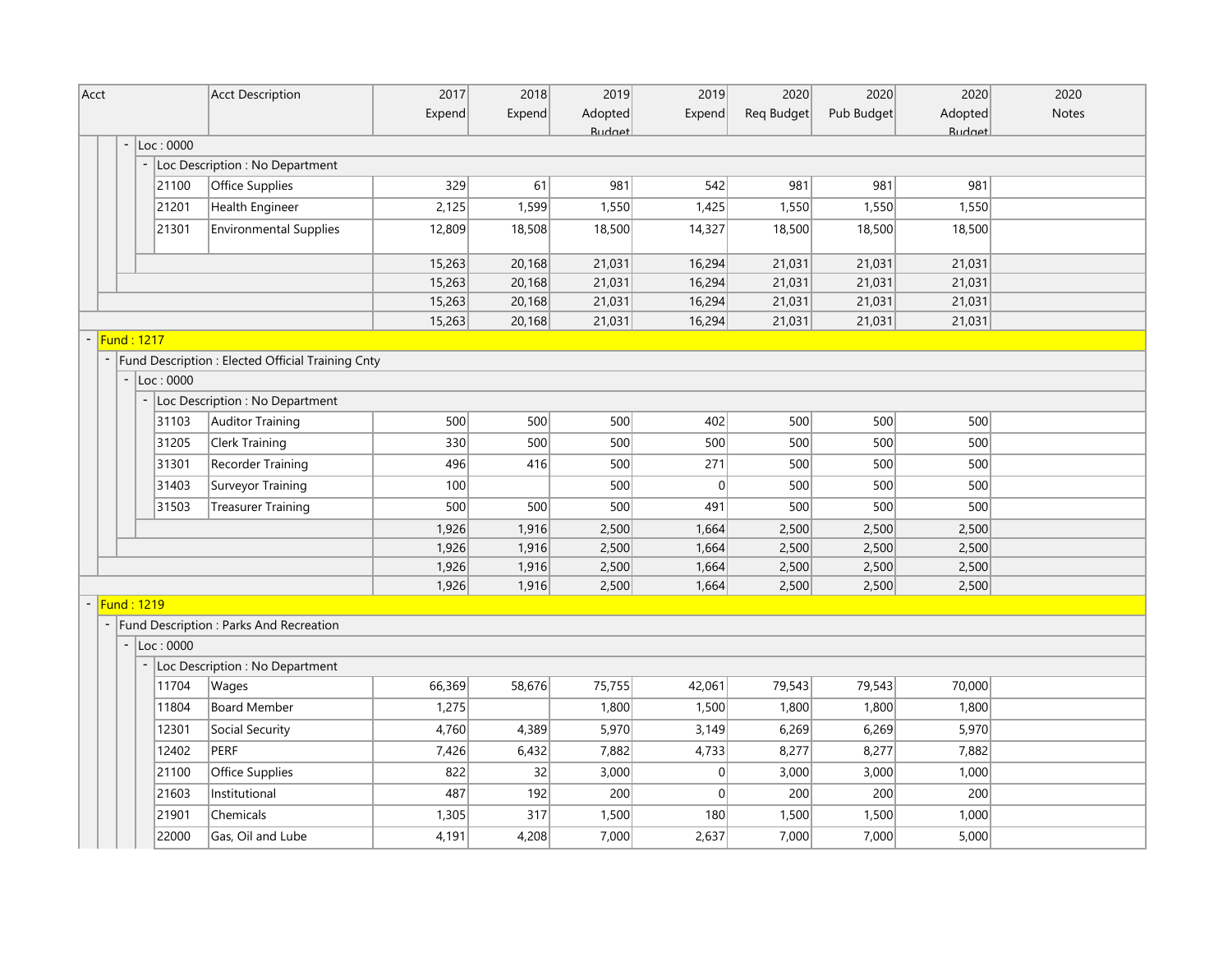| Acct              |                | Acct Description                   | 2017    | 2018    | 2019    | 2019     | 2020       | 2020       | 2020     | 2020         |
|-------------------|----------------|------------------------------------|---------|---------|---------|----------|------------|------------|----------|--------------|
|                   |                |                                    | Expend  | Expend  | Adopted | Expend   | Req Budget | Pub Budget | Adopted  | <b>Notes</b> |
|                   |                |                                    |         |         | Rudget  |          |            |            | Rudget   |              |
|                   | 30100          | <b>Contractural Services</b>       | 660     | 1,100   | 5,500   | 705      | 5,500      | 5,500      | 1,500    |              |
|                   | 31701          | Materials                          |         | 2,477   | 2,000   | 1,598    | 2,000      | 2,000      | 2,000    |              |
|                   | 32802          | Insurance                          | 5,498   |         | 5,000   | 0        | 5,000      | 5,000      | $\Omega$ |              |
|                   | 33102          | <b>Utlities</b>                    | 815     | 1,269   | 2,000   | 1,361    | 2,000      | 2,000      | 2,000    |              |
|                   | 33700          | Equipment Repair                   | 389     | 511     | 3,000   | 1,189    | 3,000      | 3,000      | 2,000    |              |
|                   | 34600          | Contractural-City of Decatur       | 7,267   | 7,425   | 7,646   | 6,446    | 8,105      | 8,105      | 8,105    |              |
|                   | 34700          | Assessments                        | 58      | 58      | 125     | 94       | 125        | 125        | 125      |              |
|                   | 35101          | Refund-Dues                        |         |         | 50      | 0        | 50         | 50         | 50       |              |
|                   | 42601          | Equipment                          | 1,800   | 2,050   | 4,000   | 10,919   | 4,000      | 4,000      | 4,000    |              |
|                   | 43100          | Other Capital Outlays              | 10, 165 | 1,400   | 12,000  | 0        | 12,000     | 12,000     | 12,000   |              |
|                   |                |                                    | 113,287 | 90,536  | 144,428 | 76,572   | 149,369    | 149,369    | 124,632  |              |
|                   |                |                                    | 113,287 | 90,536  | 144,428 | 76,572   | 149,369    | 149,369    | 124,632  |              |
|                   |                |                                    | 113,287 | 90,536  | 144,428 | 76,572   | 149,369    | 149,369    | 124,632  |              |
|                   |                |                                    | 113,287 | 90,536  | 144,428 | 76,572   | 149,369    | 149,369    | 124,632  |              |
| <b>Fund: 1222</b> |                |                                    |         |         |         |          |            |            |          |              |
|                   |                | - Fund Description : Statewide 911 |         |         |         |          |            |            |          |              |
|                   | $-$ Loc : 0000 |                                    |         |         |         |          |            |            |          |              |
|                   |                | Loc Description : No Department    |         |         |         |          |            |            |          |              |
|                   | 10700          | Coordinator                        | 34,834  | 35,531  | 36,625  | 28,132   | 38,456     | 38,456     | 36,625   |              |
|                   | 10900          | Dispatcher                         | 190,338 | 191,598 | 197,515 | 162,953  | 238,076    | 238,076    | 206,605  |              |
|                   | 11415          | Asst Dispatcher                    | 21,977  | 25,698  | 28,000  | 23,608   | 29,400     | 29,400     | 29,400   |              |
|                   | 11500          | Overtime                           |         | 1,813   | 10,000  | 0        | 10,500     | 10,500     | 10,500   |              |
|                   | 11901          | Chief Dispatcher                   |         |         | 46,644  | 32,102   | 48,976     | 48,976     | 43,805   |              |
|                   | 21101          | 911 Database Access                | 36,569  | 40,907  | 64,000  | $\Omega$ | $\Omega$   | $\Omega$   | $\Omega$ |              |
|                   | 31200          | Training                           | 6,099   | 2,966   | 6,200   | 8,780    | 6,200      | 6,200      | 6,200    |              |
|                   | 37500          | Radio Tower Lease                  |         |         |         | 55,437   | 30,600     | 30,600     | 30,600   |              |
|                   | 34400          | Equipment/Software                 |         |         |         | 121,072  | 113,000    | 113,000    | 113,000  |              |
|                   | 42601          | Equipment                          | 112,999 | 100,675 | 113,000 | 0        |            | 0          | 0        |              |
|                   | 34303          | 911 Database                       |         |         |         | 29,346   | 64,000     | 64,000     | 64,000   |              |
|                   |                |                                    | 402,816 | 399,188 | 501,984 | 461,430  | 579,208    | 579,208    | 540,735  |              |
|                   |                |                                    | 402,816 | 399,188 | 501,984 | 461,430  | 579,208    | 579,208    | 540,735  |              |
|                   |                |                                    | 402,816 | 399,188 | 501,984 | 461,430  | 579,208    | 579,208    | 540,735  |              |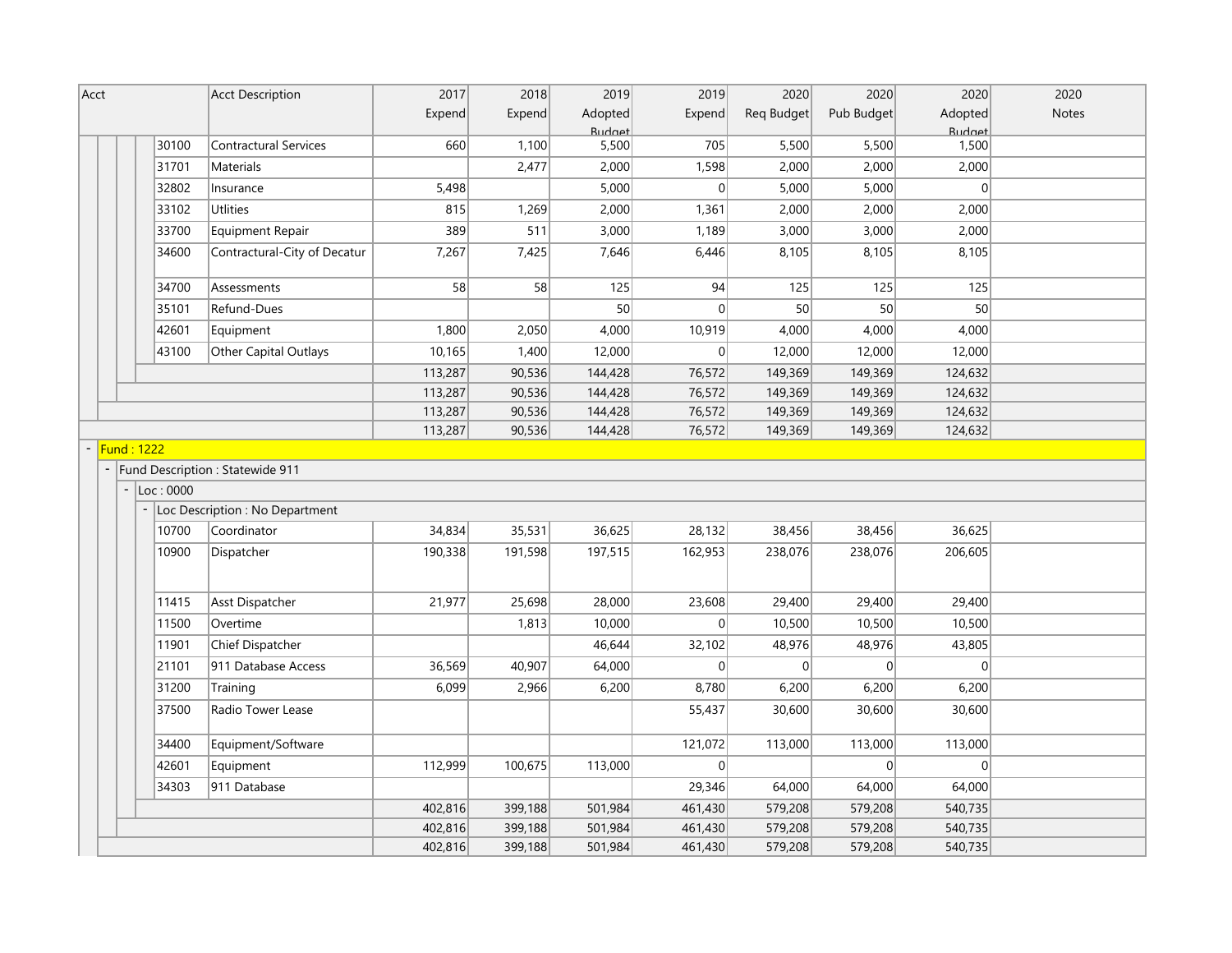| Acct          |                | <b>Acct Description</b>                       | 2017    | 2018    | 2019    | 2019     | 2020       | 2020       | 2020     | 2020  |
|---------------|----------------|-----------------------------------------------|---------|---------|---------|----------|------------|------------|----------|-------|
|               |                |                                               | Expend  | Expend  | Adopted | Expend   | Req Budget | Pub Budget | Adopted  | Notes |
|               |                |                                               |         |         | Rudnet  |          |            |            | Rudnet   |       |
|               |                |                                               | 402,816 | 399,188 | 501,984 | 461,430  | 579,208    | 579,208    | 540,735  |       |
| - Fund: 1224  |                |                                               |         |         |         |          |            |            |          |       |
|               |                | - Fund Description : Reassessment 2015        |         |         |         |          |            |            |          |       |
|               | $-$ Loc : 0000 |                                               |         |         |         |          |            |            |          |       |
|               |                | - Loc Description : No Department             |         |         |         |          |            |            |          |       |
|               | 35210          | County Aerial                                 |         |         |         |          | 22,000     | 22,000     | $\Omega$ |       |
|               | 11300          | Part Time                                     | 1,365   | 1,675   | 5,000   | 675      | 5,000      | 5,000      | 5,000    |       |
|               | 11902          | <b>Clerks</b>                                 | 35,255  | 37,865  | 41,500  | 30,048   | 43,575     | 43,575     | 42,001   |       |
|               | 12301          | Social Security                               | 2,593   | 2,867   | 3,200   | 804      | 3,360      | 3,360      | 3,596    |       |
|               | 12402          | PERF                                          | 4,301   | 4,619   | 5,100   | 1,280    | 5,355      | 5,355      | 5,040    |       |
|               | 21100          | Office Supplies                               | 813     | 964     | 1,500   | 564      | 1,500      | 1,500      | 1,500    |       |
|               | 31300          | <b>Temporary Services</b>                     |         |         | 250     | 0        | 250        | 250        | 250      |       |
|               | 31700          | Travel                                        | 312     | 477     | 1,000   | 161      | 1,000      | 1,000      | 1,000    |       |
|               | 32200          | Printing                                      |         |         | 250     | $\Omega$ | 250        | 250        | 250      |       |
|               | 32201          | Advertising                                   | 86      |         | 100     | $\Omega$ | 100        | 100        | 100      |       |
|               | 33600          | Maintenance Contracts                         | 29,985  | 31,525  | 35,600  | 10,502   | 35,600     | 35,600     | 35,600   |       |
|               | 35204          | Reassess Contract                             | 60,584  | 60,496  | 70,250  | 49,224   | 70,250     | 70,250     | 70,250   |       |
|               | 35700          | Software Maintenance                          | 9,775   | 44,334  | 32,500  | 13,725   | 35,000     | 35,000     | 35,000   |       |
|               | 42601          | Equipment                                     |         | 2,250   | 5,000   | $\Omega$ | 5,000      | 5,000      | 5,000    |       |
|               |                |                                               | 145,069 | 187,072 | 201,250 | 106,983  | 228,240    | 228,240    | 204,587  |       |
|               |                |                                               | 145,069 | 187,072 | 201,250 | 106,983  | 228,240    | 228,240    | 204,587  |       |
|               |                |                                               | 145,069 | 187,072 | 201,250 | 106,983  | 228,240    | 228,240    | 204,587  |       |
|               |                |                                               | 145,069 | 187,072 | 201,250 | 106,983  | 228,240    | 228,240    | 204,587  |       |
| - Fund : 2100 |                |                                               |         |         |         |          |            |            |          |       |
|               |                | - Fund Description : Adult Probation Services |         |         |         |          |            |            |          |       |
|               | $-$ Loc : 0000 |                                               |         |         |         |          |            |            |          |       |
|               |                | Loc Description : No Department               |         |         |         |          |            |            |          |       |
|               | 11114          | Asst. Chief Probation Officer                 |         |         |         | 2,235    | 3,750      | 3,750      | 3,750    |       |
|               | 11207          | Probation Officer                             |         |         | 584     | 3,612    | 25,363     | 25,363     | 25,363   |       |
|               | 11300          | Part Time                                     |         | 1,185   | 6,000   | 888      | 5,000      | 5,000      | 5,000    |       |
|               | 11504          | <b>Probation Officer</b>                      |         | 24,039  | 25,000  | 19,231   | 25,000     | 25,000     | 25,000   |       |
|               | 12301          | Social Security                               | 108     | 1,952   | 2,000   | 1,919    | 7,828      | 7,828      | 7,828    |       |
|               | 12402          | PERF                                          |         | 2,933   | 3,100   | 3,024    | 12,505     | 12,505     | 12,505   |       |
|               | 12601          | Health Insurance                              |         | 11,834  | 11,250  | 17,759   | 60,000     | 60,000     | 60,000   |       |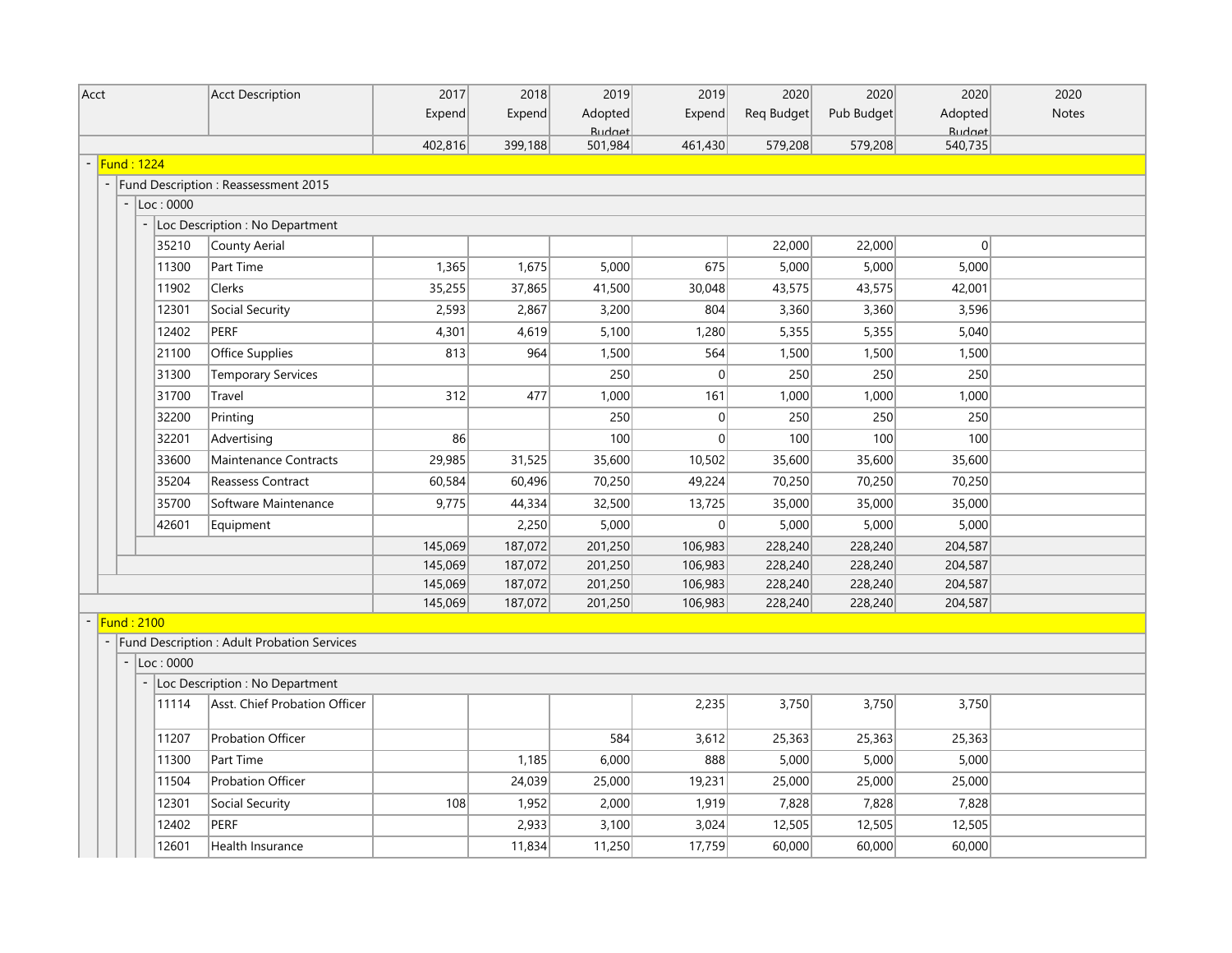| Acct |               |                | <b>Acct Description</b>                       | 2017   | 2018   | 2019    | 2019   | 2020       | 2020       | 2020    | 2020         |
|------|---------------|----------------|-----------------------------------------------|--------|--------|---------|--------|------------|------------|---------|--------------|
|      |               |                |                                               | Expend | Expend | Adopted | Expend | Req Budget | Pub Budget | Adopted | <b>Notes</b> |
|      |               |                |                                               |        |        | Rudnet  |        |            |            | Rudget  |              |
|      |               | 21100          | Office Supplies                               |        |        | 2,000   | 888    | 2,000      | 2,000      | 2,000   |              |
|      |               | 24400          | Uniforms                                      |        | 1,102  | 200     | 0      | 300        | 300        | 300     |              |
|      |               | 33002          | PSI Writer                                    | 15,611 | 18,743 | 25,000  | 12,733 | 26,000     | 26,000     | 26,000  |              |
|      |               | 33800          | Drug Testing                                  |        |        |         | 6,795  | 17,000     | 17,000     | 17,000  |              |
|      |               | 34104          | Rent                                          |        | 1,200  | 1,200   | 0      | 1,000      | 1,000      | 1,000   |              |
|      |               | 34301          | <b>Interpreter Services</b>                   |        |        |         | 280    | 2,000      | 2,000      | 2,000   |              |
|      |               | 34500          | Disposal                                      |        | 312    | 500     | 260    | 500        | 500        | 500     |              |
|      |               | 35700          | Software Maintenance                          | 2,039  | 2,039  | 2,500   | 340    | 2,500      | 2,500      | 2,500   |              |
|      |               | 42601          | Equipment                                     | 15     | 4,324  | 300     | 8,679  | 5,000      | 5,000      | 5,000   |              |
|      |               |                |                                               | 17,773 | 69,663 | 79,634  | 78,643 | 195,746    | 195,746    | 195,746 |              |
|      |               |                |                                               | 17,773 | 69,663 | 79,634  | 78,643 | 195,746    | 195,746    | 195,746 |              |
|      |               |                |                                               | 17,773 | 69,663 | 79,634  | 78,643 | 195,746    | 195,746    | 195,746 |              |
|      |               |                |                                               | 17,773 | 69,663 | 79,634  | 78,643 | 195,746    | 195,746    | 195,746 |              |
|      | - Fund : 2501 |                |                                               |        |        |         |        |            |            |         |              |
|      |               |                | - Fund Description : Urinalysis Fees          |        |        |         |        |            |            |         |              |
|      |               | $-$ Loc : 0000 |                                               |        |        |         |        |            |            |         |              |
|      |               |                | Loc Description : No Department               |        |        |         |        |            |            |         |              |
|      |               | 33800          | Drug Testing                                  | 12,570 | 9,829  | 20,000  | 7,053  | 5,000      | 5,000      | 0       |              |
|      |               |                |                                               | 12,570 | 9,829  | 20,000  | 7,053  | 5,000      | 5,000      | 0       |              |
|      |               |                |                                               | 12,570 | 9,829  | 20,000  | 7,053  | 5,000      | 5,000      | 0       |              |
|      |               |                |                                               | 12,570 | 9,829  | 20,000  | 7,053  | 5,000      | 5,000      | 0       |              |
|      |               |                |                                               | 12,570 | 9,829  | 20,000  | 7,053  | 5,000      | 5,000      | 0       |              |
|      | - Fund: 2502  |                |                                               |        |        |         |        |            |            |         |              |
|      |               |                | - Fund Description : Transfer Fee             |        |        |         |        |            |            |         |              |
|      |               | $-$ Loc: 0000  |                                               |        |        |         |        |            |            |         |              |
|      |               |                | Loc Description : No Department               |        |        |         |        |            |            |         |              |
|      |               | 21100          | Office Supplies                               |        |        | 1,000   | 1,046  | 500        | 500        | 500     |              |
|      |               | 31501          | Plat Book Engineer                            |        | 7,675  | 8,000   | 6,075  | 8,000      | 8,000      | 8,000   |              |
|      |               | 33602          | Maint/Transfer & PlatBooks                    | 3,000  | 3,000  | 3,000   | 3,000  | 2,000      | 2,000      | 2,000   |              |
|      |               |                |                                               | 3,000  | 10,675 | 12,000  | 10,121 | 10,500     | 10,500     | 10,500  |              |
|      |               |                |                                               | 3,000  | 10,675 | 12,000  | 10,121 | 10,500     | 10,500     | 10,500  |              |
|      |               |                |                                               | 3,000  | 10,675 | 12,000  | 10,121 | 10,500     | 10,500     | 10,500  |              |
|      |               |                |                                               | 3,000  | 10,675 | 12,000  | 10,121 | 10,500     | 10,500     | 10,500  |              |
|      | - Fund: 2540  |                |                                               |        |        |         |        |            |            |         |              |
|      |               |                | - Fund Description : Comm Corr Project Income |        |        |         |        |            |            |         |              |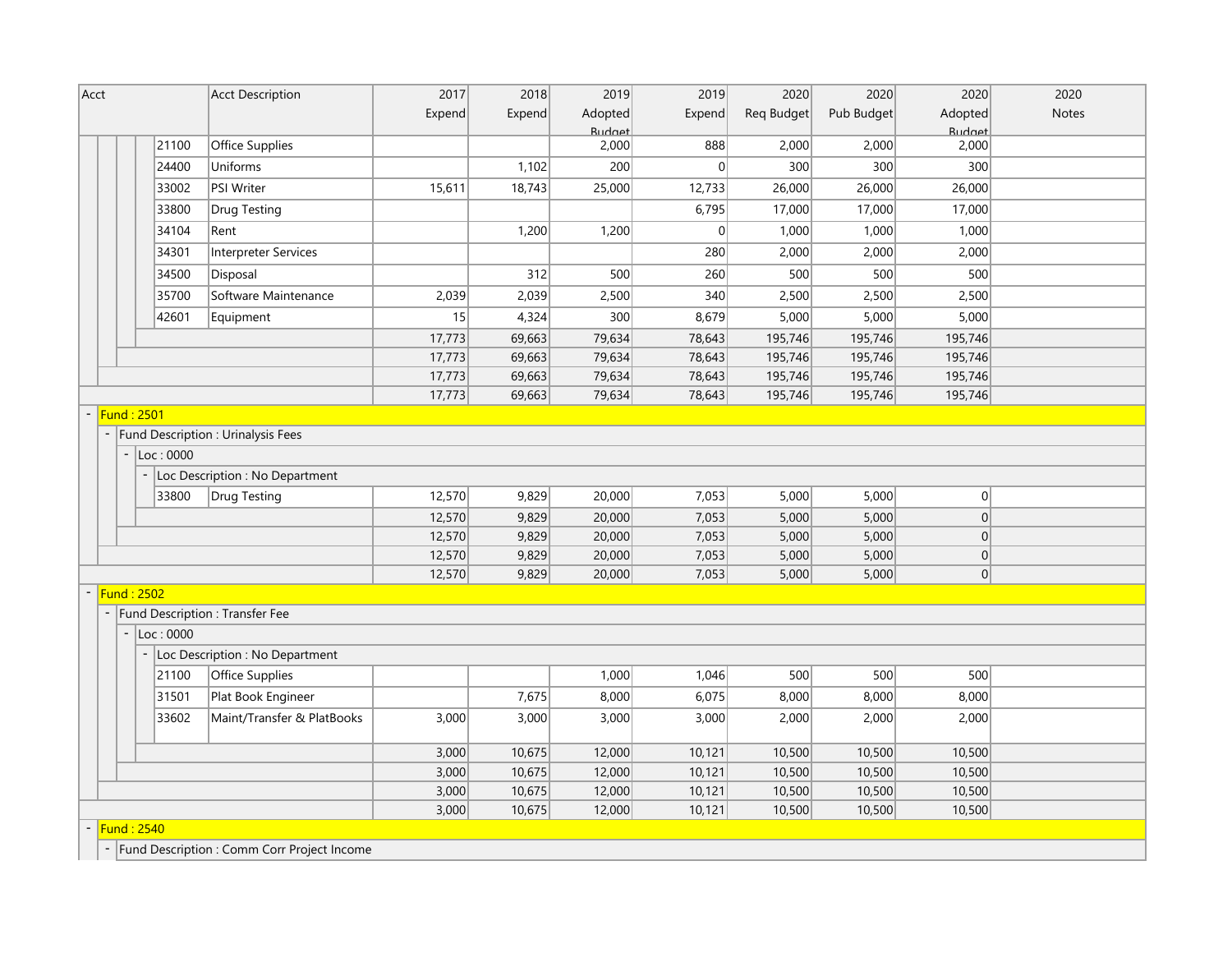| Acct |           | Acct Description                                             | 2017   | 2018   | 2019    | 2019   | 2020       | 2020       | 2020    | 2020  |
|------|-----------|--------------------------------------------------------------|--------|--------|---------|--------|------------|------------|---------|-------|
|      |           |                                                              | Expend | Expend | Adopted | Expend | Req Budget | Pub Budget | Adopted | Notes |
|      |           |                                                              |        |        | Rudget  |        |            |            | Rudnet  |       |
|      | Loc: 0000 |                                                              |        |        |         |        |            |            |         |       |
|      | 11109     | Loc Description : No Department<br><b>Executive Director</b> |        |        |         |        | 18,614     | 18,614     | 18,614  |       |
|      |           |                                                              |        |        |         |        |            |            |         |       |
|      | 11211     | Asst. Director                                               |        |        |         |        | 12,163     | 12,163     | 12,163  |       |
|      | 11300     | Part Time                                                    |        |        |         |        | 13,705     | 13,705     | 13,705  |       |
|      | 11411     | Field Officer                                                |        |        |         |        | 8,880      | 8,880      | 8,880   |       |
|      | 11502     | Case Mgr./Full Time                                          |        |        |         |        | 11,573     | 11,573     | 11,573  |       |
|      | 11605     | Admin. Asst.                                                 |        |        |         |        | 11,067     | 11,067     | 11,067  |       |
|      | 11702     | Work Crew Manager                                            |        |        |         |        | 13,705     | 13,705     | 13,705  |       |
|      | 11900     | <b>Education Coordinator</b>                                 |        |        |         |        | 28,761     | 28,761     | 28,761  |       |
|      | 12005     | Case Manager                                                 |        |        |         |        | 22,350     | 22,350     | 22,350  |       |
|      | 12101     | Case Mgr. Supervisor                                         |        |        |         |        | 8,250      | 8,250      | 8,250   |       |
|      | 12301     | Social Security                                              |        |        |         |        | 13,954     | 13,954     | 13,954  |       |
|      | 12402     | PERF                                                         |        |        |         |        | 18,909     | 18,909     | 18,909  |       |
|      | 12601     | Health Insurance                                             |        |        |         |        | 11,650     | 11,650     | 11,650  |       |
|      | 21100     | Office Supplies                                              |        |        |         |        | 3,000      | 3,000      | 3,000   |       |
|      | 21600     | Food                                                         |        |        |         |        | 1,050      | 1,050      | 1,050   |       |
|      | 22100     | Cleaning Supplies                                            |        |        |         |        | 300        | 300        | 300     |       |
|      | 22302     | <b>Wearing Apparel</b>                                       |        |        |         |        | 1,500      | 1,500      | 1,500   |       |
|      | 22601     | Other Supplies                                               |        |        |         |        | 2,000      | 2,000      | 2,000   |       |
|      | 23301     | Vehicle Maint & Supplies                                     |        |        |         |        | 2,900      | 2,900      | 2,900   |       |
|      | 30100     | Contractural Services                                        |        |        |         |        | 200        | 200        | 200     |       |
|      | 31200     | Training                                                     |        |        |         |        | 3,600      | 3,600      | 3,600   |       |
|      | 31800     | Telephone                                                    |        |        |         |        | 3,300      | 3,300      | 3,300   |       |
|      | 32200     | Printing                                                     |        |        |         |        | 250        | 250        | 250     |       |
|      | 32802     | Insurance                                                    |        |        |         |        | 14,732     | 14,732     | 14,732  |       |
|      | 33102     | <b>Utlities</b>                                              |        |        |         |        | 3,952      | 3,952      | 3,952   |       |
|      | 33700     | Equipment Repair                                             |        |        |         |        | 9,505      | 9,505      | 9,505   |       |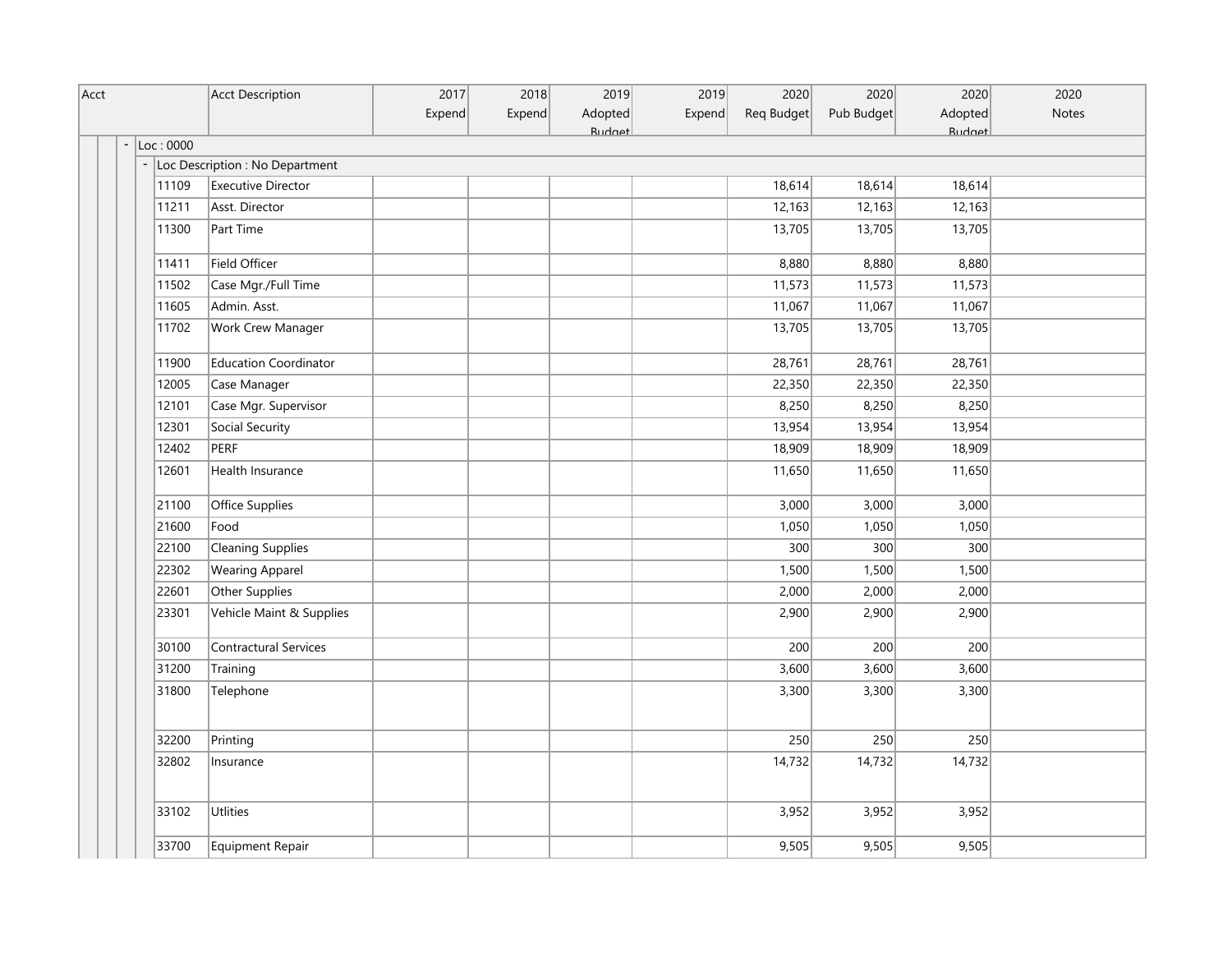| Acct |                                 |                | Acct Description                          | 2017   | 2018           | 2019    | 2019   | 2020       | 2020       | 2020    | 2020         |
|------|---------------------------------|----------------|-------------------------------------------|--------|----------------|---------|--------|------------|------------|---------|--------------|
|      |                                 |                |                                           | Expend | Expend         | Adopted | Expend | Req Budget | Pub Budget | Adopted | <b>Notes</b> |
|      |                                 |                |                                           |        |                | Rudnet  |        |            |            | Rudget  |              |
|      |                                 | 33800          | Drug Testing                              |        |                |         |        | 6,600      | 6,600      | 6,600   |              |
|      |                                 | 34004          | Court Solutions                           |        |                |         |        | 3,000      | 3,000      | 3,000   |              |
|      |                                 | 34101          | Equipment Rental/Lease                    |        |                |         |        | 150,000    | 150,000    | 150,000 |              |
|      |                                 | 34301          | <b>Interpreter Services</b>               |        |                |         |        | 250        | 250        | 250     |              |
|      |                                 | 42600          | Office Equipment                          |        |                |         |        | 5,000      | 5,000      | 5,000   |              |
|      |                                 | 44800          | Vehicle                                   |        |                |         |        | 30,000     | 30,000     | 30,000  |              |
|      |                                 | 34005          | Pest Control                              |        |                |         |        | 600        | 600        | 600     |              |
|      |                                 | 12006          | Case Manager                              |        |                |         |        | 33,330     | 33,330     | 33,330  |              |
|      |                                 |                |                                           | 0      | 0              | 0       | 0      | 468,650    | 468,650    | 468,650 |              |
|      |                                 |                |                                           | 0      | $\overline{0}$ | 0       | 0      | 468,650    | 468,650    | 468,650 |              |
|      |                                 |                |                                           | 0      | 0              | 0       | 0      | 468,650    | 468,650    | 468,650 |              |
|      |                                 |                |                                           | 0      | 0              | 0       | 0      | 468,650    | 468,650    | 468,650 |              |
|      | - Fund: 2700                    |                |                                           |        |                |         |        |            |            |         |              |
|      |                                 |                | - Fund Description : Drainage Maintanence |        |                |         |        |            |            |         |              |
|      |                                 | $-$ Loc : 0000 |                                           |        |                |         |        |            |            |         |              |
|      |                                 |                | Loc Description : No Department           |        |                |         |        |            |            |         |              |
|      |                                 | 11113          | Ditch Tech-Full/Part Time                 | 48,497 | 52,893         | 66,567  | 33,000 | 69,895     | 69,895     | 66,567  |              |
|      |                                 | 12301          | Social Security                           | 3,650  | 3,985          | 5,425   | 2,483  | 5,846      | 5,846      | 5,425   |              |
|      |                                 | 12402          | PERF                                      | 5,468  | 5,586          | 5,610   | 3,933  | 5,891      | 5,891      | 5,610   |              |
|      |                                 |                |                                           | 57,615 | 62,464         | 77,602  | 39,416 | 81,632     | 81,632     | 77,602  |              |
|      |                                 |                |                                           | 57,615 | 62,464         | 77,602  | 39,416 | 81,632     | 81,632     | 77,602  |              |
|      |                                 |                |                                           | 57,615 | 62,464         | 77,602  | 39,416 | 81,632     | 81,632     | 77,602  |              |
|      |                                 |                |                                           | 57,615 | 62,464         | 77,602  | 39,416 | 81,632     | 81,632     | 77,602  |              |
|      | - Fund: 4120                    |                |                                           |        |                |         |        |            |            |         |              |
|      |                                 |                | - Fund Description : Health Services      |        |                |         |        |            |            |         |              |
|      |                                 | $-$ Loc : 0000 |                                           |        |                |         |        |            |            |         |              |
|      | Loc Description : No Department |                |                                           |        |                |         |        |            |            |         |              |
|      |                                 | 11300          | Part Time                                 |        |                | 4,000   | 0      | 4,000      | 4,000      | 4,000   |              |
|      |                                 | 12301          | Social Security                           |        |                | 320     | 0      | 320        | 320        | 320     |              |
|      |                                 | 21100          | Office Supplies                           | 395    |                | 2,000   | 0      | 2,000      | 2,000      | 2,000   |              |
|      |                                 | 42601          | Equipment                                 |        |                | 2,000   | 0      | 2,000      | 2,000      | 2,000   |              |
|      |                                 |                |                                           | 395    | 0              | 8,320   | 0      | 8,320      | 8,320      | 8,320   |              |
|      |                                 |                |                                           | 395    | 0              | 8,320   | 0      | 8,320      | 8,320      | 8,320   |              |
|      |                                 |                |                                           | 395    | 0              | 8,320   | 0      | 8,320      | 8,320      | 8,320   |              |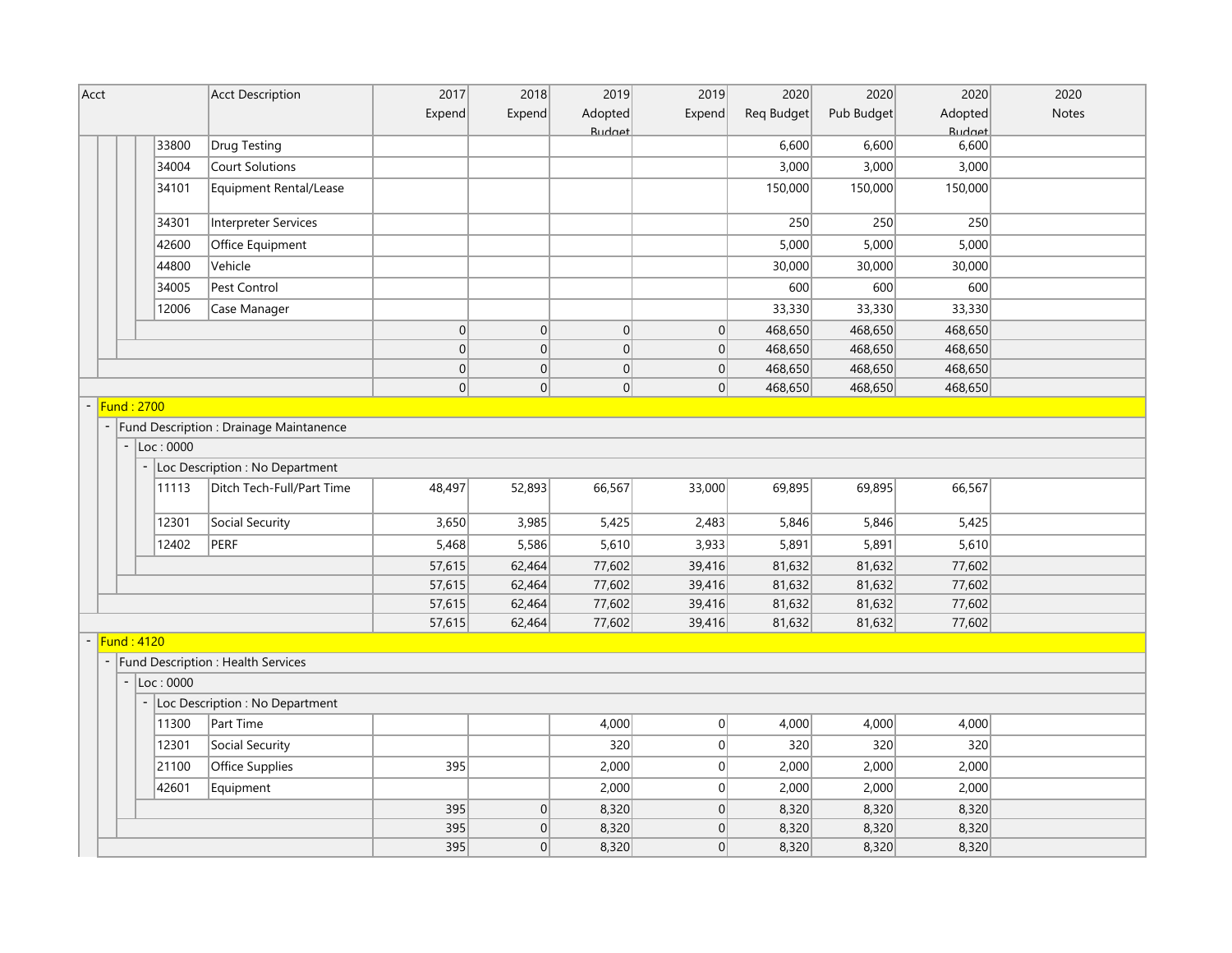| Acct                     |                                            | Acct Description                               | 2017           | 2018           | 2019    | 2019           | 2020       | 2020       | 2020     | 2020  |
|--------------------------|--------------------------------------------|------------------------------------------------|----------------|----------------|---------|----------------|------------|------------|----------|-------|
|                          |                                            |                                                | Expend         | Expend         | Adopted | Expend         | Req Budget | Pub Budget | Adopted  | Notes |
|                          |                                            |                                                |                |                | Rudnet  |                |            |            | Rudnet   |       |
| <b>Fund: 4951</b>        |                                            |                                                | 395            | 0              | 8,320   | $\overline{0}$ | 8,320      | 8,320      | 8,320    |       |
|                          |                                            |                                                |                |                |         |                |            |            |          |       |
|                          |                                            | - Fund Description : Drug Court Project Income |                |                |         |                |            |            |          |       |
|                          | $-$ Loc : 0000<br>$\overline{\phantom{a}}$ |                                                |                |                |         |                |            |            |          |       |
|                          |                                            | Loc Description : No Department                |                |                |         |                |            |            |          |       |
|                          | 10700                                      | Coordinator                                    |                |                |         |                | 7,013      | 7,013      | 7,013    |       |
|                          | 12301                                      | Social Security                                |                |                |         |                | 536        | 536        | 536      |       |
|                          | 12402                                      | PERF                                           |                |                |         |                | 856        | 856        | 856      |       |
|                          | 21000                                      | Incentives                                     |                |                |         |                | 1,500      | 1,500      | 1,500    |       |
|                          | 21100                                      | Office Supplies                                |                |                |         |                | 600        | 600        | 600      |       |
|                          | 30100                                      | <b>Contractural Services</b>                   |                |                |         |                | 6,000      | 6,000      | 6,000    |       |
|                          | 31700                                      | Travel                                         |                |                |         |                | 1,800      | 1,800      | 1,800    |       |
|                          | 32000                                      | Screenings                                     |                |                |         |                | 5,800      | 5,800      | 5,800    |       |
|                          |                                            |                                                | $\overline{0}$ | 0              | 0       | 0              | 24,105     | 24,105     | 24,105   |       |
|                          |                                            |                                                | 0              | $\overline{0}$ | 0       | $\overline{0}$ | 24,105     | 24,105     | 24,105   |       |
|                          |                                            |                                                | 0              | $\overline{0}$ | 0       | 0              | 24,105     | 24,105     | 24,105   |       |
|                          |                                            |                                                | $\Omega$       | $\overline{0}$ | 0       | 0              | 24,105     | 24,105     | 24,105   |       |
| <b>Fund: 4976</b>        |                                            |                                                |                |                |         |                |            |            |          |       |
|                          |                                            | - Fund Description : Highway Services          |                |                |         |                |            |            |          |       |
|                          | $-$ Loc : 0000                             |                                                |                |                |         |                |            |            |          |       |
|                          | $\overline{a}$                             | Loc Description : No Department                |                |                |         |                |            |            |          |       |
|                          | 23500                                      | <b>Buggy Plates</b>                            |                |                | 2,000   | 0              | 2,000      | 2,000      | 0        |       |
|                          | 30100                                      | Contractural Services                          |                |                | 50,000  | 4,889          | 50,000     | 50,000     | 0        |       |
|                          | 34002                                      | Other Repairs                                  |                |                | 2,500   | 5,396          | 2,500      | 2,500      | 0        |       |
|                          | 34100                                      | Garage Repairs                                 |                |                | 4,000   | 5,006          | 4,000      | 4,000      | 0        |       |
|                          | 34200                                      | Other Contractual Services                     |                |                | 100,000 | 1,137          | 100,000    | 100,000    | $\Omega$ |       |
|                          | 34300                                      | Wrecker                                        |                |                | 4,000   | 3,512          | 4,000      | 4,000      | 0        |       |
|                          | 34302                                      | <b>Utility Repair</b>                          |                |                | 5,000   | 0              | 5,000      | 5,000      | 0        |       |
|                          | 35209                                      | Other Services & Charges                       |                |                | 1,500   | 0              | 1,500      | 1,500      | 0        |       |
|                          |                                            |                                                | $\overline{0}$ | 0              | 169,000 | 19,940         | 169,000    | 169,000    | 0        |       |
|                          |                                            |                                                | $\overline{0}$ | 0              | 169,000 | 19,940         | 169,000    | 169,000    | 0        |       |
|                          |                                            |                                                | 0              | 0              | 169,000 | 19,940         | 169,000    | 169,000    | 0        |       |
|                          |                                            |                                                | 0              | 0              | 169,000 | 19,940         | 169,000    | 169,000    | 0        |       |
| $\overline{\phantom{a}}$ | <b>Fund: 4977</b>                          |                                                |                |                |         |                |            |            |          |       |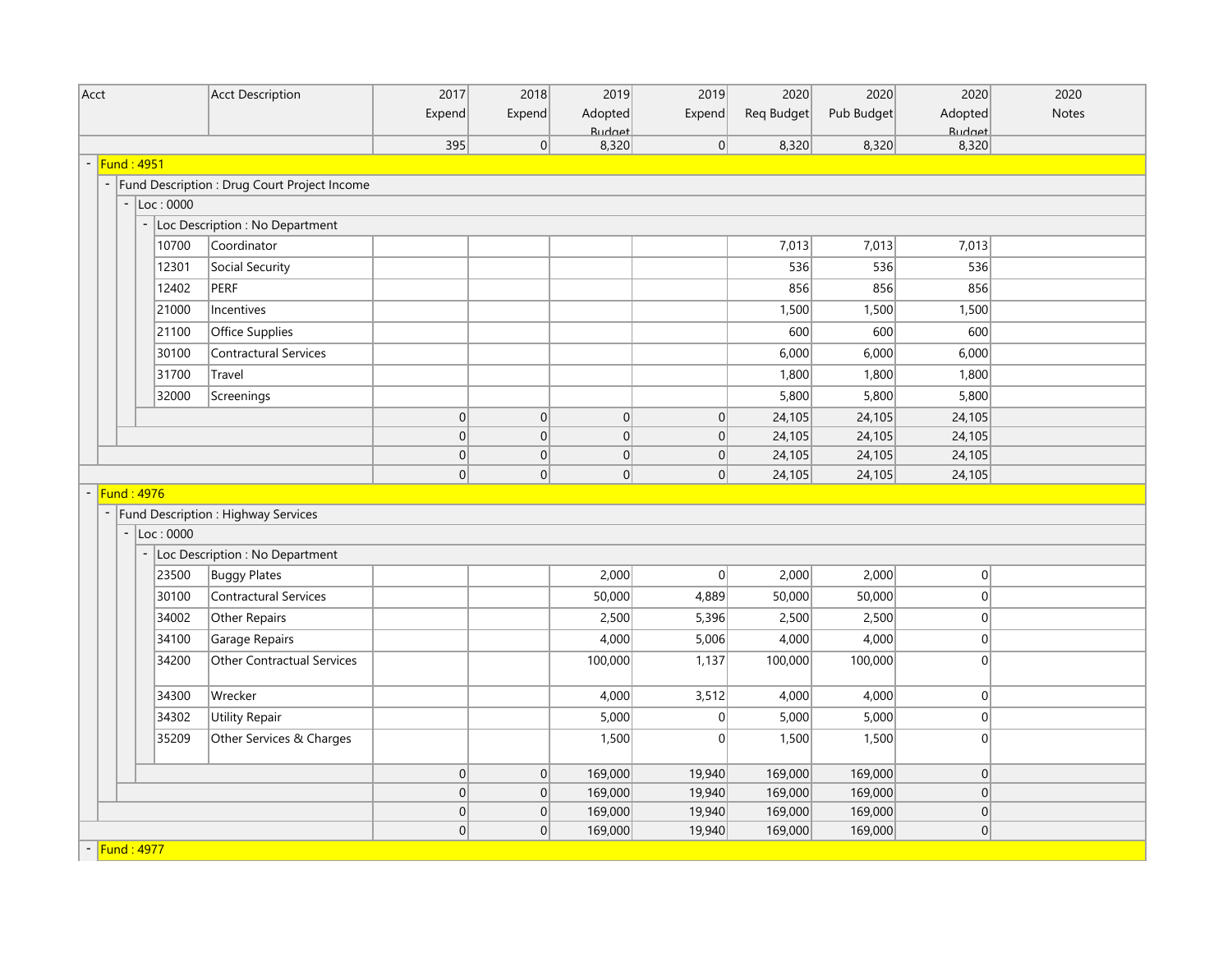| Acct |                                       |                          | Acct Description                                   | 2017   | 2018   | 2019    | 2019    | 2020       | 2020       | 2020    | 2020         |
|------|---------------------------------------|--------------------------|----------------------------------------------------|--------|--------|---------|---------|------------|------------|---------|--------------|
|      |                                       |                          |                                                    | Expend | Expend | Adopted | Expend  | Req Budget | Pub Budget | Adopted | <b>Notes</b> |
|      |                                       |                          |                                                    |        |        | Rudnet  |         |            |            | Rudget  |              |
|      | - Fund Description : County Wheel Tax |                          |                                                    |        |        |         |         |            |            |         |              |
|      | $-$ Loc : 0000                        |                          |                                                    |        |        |         |         |            |            |         |              |
|      |                                       | $\overline{\phantom{a}}$ | Loc Description : No Department                    |        |        |         |         |            |            |         |              |
|      |                                       | 22401                    | Stone                                              |        |        | 100,000 | 285,378 | 100,000    | 100,000    | 100,000 |              |
|      |                                       | 22500                    | <b>Bituminous</b>                                  |        |        | 150,000 | 7,609   | 150,000    | 150,000    | 150,000 |              |
|      |                                       | 34200                    | <b>Other Contractual Services</b>                  |        |        | 300,000 | 63,350  | 300,000    | 300,000    | 300,000 |              |
|      |                                       |                          |                                                    | 0      | 0      | 550,000 | 356,337 | 550,000    | 550,000    | 550,000 |              |
|      |                                       |                          |                                                    | 0      | 0      | 550,000 | 356,337 | 550,000    | 550,000    | 550,000 |              |
|      |                                       |                          |                                                    | 0      | 0      | 550,000 | 356,337 | 550,000    | 550,000    | 550,000 |              |
|      |                                       |                          |                                                    | 0      | 0      | 550,000 | 356,337 | 550,000    | 550,000    | 550,000 |              |
|      | - Fund: 8101                          |                          |                                                    |        |        |         |         |            |            |         |              |
|      |                                       |                          | - Fund Description : Public Health Maintenance     |        |        |         |         |            |            |         |              |
|      |                                       | Loc: 0000                |                                                    |        |        |         |         |            |            |         |              |
|      |                                       |                          | Loc Description : No Department                    |        |        |         |         |            |            |         |              |
|      |                                       | 11300                    | Part Time                                          | 4,995  | 3,212  | 12,400  | 6,813   | 12,400     | 12,400     | 12,400  |              |
|      |                                       | 12301                    | Social Security                                    | 382    | 246    | 952     | 524     | 952        | 952        | 952     |              |
|      |                                       | 21100                    | Office Supplies                                    | 8,946  | 17,085 | 960     | 8,630   | 960        | 960        | 960     |              |
|      |                                       |                          |                                                    | 14,323 | 20,543 | 14,312  | 15,967  | 14,312     | 14,312     | 14,312  |              |
|      |                                       |                          |                                                    | 14,323 | 20,543 | 14,312  | 15,967  | 14,312     | 14,312     | 14,312  |              |
|      |                                       |                          |                                                    | 14,323 | 20,543 | 14,312  | 15,967  | 14,312     | 14,312     | 14,312  |              |
|      |                                       |                          |                                                    | 14,323 | 20,543 | 14,312  | 15,967  | 14,312     | 14,312     | 14,312  |              |
|      | <b>Fund: 8897</b>                     |                          |                                                    |        |        |         |         |            |            |         |              |
|      |                                       |                          | - Fund Description : Prosecutor IV-D After 10-1-99 |        |        |         |         |            |            |         |              |
|      |                                       | $-$ Loc : 0000           |                                                    |        |        |         |         |            |            |         |              |
|      |                                       |                          | Loc Description : No Department                    |        |        |         |         |            |            |         |              |
|      |                                       | 11210                    | IV-D Deputy Prosecutor                             | 765    | 780    | 804     | 618     | 862        | 862        | 804     |              |
|      |                                       | 11308                    | IV-D Caseworker (3)                                | 591    | 3,420  | 4,194   | 3,201   | 4,297      | 4,297      | 4,194   |              |
|      |                                       | 11412                    | IV-D Caseworker (4)                                | 591    | 3,420  | 4,194   | 3,201   | 4,297      | 4,297      | 4,194   |              |
|      |                                       | 11812                    | IV-D Caseworker (5)                                | 591    | 3,420  | 4,194   | 3,201   | 4,297      | 4,297      | 4,194   |              |
|      |                                       | 12301                    | Social Security                                    | 186    | 801    | 783     | 738     | 823        | 823        | 783     |              |
|      |                                       | 12402                    | PERF                                               | 217    | 1,252  | 1,249   | 1,247   | 1,312      | 1,312      | 1,249   |              |
|      |                                       |                          |                                                    | 2,941  | 13,093 | 15,418  | 12,206  | 15,888     | 15,888     | 15,418  |              |
|      |                                       |                          |                                                    | 2,941  | 13,093 | 15,418  | 12,206  | 15,888     | 15,888     | 15,418  |              |
|      |                                       |                          |                                                    | 2,941  | 13,093 | 15,418  | 12,206  | 15,888     | 15,888     | 15,418  |              |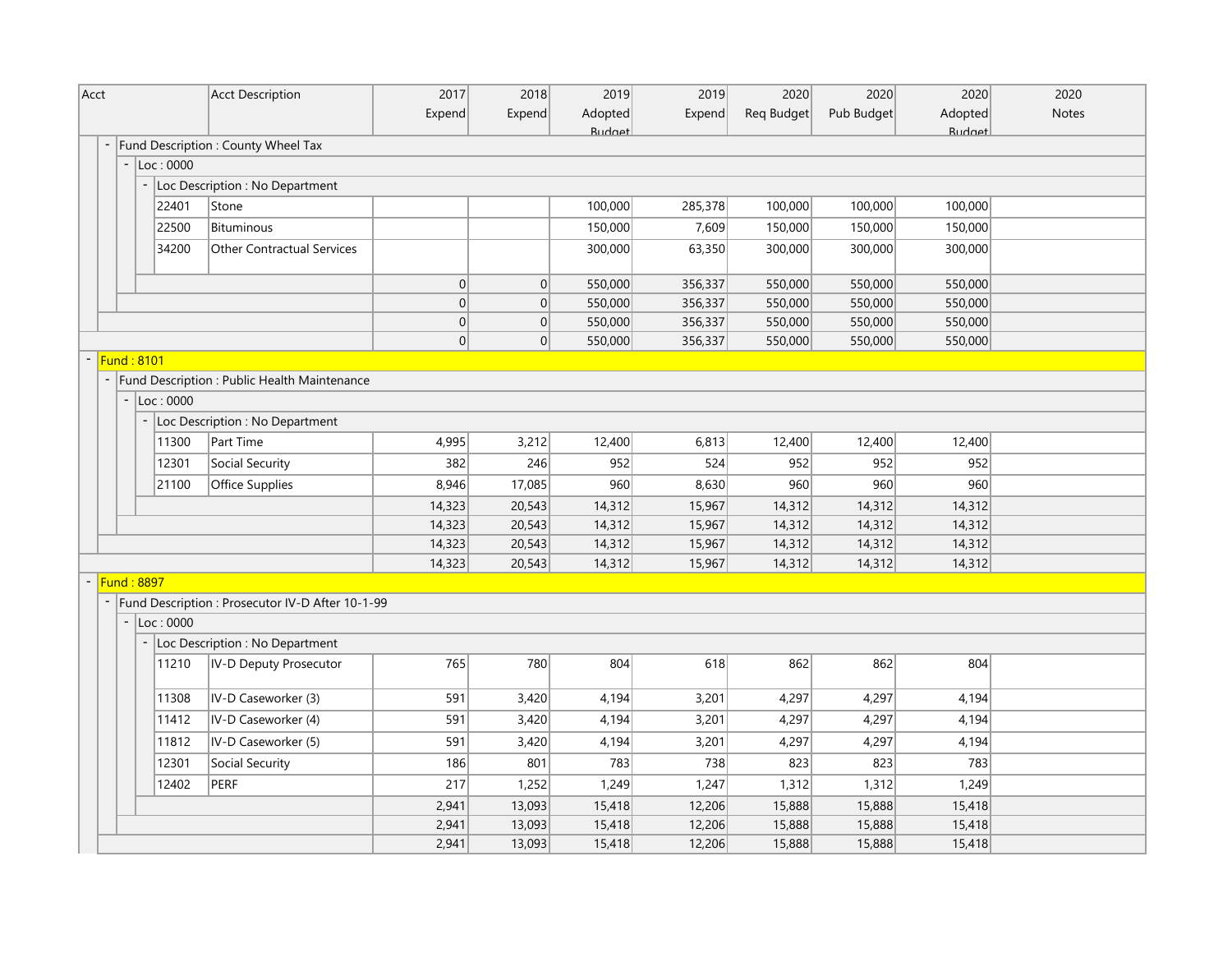| Acct         |                | <b>Acct Description</b>                       | 2017           | 2018   | 2019    | 2019   | 2020       | 2020       | 2020    | 2020  |
|--------------|----------------|-----------------------------------------------|----------------|--------|---------|--------|------------|------------|---------|-------|
|              |                |                                               | Expend         | Expend | Adopted | Expend | Req Budget | Pub Budget | Adopted | Notes |
|              |                |                                               |                |        | Rudnet  |        |            |            | Rudget  |       |
| - Fund: 8899 |                |                                               | 2,941          | 13,093 | 15,418  | 12,206 | 15,888     | 15,888     | 15,418  |       |
|              |                |                                               |                |        |         |        |            |            |         |       |
|              |                | - Fund Description : Clerk IV-D After 10-1-99 |                |        |         |        |            |            |         |       |
|              | $-$ Loc : 0000 |                                               |                |        |         |        |            |            |         |       |
|              |                | Loc Description : No Department               |                |        |         |        |            |            |         |       |
|              | 21100          | Office Supplies                               | 5,751          | 996    | 6,000   | 109    | 6,000      | 6,000      | 6,000   |       |
|              | 30100          | Contractural Services                         | 14,202         | 10,327 | 14,000  | 6,766  | 14,000     | 14,000     | 14,000  |       |
|              | 31700          | Travel                                        |                | 46     | 4,000   | 220    | 4,000      | 4,000      | 4,000   |       |
|              |                |                                               | 19,953         | 11,369 | 24,000  | 7,095  | 24,000     | 24,000     | 24,000  |       |
|              |                |                                               | 19,953         | 11,369 | 24,000  | 7,095  | 24,000     | 24,000     | 24,000  |       |
|              |                |                                               | 19,953         | 11,369 | 24,000  | 7,095  | 24,000     | 24,000     | 24,000  |       |
|              |                |                                               | 19,953         | 11,369 | 24,000  | 7,095  | 24,000     | 24,000     | 24,000  |       |
| - Fund: 9103 |                |                                               |                |        |         |        |            |            |         |       |
|              |                | - Fund Description : Drug Court DOC Grant     |                |        |         |        |            |            |         |       |
|              | $-$ Loc : 0000 |                                               |                |        |         |        |            |            |         |       |
|              |                | Loc Description : No Department               |                |        |         |        |            |            |         |       |
|              | 10700          | Coordinator                                   |                |        |         |        | 53,765     | 53,765     | 53,765  |       |
|              | 11104          | <b>Public Defenders</b>                       |                |        |         |        | 14,040     | 14,040     | 14,040  |       |
|              | 12301          | Social Security                               |                |        |         |        | 5,559      | 5,559      | 5,559   |       |
|              | 12402          | PERF                                          |                |        |         |        | 6,559      | 6,559      | 6,559   |       |
|              | 21000          | Incentives                                    |                |        |         |        | 1,000      | 1,000      | 1,000   |       |
|              | 23001          | <b>Drug Testing Supplies</b>                  |                |        |         |        | 6,000      | 6,000      | 6,000   |       |
|              | 33103          | Compliance Officer                            |                |        |         |        | 9,000      | 9,000      | 9,000   |       |
|              |                | Contractual                                   |                |        |         |        |            |            |         |       |
|              |                |                                               | $\overline{0}$ | 0      | 0       | 0      | 95,923     | 95,923     | 95,923  |       |
|              |                |                                               | 0              | 0      | 0       | 0      | 95,923     | 95,923     | 95,923  |       |
|              |                |                                               | 0              | 0      | 0       | 0      | 95,923     | 95,923     | 95,923  |       |
|              |                |                                               | $\Omega$       | 0      | 0       | 0      | 95,923     | 95,923     | 95,923  |       |
| - Fund: 9104 |                |                                               |                |        |         |        |            |            |         |       |
|              |                | - Fund Description : Probation DOC Grant      |                |        |         |        |            |            |         |       |
|              | $-$ Loc : 0000 |                                               |                |        |         |        |            |            |         |       |
|              |                | Loc Description : No Department               |                |        |         |        |            |            |         |       |
|              | 11207          | <b>Probation Officer</b>                      |                |        |         |        | 84,467     | 84,467     | 84,467  |       |
|              | 12301          | Social Security                               |                |        |         |        | 6,462      | 6,462      | 6,462   |       |
|              | 12402          | PERF                                          |                |        |         |        | 10,305     | 10,305     | 10,305  |       |
|              | 12601          | Health Insurance                              |                |        |         |        | 59,315     | 59,315     | 59,315  |       |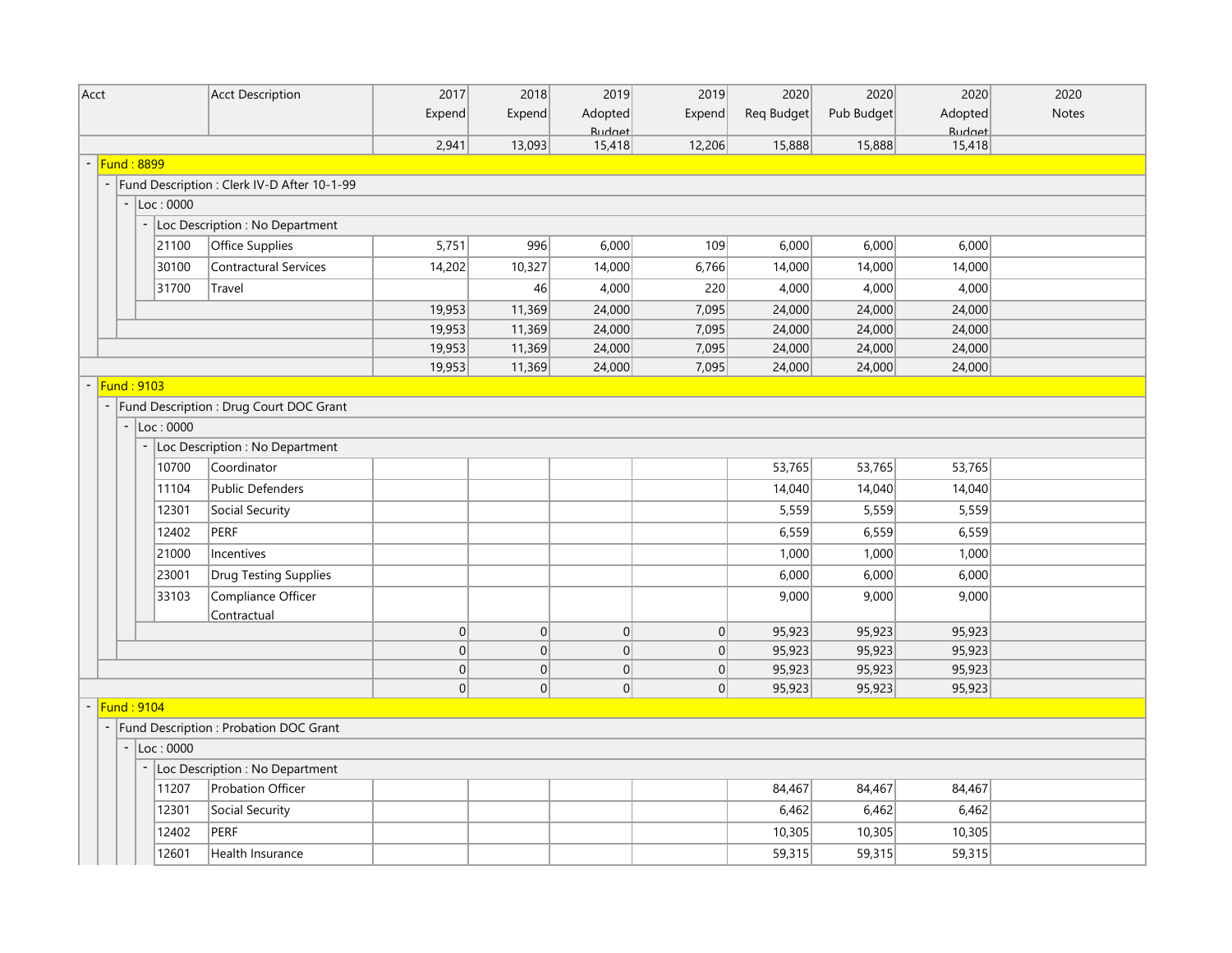| Acct                     | Acct Description                                 | 2017   | 2018           | 2019    | 2019   | 2020       | 2020       | 2020    | 2020  |  |
|--------------------------|--------------------------------------------------|--------|----------------|---------|--------|------------|------------|---------|-------|--|
|                          |                                                  | Expend | Expend         | Adopted | Expend | Req Budget | Pub Budget | Adopted | Notes |  |
|                          |                                                  |        |                | Rudget  |        |            |            | Rudnet  |       |  |
| 12700                    | Workman's Comp                                   |        |                |         |        | 2,272      | 2,272      | 2,272   |       |  |
| 12803                    | Other Employee Insurances                        |        |                |         |        | 197        | 197        | 197     |       |  |
|                          |                                                  | 0      | 0              | 0       | 0      | 163,018    | 163,018    | 163,018 |       |  |
|                          |                                                  | 0      | 0              | 0       | 0      | 163,018    | 163,018    | 163,018 |       |  |
|                          |                                                  | 0      | 0              | 0       | 0      | 163,018    | 163,018    | 163,018 |       |  |
|                          |                                                  | 0      | 0              | 0       | 0      | 163,018    | 163,018    | 163,018 |       |  |
| Fund: 9105               |                                                  |        |                |         |        |            |            |         |       |  |
|                          | - Fund Description : Problem Solving Court Grant |        |                |         |        |            |            |         |       |  |
| $-$ Loc : 0000           |                                                  |        |                |         |        |            |            |         |       |  |
| $\overline{\phantom{a}}$ | Loc Description : No Department                  |        |                |         |        |            |            |         |       |  |
| 10700                    | Coordinator                                      |        | 4,406          | 4,619   | 0      | 4,537      | 4,537      | 4,537   |       |  |
| 12301                    | Social Security                                  |        |                | 917     | 0      | 1,023      | 1,023      | 1,023   |       |  |
| 21000                    | Incentives                                       |        |                | 240     | 1,185  | 726        | 726        | 726     |       |  |
| 31200                    | Training                                         |        |                | 1,849   | 578    | 714        | 714        | 714     |       |  |
| 33103                    | Compliance Officer                               |        |                | 1,440   | 2,232  | 3,000      | 3,000      | 3,000   |       |  |
|                          | Contractual                                      |        |                |         |        |            |            |         |       |  |
| 33201                    | Evaluator                                        |        |                | 936     | 0      | 0          | 0          | 0       |       |  |
|                          |                                                  | 0      | 4,406          | 10,001  | 3,995  | 10,000     | 10,000     | 10,000  |       |  |
|                          |                                                  | 0      | 4,406          | 10,001  | 3,995  | 10,000     | 10,000     | 10,000  |       |  |
|                          |                                                  | 0      | 4,406          | 10,001  | 3,995  | 10,000     | 10,000     | 10,000  |       |  |
|                          |                                                  | 0      | 4,406          | 10,001  | 3,995  | 10,000     | 10,000     | 10,000  |       |  |
| Fund: 9107               |                                                  |        |                |         |        |            |            |         |       |  |
|                          | - Fund Description : Jail Treatment DOC Grant    |        |                |         |        |            |            |         |       |  |
| $-$ Loc : 0000           |                                                  |        |                |         |        |            |            |         |       |  |
|                          | Loc Description : No Department                  |        |                |         |        |            |            |         |       |  |
| 35306                    | Adams Memorial Hospital                          |        |                |         | 4,000  | 48,000     | 48,000     | 48,000  |       |  |
|                          |                                                  | 0      | 0              | 0       | 4,000  | 48,000     | 48,000     | 48,000  |       |  |
|                          |                                                  | 0      | 0              | 0       | 4,000  | 48,000     | 48,000     | 48,000  |       |  |
|                          |                                                  | 0      | $\overline{0}$ | 0       | 4,000  | 48,000     | 48,000     | 48,000  |       |  |
|                          |                                                  | 0      | 0              | 0       | 4,000  | 48,000     | 48,000     | 48,000  |       |  |
| <b>Fund: 9108</b>        |                                                  |        |                |         |        |            |            |         |       |  |
|                          | - Fund Description : Court Reform Grant          |        |                |         |        |            |            |         |       |  |
| $-$ Loc : 0000           |                                                  |        |                |         |        |            |            |         |       |  |
|                          | Loc Description : No Department                  |        |                |         |        |            |            |         |       |  |